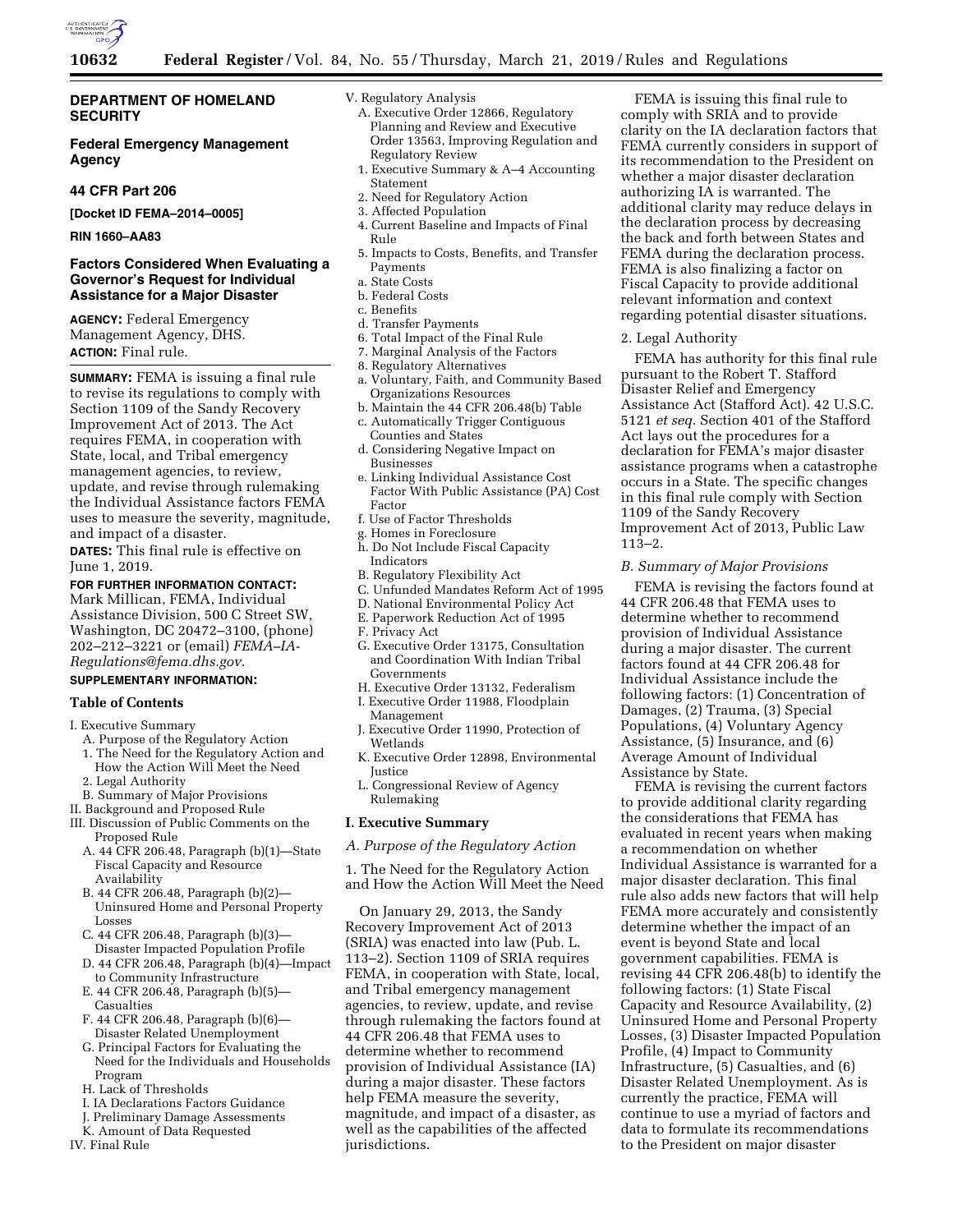declarations that authorize IA. No single data point or factor will be determinative of FEMA's recommendation nor will any single factor necessarily affect the President's ultimate determination of whether a major disaster declaration authorizing IA is warranted. FEMA purposely declined to be more restrictive in areas of the final rule because disaster events can vary greatly from incident to incident, and FEMA must retain the flexibility and discretion to properly advise the President regarding situations or circumstances that FEMA may not be able to fully predict or define in a rulemaking. Moreover, as a result of climatological and demographic changes, disaster trends are likely to continue to change in ways that may require policy shifts at the agency or Administration level. FEMA wants to ensure that we retain as much flexibility as possible. The final factors do not limit the President's discretion regarding major disaster declarations.

#### **II. Background and Proposed Rule**

When a catastrophe occurs in a State, the State's Governor may request a Presidential declaration of a major disaster 1 pursuant to Section 401 of the Robert T. Stafford Disaster Relief and Emergency Assistance Act (Stafford Act). 42 U.S.C. 5170; 44 CFR 206.36(a). Such a request must be based on a finding that the disaster is of such severity and magnitude that an effective response is beyond the capabilities of the State and the affected local governments and that Federal assistance is necessary. 42 U.S.C. 5170.

The capability to respond to a catastrophe varies from State to State. The initial decision on whether to seek supplemental Federal assistance to help a State respond to and recover from a natural disaster lies with each State. The basis for any State request for a major disaster declaration must be a finding that (1) the situation is of such severity and magnitude that an effective response is beyond the capabilities of the State and affected local governments, and (2) Federal assistance under the Stafford Act is necessary to

supplement the efforts and available resources of the State, local governments, disaster relief organizations, and compensation by insurance for disaster-related losses. 44 CFR 206.36(b)(1)–(2).

A major disaster declaration will identify the types of assistance that are authorized under the declaration, 44 CFR 206.40(a), although other types may be authorized later, 44 CFR 206.40(c). The types of assistance authorized under the declaration are based upon whether the damage involved and its effects are of such severity and magnitude as to be beyond the response capabilities of the State, the affected local governments, and other potential recipients of supplemental Federal assistance. 44 CFR 206.40(a). A major disaster declaration may authorize all, or only particular types of, supplemental Federal assistance requested by the Governor. 44 CFR 206.40(a). As noted above, when evaluating requests for Individual Assistance, FEMA considers the factors under 44 CFR 206.48(b) to determine whether supplemental Federal Individual Assistance is warranted.

A major disaster declaration authorizing Individual Assistance may include any or all of the following programs:

*Individuals and Households Program:*  The Individuals and Households Program (IHP) provides grants, direct assistance, or both to eligible disaster survivors who have necessary expenses and serious needs that they are unable to meet through other means, such as insurance. 44 CFR 206.110–120. This help may be in the form of housing assistance (including Temporary Housing, Repair, Replacement, and Semi-Permanent or Permanent Housing Construction) as well as assistance to meet ''other needs'' such as medical, dental, child care, funeral, personal property, and transportation costs.

*Crisis Counseling Program:* The Crisis Counseling Program (CCP) assists individuals and communities recovering from the effects of a natural or human caused disaster through the provision of community based outreach and psychoeducational services. 44 CFR 206.171. Supplemental Federal funding for crisis counseling is available to the State through two grant mechanism: (1) Immediate Services Program, which provides funds for up to 60 days of services immediately following a disaster declaration; and (2) the Regular Services Program, which provides funds for up to nine months following a disaster declaration.

*Disaster Case Management Program:*  The Disaster Case Management Program

(DCMP) is a program that involves a partnership between a disaster case manager and a survivor to develop and carry out a Disaster Recovery Plan. 42 U.S.C. 5189d. The process involves an assessment of the survivor's verified disaster caused unmet needs, development of a goal oriented plan that outlines the steps necessary to achieve recovery, organization and coordination of information on available resources that match the disaster caused unmet needs, monitoring of progress towards the recovery plan goals and, when necessary, client advocacy.

*Disaster Legal Services:* Disaster Legal Services provides legal assistance to low income individuals who, prior to or as a result of the disaster, are unable to secure legal services adequate to meet their disaster related needs. 44 CFR 206.164. FEMA, through an agreement with the Young Lawyers Division of the American Bar Association, provides free legal help for disaster survivors.

*Disaster Unemployment Assistance:*  Disaster Unemployment Assistance (DUA) provides unemployment benefits and re-employment services to individuals who have become unemployed as a result of a major disaster and who are not eligible for regular State unemployment insurance. 44 CFR 206.141.

On January 29, 2013, SRIA was enacted into law. Public Law 113–2. Section 1109 of SRIA requires FEMA, in cooperation with State, local, and Tribal emergency management agencies, to review, update, and revise through rulemaking the factors found at 44 CFR 206.48 that FEMA uses to determine whether to recommend provision of Individual Assistance during a major disaster. These factors help FEMA measure the severity, magnitude, and impact of a disaster.

Congress directed FEMA to review, update, and revise these factors, including 44 CFR 206.48(b)(2) related to trauma and the specific conditions or losses that contribute to trauma, to provide more objective criteria for evaluating the need for assistance to individuals, to clarify the threshold for eligibility, and to speed a declaration of a major disaster or emergency 2 under

<sup>&</sup>lt;sup>1</sup> A major disaster is any natural catastrophe (including any hurricane, tornado, storm, high water, wind driven water, tidal wave, tsunami, earthquake, volcanic eruption, landslide, mudslide, snowstorm, or drought), or, regardless of cause, any fire, flood, or explosion, in any part of the United States, which in the determination of the President causes damage of sufficient severity and magnitude to warrant major disaster assistance under this Act to supplement the efforts and available resources of States, local governments, and disaster relief organizations in alleviating the damage, loss, hardship, or suffering caused thereby. 42 U.S.C. 5122; 44 CFR 206.2(17).

<sup>2</sup>The factors that FEMA considers to evaluate the need for assistance to individuals under the Stafford Act are at 44 CFR 206.48. FEMA uses these factors to evaluate a governor's request for a declaration of a major disaster, not an emergency. SRIA Section 1109 states that FEMA must review, update, and revise the factors in 44 CFR 206.48(b). The factors that FEMA uses to evaluate a governor's request for emergency assistance, however, are not provided in 44 CFR 206.48(b) or in FEMA's regulations. Therefore, the scope of this rulemaking will apply only to Individual Assistance factors that Continued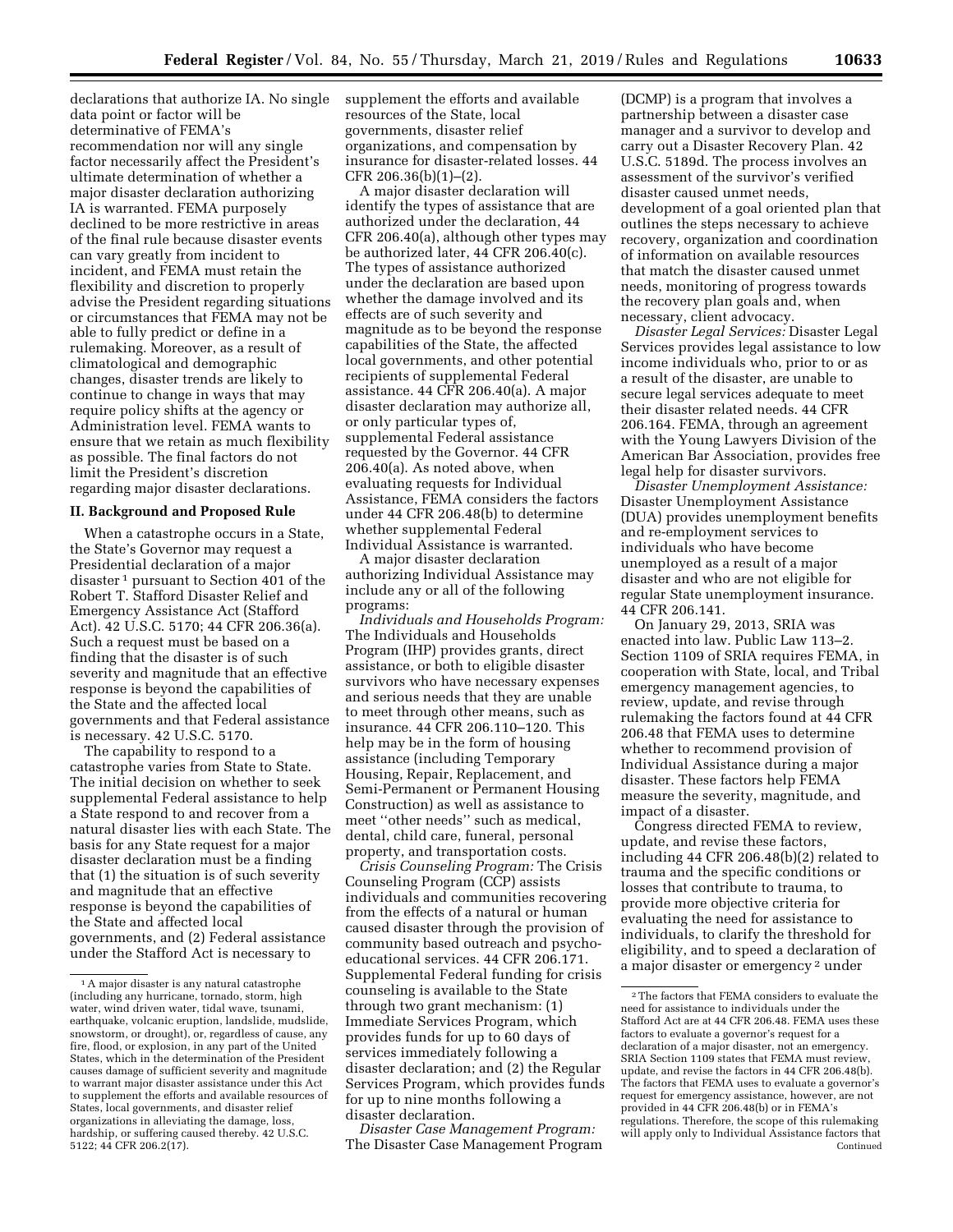the Stafford Act. SRIA required the completion of this rulemaking by January 29, 2014.

On November 12, 2015, FEMA published a notice of proposed rulemaking pursuant to Section 1109 of SRIA. 80 FR 70116. FEMA proposed to revise 44 CFR 206.48(b) to include the following factors: (1) State Fiscal Capacity and Resource Availability, (2) Uninsured Home and Personal Property Losses, (3) Disaster Impacted Population Profile, (4) Impact to Community Infrastructure, (5) Casualties, and (6) Disaster Related Unemployment. A complete description of each factor can be found in the proposed rule. *See* 80 FR 70116. This final rule incorporates the reasoning of the proposed rule except as reflected elsewhere in this preamble. The final rule adopts proposed rule with two changes: removal of the sub-factors related to *State Services* and *Planning After Prior Disasters.* These changes are discussed below in *III. Discussion of Public Comments on the Proposed Rule.* 

# *FEMA's Outreach Efforts Following Publication of the Notice of Proposed Rulemaking*

Section 1109 of SRIA requires FEMA to cooperate with State, local, and Tribal emergency management agencies during the process of reviewing, updating, and revising the factors found at 44 CFR 206.48(b). FEMA conducted outreach prior to publication of the NPRM. *See*  80 FR 70119. In addition, following publication of the NPRM, on December 8 and 9, 2015, FEMA held two webinars for State governors' offices, State emergency managers, and national level State associations to explain the provisions of the proposed rule. At the end of both webinars, FEMA accepted comments from the listeners. FEMA considered these comments in the formulation of this final rule and summarizes and responds to these comments below. The webinar presentation itself can be found in the rulemaking docket at *[www.regulations.gov.](http://www.regulations.gov)* 

#### **III. Discussion of Public Comments on the Proposed Rule**

FEMA received written comments from 35 commenters in response to the

proposed rule. The majority of commenters were from State emergency management agencies, but commenters also included members of Congress, an emergency management association, charitable organizations, and private citizens. The commenters raised a variety of issues that are discussed below.

# *A. 44 CFR 206.48, Paragraph (b)(1)— State Fiscal Capacity and Resource Availability*

# Fiscal Capacity

The proposed Fiscal Capacity factor defined fiscal capacity as a State's potential ability to raise revenue from its own sources to respond to and recover from a disaster. The proposed rule identified the following data points as sub-factors:

• Total Taxable Resources (TTR) of the State. TTR is the U.S. Department of Treasury's annual estimate of the relative fiscal capacity of a State. A low TTR may indicate a greater need for supplemental Federal assistance than a high TTR.

• Gross Domestic Product (GDP) by State. GDP by State is calculated by the Bureau of Economic Analysis. GDP by State may be used as an alternative or supplemental evaluation method to TTR.

• Per capita personal income by local area. Per capita personal income by local area is calculated by the Bureau of Economic Analysis. A low per capita personal income by local area may indicate a greater need for supplemental Federal assistance than a high per capita personal income by local area.

FEMA received comments from 22 commenters regarding this proposed factor; a summary of these comments, and FEMA's responses, follows.

Several commenters expressed concern that the use of fiscal capacity data would effectively penalize States with relatively greater fiscal capacity. Some comments expressed concern that because a high TTR is frequently correlated with a large state population (and correspondingly high operational expenses), the use of TTR could adversely impact States with larger populations. Along similar lines, one commenter suggested that the use of TTR with respect to California ''would make it significantly more difficult for Californians to access individual disaster assistance'' than residents of other states, because California's TTR is significantly higher than the TTR of other states. The commenter suggested that as a result of this significant disparity between States in TTR, as well as the diverse geography, disaster

vulnerability, and demographics of California, TTR ''is too broad of a factor to provide a useful assessment of [the] statutory requirement for a state's capacity—let alone a local government's capacity—to manage a disaster.'' 3 The commenter encouraged FEMA to ''find a factor other than [TTR] that is better representative of both state and local resources available to each specific disaster.''

FEMA notes that assistance provided by FEMA is intended to be supplemental in nature and FEMA must evaluate the fiscal capacity of the State to determine whether the State is overwhelmed or if the State has sufficient resources available to provide the needed disaster assistance without Federal assistance. FEMA's current approach, which largely relies on comparing level of damage to the population size of the affected State, essentially equates population with capacity. FEMA believes that a more direct way to evaluate a State's fiscal capacity is to use objective data such as U.S. Department of Treasury's TTR data or the Bureau of Economic Analysis' (BEA) GDP by State data. These are statistical measures of a State's economic activity, which can provide insight into changes in the general economic well-being of the State and its relative fiscal capacity. Although these measures are frequently strongly correlated with population size, they are more direct measures of fiscal capacity, and are therefore more appropriate for this purpose.

FEMA notes that any factor could be framed as a ''penalty.'' The appropriate question is not whether any given factor operates as a penalty, but how such a factor relates to statutory requirements. Just as a State with ample fiscal capacity and resource availability could characterize as a ''penalty'' FEMA's determination that the State is able to use such capacity and resources to respond effectively to a disaster, a State that is struck by a relatively minor event could characterize as a ''penalty''

FEMA considers when evaluating a Governor's request for a major disaster declaration. Section 502 of the Stafford Act authorizes FEMA to provide IHP assistance as part of an emergency declaration. FEMA has previously considered some of the factors found at 206.48(b) when considering an emergency declaration request that includes IHP assistance. FEMA will continue to consider some of the factors, when applicable, at 44 CFR 206.48(b) when evaluating an emergency declaration request that includes IHP assistance.

<sup>3</sup>Another commenter raised similar concerns with respect to the application of TTR to disaster declaration requests from Texas. The commenter wrote that ''In a state as large and diverse as Texas, [TTR and GDP by State] don't truly represent the state's or an affected individual's ability to recover from a disaster without federal assistance.'' FEMA agrees that TTR and GDP by State do not represent affected individuals' ability to recover from a disaster without Federal assistance. Instead, FEMA uses other information to determine individuals' needs. What TTR and GDP by State represent is the affected State's capacity to assist those individuals with recovering from a disaster. TTR and GDP by State also provide a starting point for evaluating when the affected State is indeed overwhelmed and in need of supplemental Federal assistance to aid in providing assistance to individuals.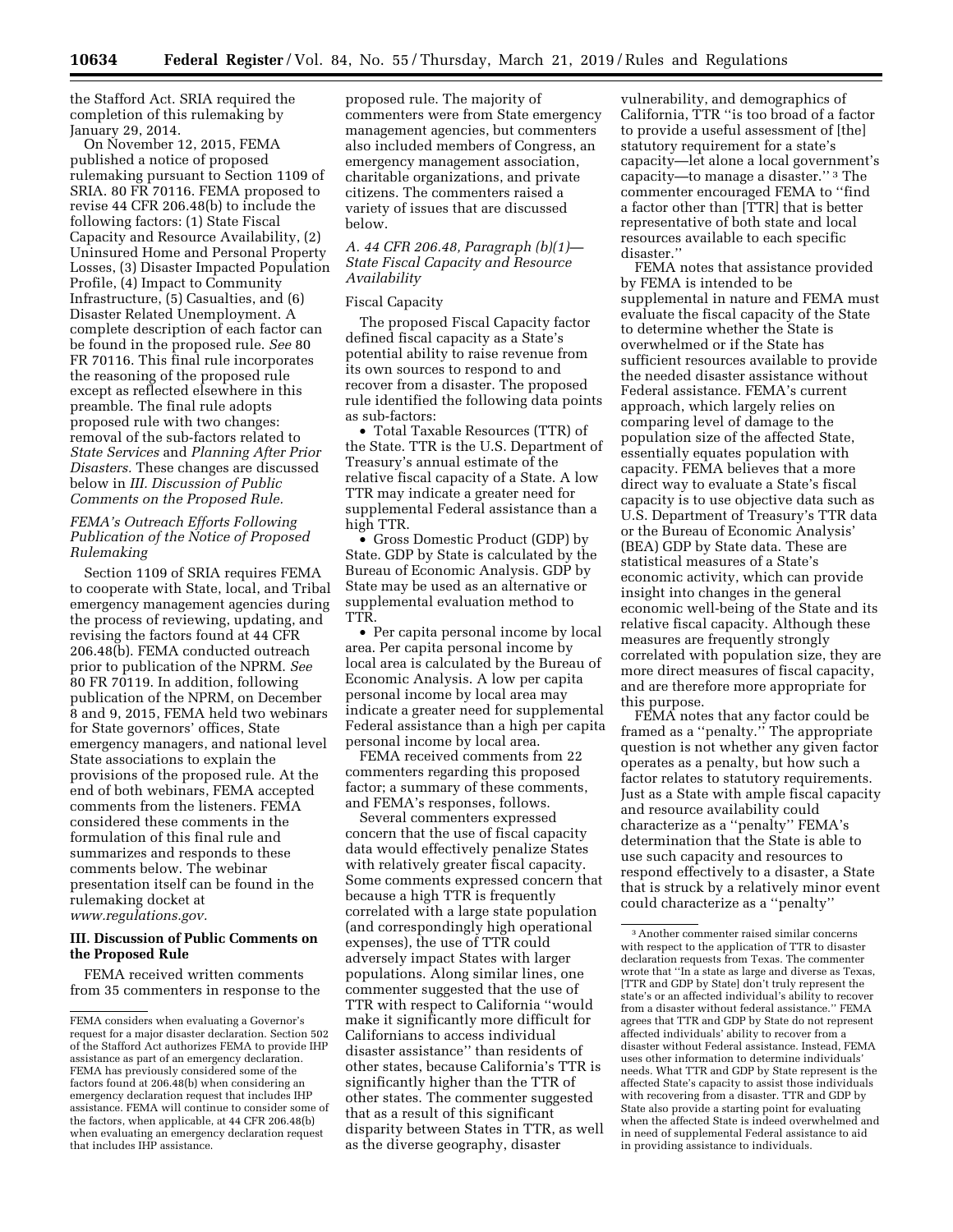FEMA's consideration of the lack of damage. In either case, the denial would simply flow from the President's determination, consistent with statutory requirements, that the State and affected local governments should be able to respond to the disaster effectively without supplemental Federal assistance. In other words, all of the factors in this final rule are intended to allow FEMA and the President to make informed decisions regarding whether or not an event was of the severity and magnitude to be beyond State and local capability.

Commenters expressed concern that TTR data may not accurately capture the true fiscal capacity of a State because it calculates all of the things that a State could potentially tax, not what is actually taxed, and therefore may artificially inflate the perceived level of fiscal capability. Several commenters stated that FEMA should not consider a State's ability to pay based on potential revenues alone, without considering a State's expenses as well because it is a one-sided assessment of a State's capacity to respond and does not necessarily fully consider a State's ability to provide adequate disaster assistance. Another commenter observed that a State that has a high TTR because of a high population is likely to have correspondingly high expenses as well.

As discussed above, TTR is a valueneutral measure of a State's economic activity, which can provide insight into a State's relative fiscal capacity and changes in its economic wellbeing, regardless of the taxing choices and other constraints that may be imposed on it by State law, State constitution, or policy choices. TTR is also indicative of the overall economic and fiscal health of the people and the businesses within the State, which is relevant to the disaster impacted population's ability to recover (recognizing that there are poor communities in rich States and vice versa, FEMA will also consider per capita personal income at the local level).4 FEMA believes that States with a large TTR have a greater capability to respond to and recover from disaster events compared to States with a lower TTR. FEMA does not expect or require

a State to exhaust its resources before supplemental Federal assistance would be appropriate. FEMA welcomes States to provide additional clarity on their fiscal capacity, and the fiscal capacity of local governments, by highlighting fiscal restrictions and expenditures that, though not captured in TTR, are relevant to the State and local government's capability to respond effectively to the disaster. In addition, FEMA fully recognizes that some disasters are so large and have such a serious impact that supplemental Federal assistance will be necessary no matter the State's available resources.

Several commenters expressed concern that the fiscal capacity indicators capture the fiscal capacity of a State before the event without considering that a State's economy may have been impacted by the disaster event. As part of FEMA's evaluation of a State's request, FEMA will evaluate the impact of the disaster on the State. If a State believes that the disaster has negatively and significantly impacted its fiscal capacity to respond or the overall State economy, the State may discuss such impacts in its declaration request.

Commenters expressed concern that the two-year lag in TTR data may result in the use of inaccurate data. Pursuant to Public Law 102–321, the U.S. Department of the Treasury produces annual estimates of total taxable resources (TTR) for all States. The TTR estimates are published by September 30th each year and have a two-year lag. For example, TTR for 2016 was published on September 28, 2018. The formula for calculating TTR uses Gross State Product (GSP)<sup>5</sup> as its base, subtracts non-taxable components, then accounts for cross-border income flows. This calculation provides a ''comprehensive measure of all the income flows a state can potentially tax.'' 6 The two-year lag in TTR data is a direct result of when income data becomes available. Raw income data is always one year behind. Tax filings for any given year are generally due by April 15 of the following year.7 This accounts for the first lag year. The

7 IRS Publication 509—Main Content, General Tax Calendar, Topic: Individuals, Form 1040, *[https://www.irs.gov/publications/p509/ar02.html.](https://www.irs.gov/publications/p509/ar02.html)*  second lag year is attributable to putting the vast amount of data into a usable format.8

FEMA reviewed a ten-year data set of TTR for each State in response to comments on the two-year lag.9 Based on that review, FEMA found that TTR is sufficiently reliable to serve as the principal indicator for each State from which the discussion about fiscal capacity can begin. For the 10 years FEMA reviewed, TTR generally increased from year to year in every State. The exceptions, when TTR dropped, were generally due to circumstances that would have been readily apparent at the time. For example, nearly every State saw year-toyear drops from 2007–2008 and/or 2008–2009, coinciding with the financial crisis. While 2008 TTR data would not have been available to analyze for requests made during that time, FEMA and the States would have been well aware that capability and fiscal capacity among all of the States was decreasing, and FEMA would have been able to take that decreased capacity into consideration. In addition, events such as significant falls in certain commodity prices, which may impact one or two States as opposed to the entire nation, will also generally be apparent and supported by other readily available data at the time of the request. FEMA recognizes that there is a twoyear lag and encourages each State to provide additional information about its fiscal capacity, especially if there have been noteworthy economic impacts during the two-year lag which impact the State's ability to respond to and recover from the disaster.

A commenter raised concerns that TTR is considered experimental and thus should not be used to evaluate a State's fiscal capacity. The U.S. Department of the Treasury's website includes three papers explaining the methodology it uses to estimate TTR.10

9The data set was comprised of the data contained in the TTR reports published between 09/26/2006 and 09/30/2015 (10 years of data). Although the reports are published and have titles ranging from 2006 through 2015, the data lags two years. For example, the report entitled ''2006 Total Taxable Resources Estimates'' was published on 09/ 26/2006 and contains TTR estimates for 2004.

<sup>4</sup>FEMA anticipates using per capita personal income when the disaster effects are concentrated to a specific area. An example would be a tornado that hits a town in a rural area. FEMA would evaluate the State's overall TTR to gain insight into the State's ability to respond. FEMA also would evaluate the locality's per capita income to gain insight into that specific population's ability to respond, *i.e.* is the per capita personal income for that area sufficient to support an independent response? How will that affect the survivors' resiliency?

<sup>5</sup>The term Gross State Product (GSP) is used interchangeably herein with the term Gross Domestic Product for States (GDP by State). The U.S. Department of the Treasury uses the former, while the U.S. Department of Commerce, Bureau of Economic Analysis uses the latter. Published documents relating to TTR use GSP; thus, it is also used here.

<sup>6</sup> ''Treasury Methodology for Estimating Total Taxable Resources (TTR),'' revised November 2002, page 2. *[https://www.treasury.gov/resource-center/](https://www.treasury.gov/resource-center/economic-policy/Documents/nmpubsum.pdf) [economic-policy/Documents/nmpubsum.pdf.](https://www.treasury.gov/resource-center/economic-policy/Documents/nmpubsum.pdf)* 

<sup>8</sup> ''TTR estimates for a given year will only be made when both GSP and SPI data are available for that year.'' ''Treasury Methodology for Estimating Total Taxable Resources (TTR),'' revised November 2002, page 5. *[https://www.treasury.gov/resource](https://www.treasury.gov/resource-center/economic-policy/Documents/nmpubsum.pdf)[center/economic-policy/Documents/](https://www.treasury.gov/resource-center/economic-policy/Documents/nmpubsum.pdf) [nmpubsum.pdf.](https://www.treasury.gov/resource-center/economic-policy/Documents/nmpubsum.pdf)* 

<sup>10</sup>The three papers explaining the methodology for calculating TTR are ''Summary of Current Methodology for Estimating TTR,'' ''Working Paper Review of Methodology for Estimating TTR,'' and ''Summary of Previous Methodology for Estimating TTR.'' U.S. Dep't of the Treasury, Resource Center, Continued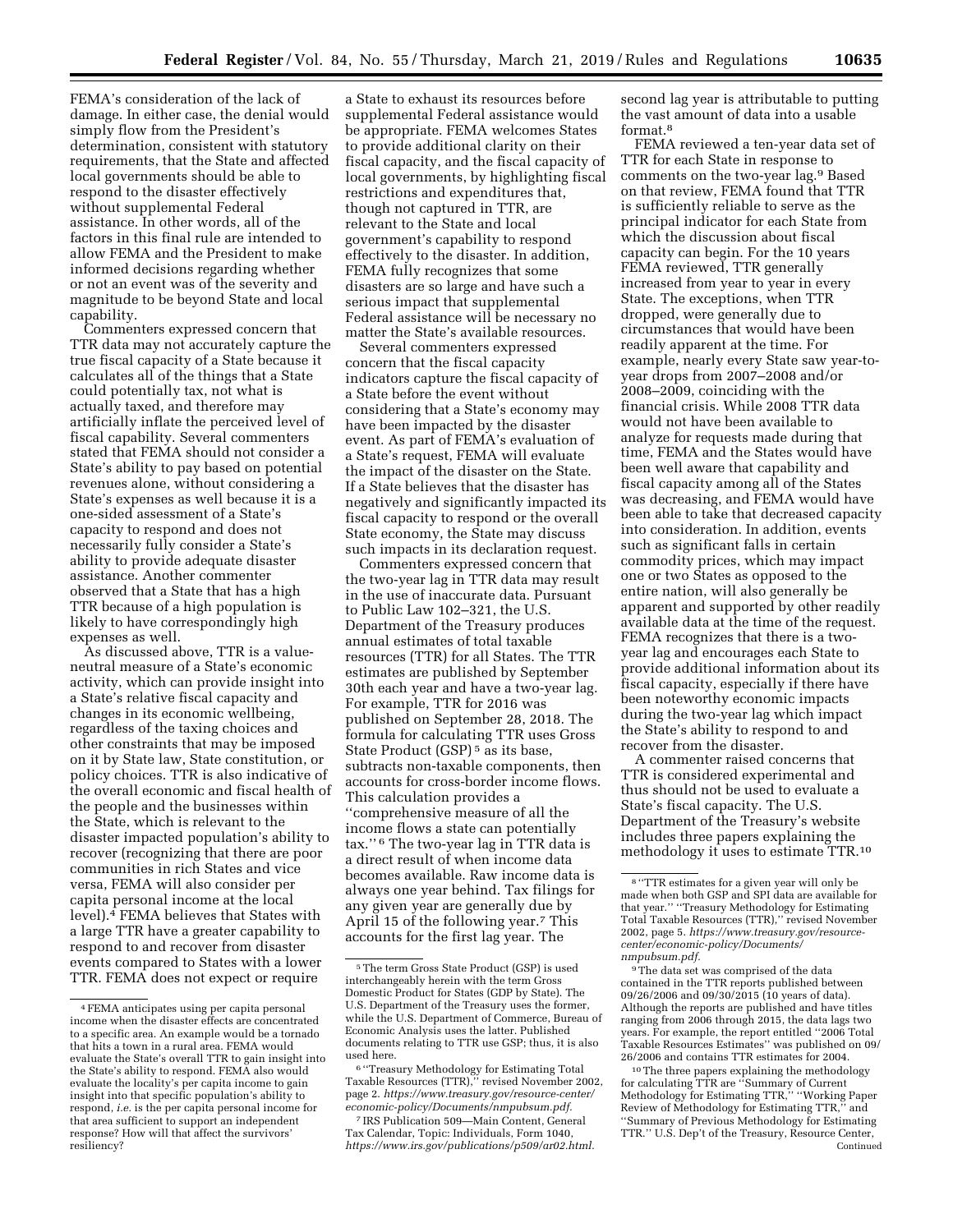Each of these papers refers to an ''experimental'' methodology developed in 1986.11 This ''experimental'' methodology was refined and finalized for use beginning in 1992.12 In 1997, the methodology was substantially improved and in 1998 that improved methodology was implemented. The methodology has remained unchanged since 1998. Based on approximately 20 years of use, FEMA does not consider TTR ''experimental'' and believes TTR provides valuable insight into the fiscal capacity of States. Congress has recognized the utility of TTR by requiring its use in the formula used to allocate Federal funds for the Department of Health and Human Services' Community Mental Health Service and Substance Abuse Prevention and Treatment block grant.<sup>13</sup>

A commenter asked that FEMA clarify the process it will use to determine when a State can rely on GDP data instead of TTR. The commenter also asked FEMA to explain more thoroughly how per capita personal income by local area would be analyzed with TTR and GDP to determine a State's Fiscal Capacity. TTR is available for every State and FEMA will consider the relevant TTR for every State. If a State wants to use either GDP by State or Per Capita Personal Income data to supplement or highlight a differing fiscal health of the State then the State can submit the information to FEMA. However, FEMA will still consider TTR data for that request.

Several commenters expressed concerns about FEMA focusing too much on the fiscal capacity of States as compared to the fiscal capacity of local governments. One commenter raised the concern that taxable revenue and wealth in many States is not evenly distributed throughout and impoverished areas would be hurt if the State's request for an IA declaration was judged by the overall state's fiscal capacity. FEMA notes that the State is the one who makes the determination to apply for a major disaster declaration that the State needs supplemental Federal assistance. FEMA must evaluate at the State level

Total Taxable Resources, *https://home.treasury.gov/ policy-issues/economic-policy/total-taxableresources.* 

12 ''Summary of Current Methodology for Estimating TTR,'' U.S. Dep't of the Treasury, Resource Center, Total Taxable Resources, page 1, paragraph 2, *[https://www.treasury.gov/resource](https://www.treasury.gov/resource-center/economic-policy/Documents/nmpubsum.pdf)[center/economic-policy/Documents/](https://www.treasury.gov/resource-center/economic-policy/Documents/nmpubsum.pdf) [nmpubsum.pdf.](https://www.treasury.gov/resource-center/economic-policy/Documents/nmpubsum.pdf)* 

because a request for a disaster declaration must be based on a finding that the disaster is of such severity and magnitude that effective response is beyond the capabilities of the State and the affected local governments and that Federal assistance is necessary.14

Several commenters asked whether the ''Fiscal Capacity'' data will be shared with the States and expressed concern that they would be burdened by having to pre-identify their own Fiscal Capacity data. FEMA is planning on providing links on FEMA's website to the data sources for States to easily access their own fiscal capacity data if they wish to review it prior to a major disaster request being made. In addition, the fiscal capacity data is easily found using a web search. The States will simply list their current fiscal capacity data in their request. As discussed above, States may also gather and provide additional information to supplement or provide further context to the specified data points.

A commenter asked how local area is defined for the ''Per Capita Personal Income by Local Area'' sub-factor of the ''Fiscal Capacity'' factor. The per capita personal income by local area data is produced by the Bureau of Economic Analysis for ''counties, micropolitan statistical areas, metropolitan statistical areas (MSAs), metropolitan divisions (parts of MSAs), combined statistical areas, states, and the metropolitan and nonmetropolitan portions of states. Counties consist of counties and county equivalents, such as the parishes of Louisiana, the boroughs, municipalities and Census areas of Alaska, the District of Columbia, and the independent cities of Maryland, Missouri, Nevada, and Virginia. The estimates ofr Kalawoa County, Hawaii and the small independent cities of Virginia–generally those with fewer than 100,000 residents–are combined with estimates for adjacent counties.'' 15

#### Resource Availability.

The proposed Resource Availability factor called for FEMA to consider the availability of resources from State, Tribal, and local governments as well as non-governmental organizations and the private sector. The proposed rule identified the following sub-factors:

• State, Tribal, and local government; Non-Governmental Organizations (NGO); and private sector activity. State, Tribal, and local government, Non-Governmental Organizations, and

private sector resources may offset the need for or reveal an increased need for supplemental Federal assistance. The State may provide information regarding the resources that have been and will be committed to meet the needs of disaster survivors such as housing programs, resources provided through financial and in-kind donations, and the availability of affordable (as determined by the U.S. Department of Housing and Urban Development's fair market rent standards) rental housing within a reasonable commuting distance of the impacted area.

• Cumulative effect of recent disasters. The cumulative effect of recent disasters may affect the availability of State, Tribal, local government, NGO, and private sector disaster recovery resources. The State should provide information regarding the disaster history within the last 24 month period, particularly those occurring within the current fiscal cycle, including both Presidential (public and individual assistance) and gubernatorial disaster declarations.

• State services. The State may provide information regarding the circumstances causing the State to lack the resources to provide sufficient services to its citizens.

• Planning after prior disasters. States are encouraged to develop and continuously improve their own disaster assistance programs. States should identify new and existing individual assistance programs as well as improvements to existing individuals assistance programs made as a result of previous disasters. A State's failure to address limitations and shortfalls identified by FEMA or the State after previous events will also be considered.

FEMA received comments from 25 commenters regarding this proposed factor. The commenters stated that the proposed factor assumed the availability of volunteer and private sector resources that may not exist because voluntary and private sector resources vary from year to year based on donor funding; that FEMA should clarify the manner in which it will quantify potential resources of voluntary and faith-based organizations and limit the degree to which such resources will off-set Federal assistance; that FEMA should not limit the ''Cumulative Effect of Recent Disasters'' sub-factor to Presidential and gubernatorial disaster declarations, because such a limitation would result in States being unable to provide information on other types of Federal declarations that can show the level of recent hardship such as SBA, USDA, and Public Health Emergency declarations; that FEMA should better

<sup>11</sup>Carnevale, John, ''Experimental Estimates of Total Taxable Resources, 1981–84,'' in the Federal State-Local Fiscal Relations: Technical Papers, Vol., 2, Office of State and Local Finance, Department of Treasury, September 1986.

<sup>13</sup> 42 U.S.C. 300x–7.

<sup>14</sup> 42 U.S.C. 5170.

<sup>15</sup>Local Area Personal Income and Employment Methodology, November 2017, ''Geographic Detail,'' page I–7. *[https://www.bea.gov/sites/default/files/](https://www.bea.gov/sites/default/files/methodologies/lapi2016.pdf)  [methodologies/lapi2016.pdf.](https://www.bea.gov/sites/default/files/methodologies/lapi2016.pdf)*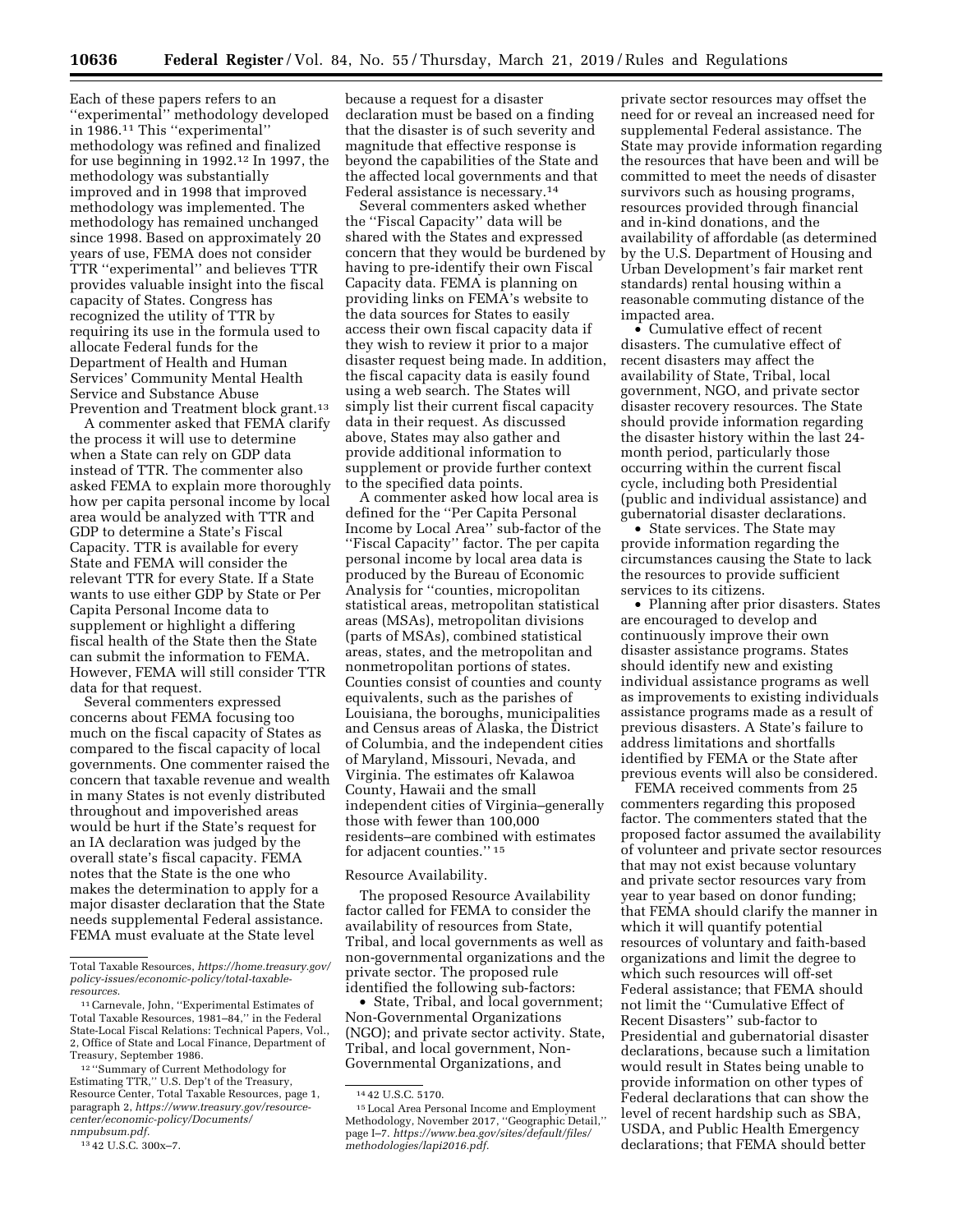define the ''State Services'' factor; and that the Resource Availability factor in general would force the States to develop a State-funded and administered IA program or be penalized in a State's request for a major disaster declaration.

A number of commenters expressed concern that by considering the availability of volunteer and private sector resources, FEMA would assume the availability of resources that may not in fact exist, because voluntary and private sector resources vary from year to year based on donor funding and a State has no authority to direct NGOs or private organizations to provide funding or supplies post-disaster. In addition, commenters stated that it is difficult for States and communities to quickly assemble and report information about these resources in the immediate aftermath of a disaster, when impacted communities are in response mode. Commenters also asked FEMA to clarify how FEMA would request this data.

The current regulations at 44 CFR 206.48(b)(4) state that FEMA will consider the extent to which voluntary agencies and State or local programs can meet the needs of the disaster victims and this information is already provided as part of the narrative aspects of a State's major disaster request for IA. The only new aspect of this factor, as compared to the current regulations, is a reference to private sector resources. While private sector resources were not previously specifically listed in the regulation, items such as significant private donations have always been relevant, and States have generally provided information on such donations when that information has been available at the time of the request. Assistance provided by State, Tribal, and local government, NGOs, and the private sector can include but is not limited to Emergency Management Assistance Compact (EMAC) resources, sheltering, housing programs, feeding, mental health services, child care, elder care, reunification services, clean up kits, blankets and cots, financial assistance, and other donations. To the extent that such resources are limited, unavailable, or otherwise unable to meet significant needs after a disaster, then the State should identify these limitations in its request, as that may indicate additional need for Federal assistance. FEMA understands that information will be imperfect after a disaster and all relevant data may not be immediately available. As is currently the practice, FEMA only asks that the State submit the best information reasonably available to it at the time of the request.

In addition, section 401 of the Stafford Act, conditions that a request for a major disaster declaration must be based on a finding that the disaster is of such severity and magnitude that an effective response is beyond the capabilities of the State and the affected local governments and that Federal assistance is necessary. 42 U.S.C. 5170; 44 CFR 206.36(a). In order for FEMA to evaluate whether a disaster is beyond the capabilities of a State and affected local governments, FEMA must evaluate what resources are available to the State and affected local governments.

This factor is also in keeping with the ''Whole Community'' approach to emergency management that reinforces the fact that FEMA is only one part of our nation's emergency management team. Under the ''Whole Community'' approach, emergency managers must account for all available resources, including non-governmental resources, in preparing for, protecting against, responding to, recovering from and mitigating against all hazards. This approach recognizes that a governmentcentric approach to emergency management is not enough to meet the challenges posed by a catastrophic incident. When the community is engaged in emergency management, it becomes empowered to identify its needs and the existing resources that may be used to address them. The ''Whole Community'' approach is an ongoing component of the nation's larger, coordinated effort to enhance emergency planning and strengthen the nation's overall level of preparedness.

Commenters were concerned about FEMA limiting the Resource Availability factor related to past disaster declarations to only Presidential (both Public Assistance and Individual Assistance) and gubernatorial disaster declarations. The commenters stated that not all assistance provided by a State or its partners requires a gubernatorial declaration and there are other types of Federal declarations that can show the level of recent hardship endured by the State, such as a Small Business Administration Disaster declaration, United States Department of Agriculture disaster designation, and Department of Health and Human Services Public Health Emergency declaration. FEMA believes that taking information on past disaster activity and declarations is valuable, because multiple disasters in a 24-month period may significantly strain a State budget and reduce the State's capability to adequately respond to and recover from a disaster without supplemental Federal assistance; this final rule therefore includes such a

factor. Consideration of recent disaster activity was previously only a consideration for a major disaster declaration that authorized Public Assistance. A State is always welcome to provide additional information beyond what FEMA is asking for in 44 CFR 206.48(b). If a State feels that recent disaster activity, as reflected in declarations through SBA, USDA, or HHS, have impacted their ability to respond to and recover from the event, then the State should include information on those declarations in their major disaster request for IA.

Several commenters expressed significant concerns with the ''State Services'' and ''Planning After Prior Disasters'' factors. The commenters felt that FEMA appeared to be forcing the States to develop a State-funded and State-administered IA program or else risk being penalized for the lack of such a program. The commenters stated that a State IA program is not required by the Stafford Act in order to receive supplemental Federal assistance. Several commenters asked whether FEMA is currently evaluating States' limitations or shortfalls and communicating these with States. Also, States requested that FEMA clarify how it will determine that a State is or isn't addressing limitations or shortfalls. Overall these commenters felt that the proposed rule did not adequately explain how FEMA would apply these two factors. Another commenter supported these factors, and urged FEMA ''to also consider state effort to guard and mitigate against avoidable disaster damages, for example, with programs to regulate new development in flood hazard areas, adopt and enforce up to date state building codes, or incorporate resilience considerations into the location and construction of public infrastructure.'' A comment expressed concern that the proposed rule ''may unfairly penalize States that do not have robust IA programs.''

Based on the overwhelmingly negative response and after further review FEMA decided to remove the ''State Services'' and ''Planning After Prior Disasters'' sub-factors from the final rule. FEMA strongly believes States are ultimately responsible for the well-being of their citizens and that States have a responsibility to plan for disasters, pre-identify funding and resources, and to provide assistance to their citizens after a disaster. This should include the establishment, funding, and improvement of State-level individual assistance programs. However, FEMA has not been able to develop a methodology which would effectively and consistently evaluate the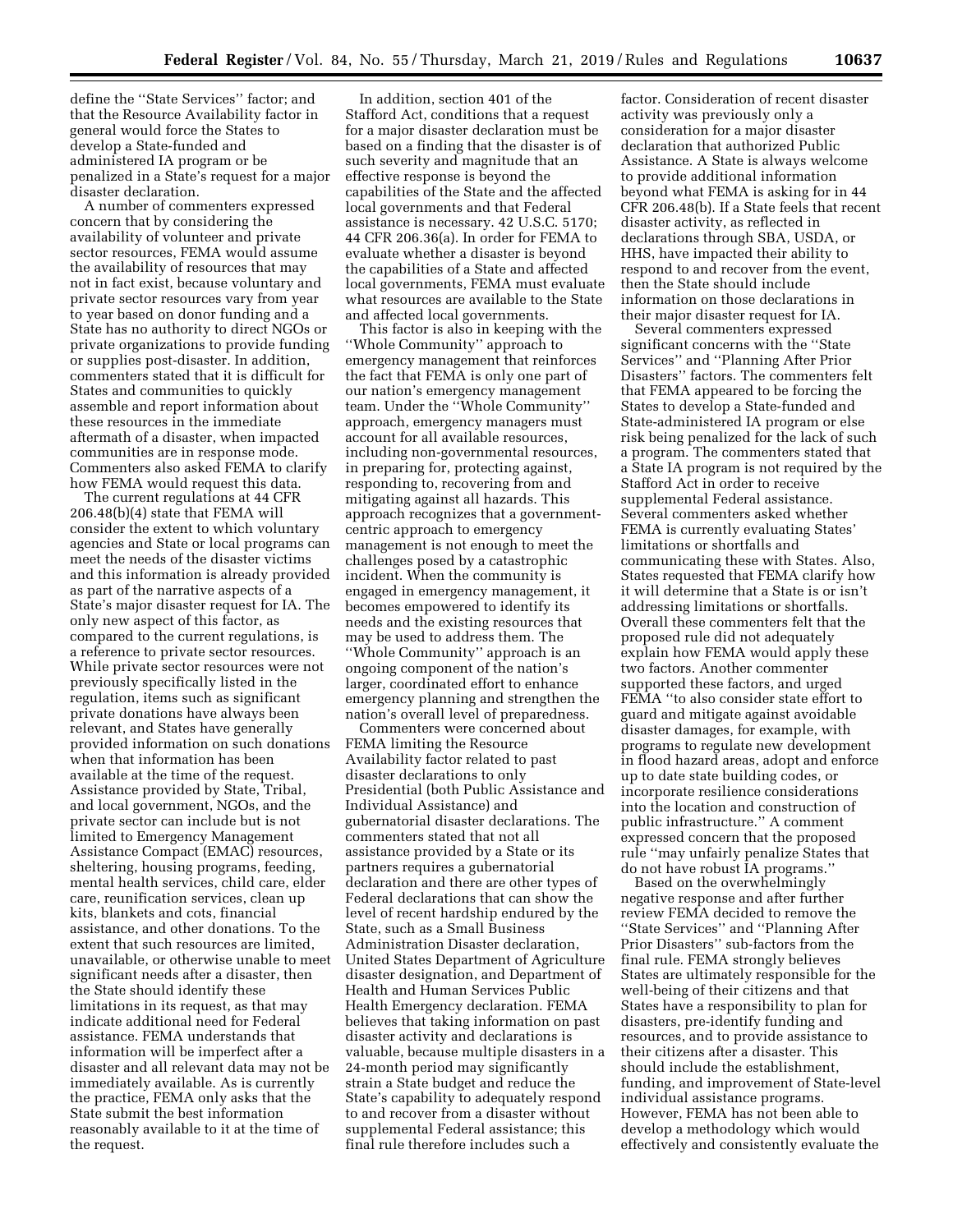State Services and Planning After Prior Disasters sub-factors to incentivize States to establish individual assistance programs or to plan and implement lessons learned from previous disasters. As a result, at this time, FEMA is unable to effectively incentivize these activities through the declarations process, and specifically in the evaluation of disaster requests. FEMA will continue to explore opportunities to encourage States to develop their own individual assistance programs.

*B. 44 CFR 206.48, Paragraph (b)(2)— Uninsured Home and Personal Property Losses* 

The proposed Uninsured Home and Personal Property Losses factor included consideration of uninsured home and personal property losses, and identified the following sub-factors:

• The cause of damage.

• The jurisdictions impacted and concentration of damage.

• The number of homes impacted and degree of damage.

• The estimated cost of assistance.

• The homeownership rate of impacted homes.

• The percentage of affected households with sufficient insurance coverage appropriate to the peril.

• Other relevant preliminary damage assessment data.

FEMA received comments from 16 commenters regarding this proposed factor. The comments received were related mainly to concerns regarding the sub-factors related to the jurisdictions impacted and concentration of damages, the estimated cost of assistance, the homeownership rate of impacted homes, and the percentage of affected households with sufficient insurance coverage appropriate to the peril.

Several commenters were concerned that FEMA is not taking into consideration the effects of a disaster with widespread minimal damage spread across a large geographic area or the effects of a disaster on contiguous counties in different States. FEMA recognizes that as a practical matter, widespread minimal damage spread across a larger geographic area, can spread resources thin and overwhelm a State's capability to adequately respond to a disaster. This final rule continues to emphasize consideration of the estimated cost of assistance for a State; as a result, the true cumulative impact of the widespread minimal damage across a large geographic area within a State will continue to be considered by FEMA. Regarding the contiguous counties comments, the President will not declare a major disaster in an area that was not requested by a Governor

and a Governor cannot request areas that are not within his or her State's jurisdiction. FEMA will not designate areas of the State or types of assistance beyond those that the governor requests.16 In addition, each State and local government has different capabilities to respond to, recover from, and mitigate the effects of a disaster and a disaster that crosses State lines may have differing impacts in the affected States. As such, not every event that impacts multiple States will necessarily be beyond each affected State's respective capabilities. Therefore, FEMA must continue to base its major disaster declaration recommendation on the capability of the affected State and local governments to respond to the event, in accordance with the requirements for a major disaster declaration in Section 401 of the Stafford Act and 44 CFR 206.37.

Several commenters expressed concern that neither FEMA nor the States are able to utilize an accurate estimated cost of assistance at this time. One commenter stated that most metrics used by FEMA or the States are based on taking the number of individuals and households impacted and the extent of those impacts and damages, and multiplying those totals by the maximum assistance that is available through FEMA's IA programs. Commenters stated that the IA program has statutory limits on the amount of relief available and that maximum IA grant award is not indicative of the overall potential cost to make a family whole after a disaster and does not truly articulate the ''whole community'' resources that are needed to bring the community back to pre-disaster condition.

While FEMA recognizes that there are difficulties in accurately estimating the cost of assistance in the aftermath of an event, the estimated cost of assistance has to be part of the evaluation of whether a major disaster declaration authorizing IA is warranted because the cost of an event is an essential component in determining whether or not the disaster event is beyond the capabilities of a State. FEMA calculates the estimated cost of assistance at the conclusion of the Joint PDA and the estimated cost of the disaster is based on the data on uninsured damage to homes collected during the PDA. The calculation currently includes the following:

• Historical program costs for repair or replacement assistance for uninsured owner-occupied primary residences for each of the four dwellings assessment

levels—affected, minor, major, destroyed.

• Cost of providing temporary housing assistance based on the U.S. Department of Housing and Urban Development (HUD) fair market rent for the area of impacted owners and renters for each of the four dwelling assessment levels—affected, minor, major, destroyed—as well as for those dwellings that are now inaccessible because of the disaster.

• Historical program costs for ONA awards.17

When developing the estimated cost of assistance, because IHP repair and replacement assistance can only be awarded to homeowners, FEMA uses the homeownership rate to estimate the number of homeowners in the disaster affected area. Additionally, since IHP is only able to provide awards to uninsured individuals, FEMA also considers the number of insured versus the number of uninsured individuals when developing the estimated cost of IHP for the disaster.

In this final rule, FEMA is not prescribing the methods to be used to estimate cost of assistance. FEMA believes attempting to do so would be overly restrictive in a manner that would prevent FEMA from using new technology, such as geographic information systems (GIS), or otherwise updating the process, such as by updating the joint FEMA-State preliminary damage assessment instrument. FEMA is always working to improve the PDA process and methods of cost estimation. The estimated cost of assistance is necessarily limited by the maximum amount of IA grant award because the monetary amount of assistance that can be provided to individuals and households is limited by Section 408(h) of the Stafford Act.18 42 U.S.C. 5174. FEMA recognizes that because of the statutory cap on the maximum IA assistance, in many situations FEMA assistance will not bring the survivor back to their predisaster position. States are always welcome to provide additional estimates of the total impact of the disaster on individuals and households,

<sup>16</sup> 44 CFR 206.40(b).

<sup>17</sup> Damage Assessment Operations Manual: A Guide to Assessing Damage and Impact, Page 59, Issued April 5, 2016 *[https://www.fema.gov/media](https://www.fema.gov/media-library-data/1459972926996-a31eb90a2741e86699ef34ce2069663a/PDAManualFinal6.pdf)[library-data/1459972926996-a31eb90a2741e86](https://www.fema.gov/media-library-data/1459972926996-a31eb90a2741e86699ef34ce2069663a/PDAManualFinal6.pdf) [699ef34ce2069663a/PDAManualFinal6.pdf.](https://www.fema.gov/media-library-data/1459972926996-a31eb90a2741e86699ef34ce2069663a/PDAManualFinal6.pdf)* 

<sup>18</sup>For disasters occurring in Fiscal Year 2019, the maximum amount of financial assistance provided to an individual or household under section 408 of the Stafford Act (IHP) with respect to any single emergency or major disaster is \$34,900. *See* 83 FR 53281, Oct. 22, 2018. This amount is adjusted annually based on the Consumer Price Index for All Urban Consumers as calculated by the Department of Labor, Bureau of Labor Statistics.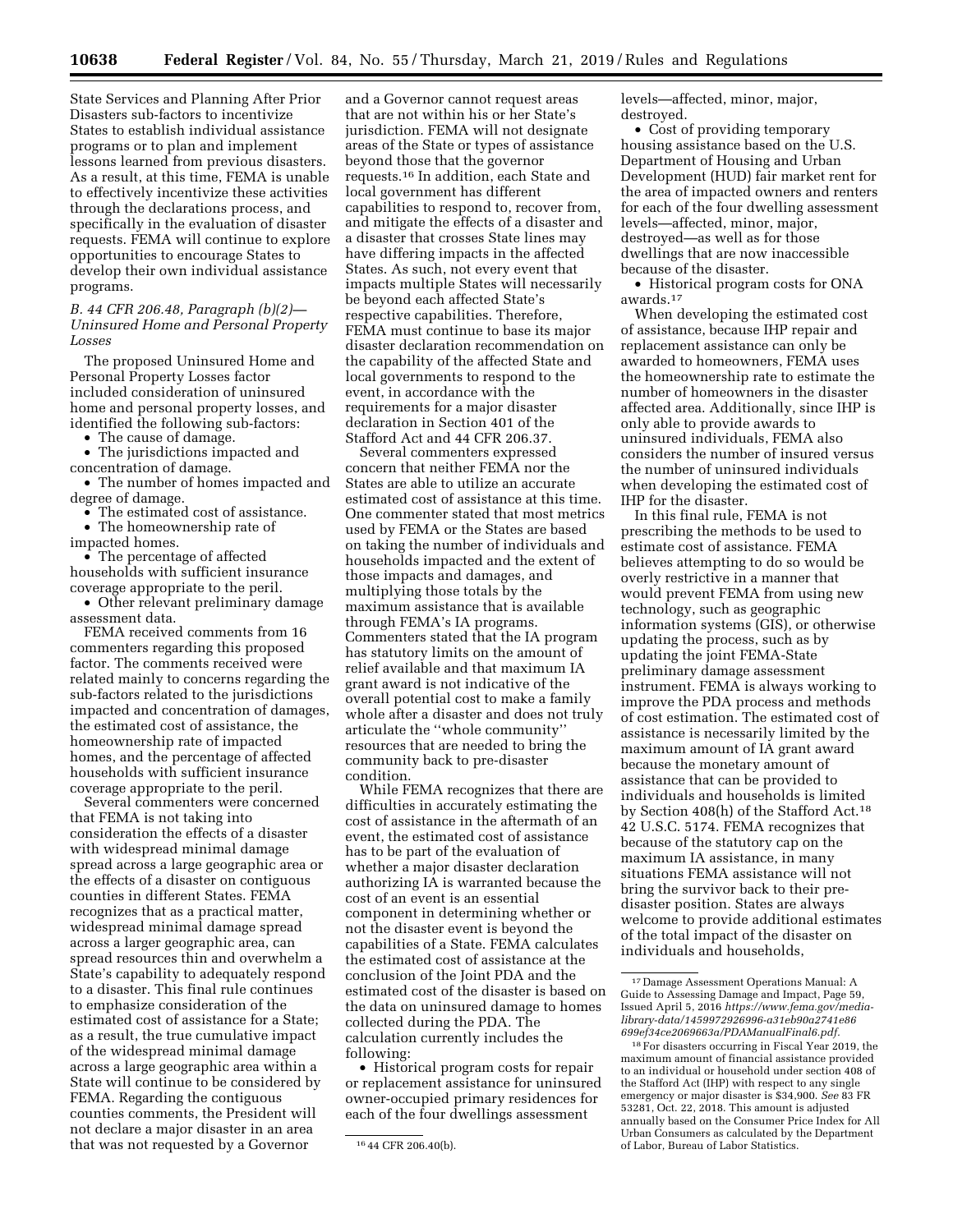irrespective of the statutory caps, but in general, the estimated cost of assistance measure is useful to FEMA both for purposes of internal planning and for purposes of obtaining a preliminary (though sometimes incomplete) picture of total disaster impacts. To assist States, FEMA will share estimated cost of assistance data with the State throughout the PDA process, including final amounts.

One commenter expressed concern that U.S. Census data on the homeownership rate of impacted homes does not take into account that a renter may be occupying the owner-occupied home at the time of the disaster. In addition, some commenters stated that the homeownership rate is not readily available during preliminary damage assessments and the amount of time required to make a reliable estimate would cause delays in States' submitting their major disaster declaration requests. FEMA notes that this data point is used during the current process and estimates are available via Census.19 Estimates of homeownership rates are important because the level of needed assistance varies between rentals and owneroccupied residences. Renters typically do not require repair assistance because repairs are generally the responsibility of the landlord and the property must be owner occupied to be eligible to receive IHP assistance for repair or replacement. In addition, as part of the PDA process, FEMA, along with State and local partners, canvasses the disasterimpacted areas to validate the Census data on renters. As with all data points, States should submit, and FEMA will base its recommendation on, the best information available at the time.

A commenter suggested adding a data point that compares the known homeowner insurance population with the actual population of a particular county or parish. The commenter stated that many rural residents who sustain damages from a disaster may not have homeowners insurance if they do not have a mortgage. FEMA notes that we do not prescribe the specific method of how to calculate the insurance penetration rate in this final rule but we will use the best method available. At this time, PDA teams may consider any relevant factors in estimating the insurance rate for the affected

households, which may include, among other considerations, whether the affected area was rural, suburban, or urban.

A commenter suggested comparing the average amount of homeowner insurance deductible in a given county or parish against the income for such county or parish, because often insurance deductibles are too high for residents to pay out of pocket after a disaster. In addition, a homeowner who cannot afford to pay the deductible will be unable to fully recover after the disaster. FEMA notes that the issue of high insurance deductibles has arisen in the past, often in earthquake events. FEMA considers a homeowner with a high deductible to be underinsured. States may provide information on deductible rates for the peril in the affected area and FEMA will utilize that information when evaluating the sufficiency of the insurance coverage in place and determining the number of underinsured homeowners who may require Federal assistance. FEMA did not make any changes based on this comment.

A commenter stated that FEMA seems to believe that every Insurance Commissioner's Office keeps a record of every single policy issued in the State, along with limits, exclusions, and types of coverage. The commenter stated that they have never heard of a State Insurance Commissioner's Office that has access to such a database. FEMA fully recognizes that the availability and quality of insurance data varies widely from State to State. Some State Insurance Commissioner's Office have information that can be utilized to provide or contribute to estimates of insurance coverage. For certain States, the best option may be the State Insurance Commissioner's Office, but for other States it may be a different source. FEMA notes that it is important to develop an insurance coverage estimate because, under Section 320 of the Stafford Act (42 U.S.C. 5155), FEMA is statutorily prohibited from duplicating insurance coverage. If the vast majority of damage will be covered by insurance, a Presidential declaration may be unnecessary. As stated previously, States should make their requests based on the best information available to them at the time. In the final rule, FEMA has not prescribed a specific source for this data, because currently available sources have variable coverage, and more complete sources may become available in the future.

One commenter recommended adding a data point to capture the number of uninsured or underinsured losses from individuals who were required to carry

flood insurance as a result from previously accepting disaster assistance. FEMA does access this information during a disaster by looking at National Flood Insurance Program data. FEMA already considers this information when looking at the insurance component and we view it as a consideration that exists implicitly within the insurance coverage data point of the final rule.

A commenter raised concerns that the amount of time it would take to determine damages, insurance, and specific insurance riders regarding whether specific disaster damages are covered would make the 30 day window to request a major disaster declaration for IA unattainable. FEMA does not expect the States to provide an unreasonable level of detail or specificity for the insurance data point. FEMA expects a State to provide the best estimate of data within the time frame available. A State should make their major disaster declaration request in the timeframe appropriate to the size and impact of the event and should not delay in order to gather additional information, even if such information would be more precise or useful.

A commenter stated that although they are encouraged that FEMA plans to pursue better data to inform its insurance penetration rate determinations, they raised concerns that FEMA previously promised to identify alternative insurance data sources in the past but has made little progress. FEMA continues to work to find the best information regarding insurance coverage and is committed to finding the most thorough and accurate sources for insurance data. However, at this point, such thorough and accurate sources either do not currently exist or are not currently available to FEMA. As such, FEMA cannot prescribe the method or source for obtaining insurance data in this final rule because we anticipate that there will be better methods in the future. FEMA has not made any changes based on this comment.

# *C. 44 CFR 206.48, Paragraph (b)(3)— Disaster Impacted Population Profile*

The proposed Disaster Impacted Population Profile factor related to the demographics of impacted communities, and identified the following data points as sub-factors:

• The percentage of the population for whom poverty status is determined.

• The percentage of the population already receiving government assistance such as Supplemental Security Income and Supplemental Nutrition Assistance Program benefits.

<sup>19</sup>The Census Housing Vacancies and Homeownership website provides current information on homeownership rates and are available for the U.S., regions, states, and for the 75 largest Metropolitan Statistical Areas (MSAs). Data for all geographies are available both quarterly and annually. *[https://www.census.gov/housing/hvs/](https://www.census.gov/housing/hvs/index.html) [index.html.](https://www.census.gov/housing/hvs/index.html)*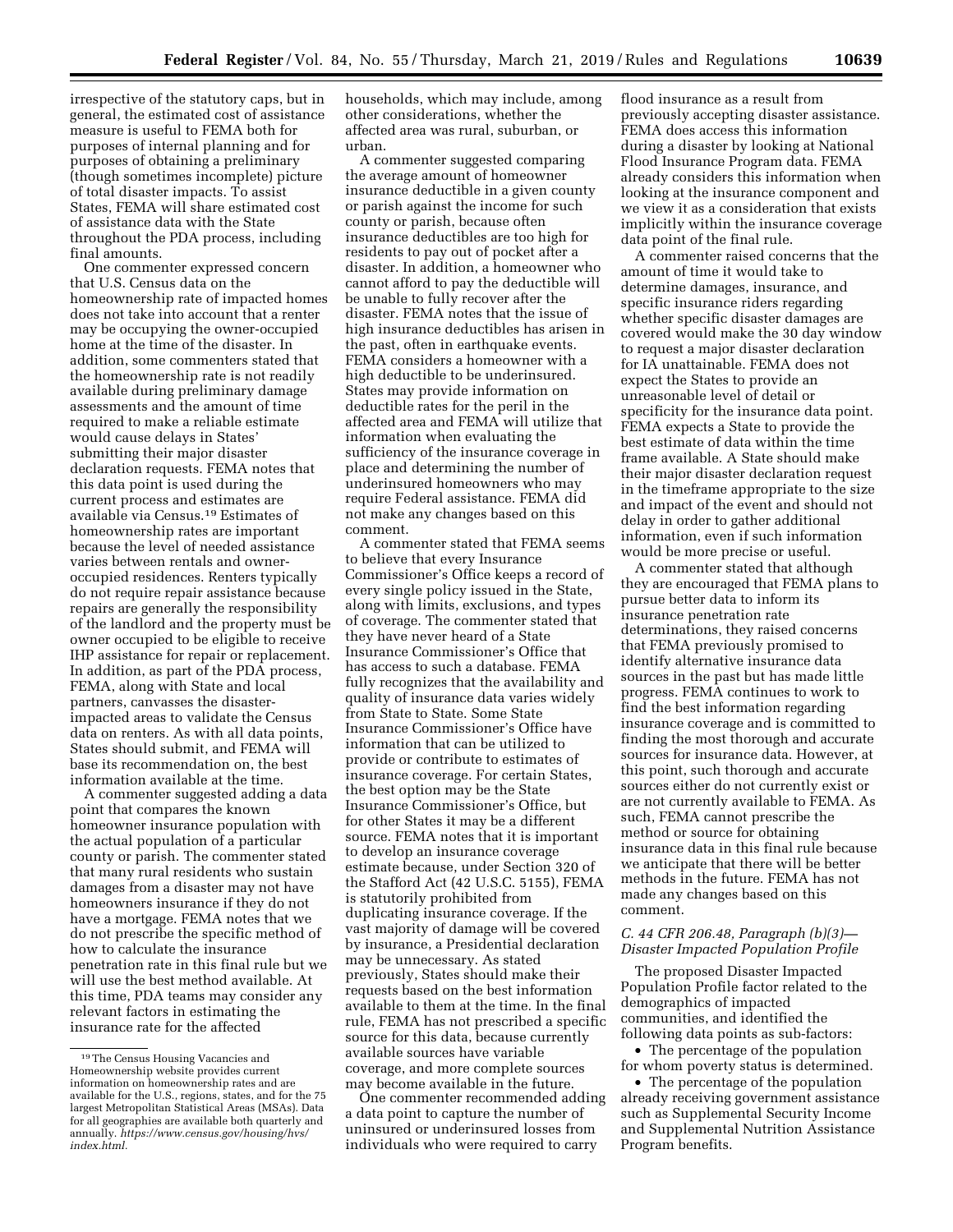• The pre-disaster unemployment rate.

• The percentage of the population that is 65 years old and older.

• The percentage of the population 18 years old and younger.

• The percentage of the population with a disability.

• The percentage of the population who speak a language other than English and speak English less than ''very well.''

• Any unique considerations regarding American Indian and Alaskan Native Tribal populations raised in the State's request for a major disaster declaration that may not be reflected in the data points referenced in paragraphs  $(b)(3)(i)$ –(vii) of this section.

FEMA received comments from 8 commenters regarding this factor. The commenters stated that consideration should be given to non-citizen populations that are affected by a disaster; that although special populations were already a factor of consideration, the expansion of this into 8 data points would be burdensome on States during response activities; that the proposed disaster impacted population data points would provide a better overall understanding of the community impacted and the resources needed; and that the proposed disaster impacted population profile data points are to be commended because the factor would better highlight the severity of impact to the community.

Two commenters stated that in the Commonwealth of the Northern Mariana Islands, they face extenuating and unique situations because they have a relatively large population of aliens as compared to U.S. citizens and nationals. The commenters asked that FEMA consider allowing direct financial support for that specific population. FEMA is statutorily prohibited from providing certain types of Federal assistance to aliens who are not qualified aliens.20 Specifically, recipients of IHP and DUA must certify that they are U.S. citizens, non-citizen nationals of the United States, or qualified aliens. That prohibition is statutory and it cannot be altered through this final rule.

A commenter raised concerns that the proposed rule did not include any requests for information on indigent populations. FEMA notes that the proposed rule included a number of such requests, including specific subfactors seeking information on the

percentage of the population for whom poverty status is determined and the percentage of the population already receiving government assistance such as Supplemental Security Income and Supplemental Nutrition Assistance Program benefits. If a State believes, based on the circumstances of a disaster event, that there is additional population-related information that needs to be considered, the State should include such information in its request for a major disaster declaration authorizing IA.

A commenter stated that, although special populations were already a factor of consideration, the expansion of this into 8 data points would be burdensome on States during response activities. FEMA notes that the State is not required to provide any of these data points. If the State wishes to provide such data points, they are publicly available.21 States commonly provide

21Poverty data comes from the U.S. Census Small Area Estimate Branch, ''Poverty and Median Income Estimates for Counties.'' Supplemental Nutrition Assistance Program data is from the U.S. Census's American Community Survey (ACS) using the American FactFinder (*[https://factfinder.census.gov/](https://factfinder.census.gov/faces/nav/jsf/pages/index.xhtml) [faces/nav/jsf/pages/index.xhtml](https://factfinder.census.gov/faces/nav/jsf/pages/index.xhtml)*), Advanced Search, Geographies: ''All Counties within the United States,'' Topics: S2201, 5-year estimates. Supplemental Security Income data comes from ACS using the American FactFinder, Advanced Search, Geographies: ''All Counties within the United States,'' Topics: B19056, 5-year estimates. The unemployment data at the State and county level are available at *[https://www.bls.gov/lau/.](https://www.bls.gov/lau/)* Data on county populations of ''65 or Older'' and ''18 or Younger'' data comes from the ACS using the American FactFinder (*[https://factfinder.census.gov/](https://factfinder.census.gov/faces/nav/jsf/pages/index.xhtml) [faces/nav/jsf/pages/index.xhtml](https://factfinder.census.gov/faces/nav/jsf/pages/index.xhtml)*), Advanced Search, Geographies: ''All Counties within the United States,'' Topics: DP05, 5-year estimates. Data on populations with a disability comes from the ACS, American FactFinder (*[https://](https://factfinder.census.gov/faces/nav/jsf/pages/index.xhtml) [factfinder.census.gov/faces/nav/jsf/pages/](https://factfinder.census.gov/faces/nav/jsf/pages/index.xhtml) [index.xhtml](https://factfinder.census.gov/faces/nav/jsf/pages/index.xhtml)*), Advanced Search, Geographies: ''All Counties within the United States,'' Topics: S1810, 3-year estimates. Data on ''percent of population who speaks English less than very well'' comes from the ACS, American FactFinder (*[https://](https://factfinder.census.gov/faces/nav/jsf/pages/index.xhtml) [factfinder.census.gov/faces/nav/jsf/pages/](https://factfinder.census.gov/faces/nav/jsf/pages/index.xhtml) [index.xhtml](https://factfinder.census.gov/faces/nav/jsf/pages/index.xhtml)*), Advanced Search, Geographies: ''All Counties in the United States,'' Topics: B06007, 5 year estimates. Data on American Indian and Alaska Native populations comes from the ACS, American FactFinder (*[https://factfinder.census.gov/faces/nav/](https://factfinder.census.gov/faces/nav/jsf/pages/index.xhtml) [jsf/pages/index.xhtml](https://factfinder.census.gov/faces/nav/jsf/pages/index.xhtml)*), Advanced Search, Geographies: ''All Counties within the United States," Topics: DP05, 5-year estimates. FEMA may update these sources to account for future improvement and changes in the U.S. Census, BLS, BEA, and Treasury data reporting, and the sources are provided here for example.

For definitions related to demographic data points, please refer to the associated organizations websites. For example, refer to U.S. Census Small Area Income and Poverty Estimates definitions at *[https://www.census.gov/topics/income-poverty/](https://www.census.gov/topics/income-poverty/poverty/about/glossary.html)  [poverty/about/glossary.html](https://www.census.gov/topics/income-poverty/poverty/about/glossary.html)* for percentage of the population for whom poverty status is determined. For a definition of the pre-disaster unemployment rate, refer to Bureau of Labor Statics at *[http://](http://www.bls.gov/bls/glossary.htm) [www.bls.gov/bls/glossary.htm](http://www.bls.gov/bls/glossary.htm)* and search for the term ''unemployment rate''. The U.S. Census glossary at *<http://www.census.gov/glossary>*and

these data points to FEMA as part of a declaration request; FEMA is merely clarifying a common source for these data points going forward. The disaster impacted population profile data points can be found by the State prior to a disaster even occurring and will only need to be pulled once a year.

Two commenters noted that the proposed rule changes added several very beneficial factors, including the additional components to the Disaster Impacted Populations profile, the Impact to Community Infrastructure, and the separate consideration for Disaster Related Unemployment. The commenters stated that these proposed factors would better highlight the severity of a disaster's impact to the community and would provide a better overall understanding of the community impacted and the resources needed. The commenters also stated that the proposed factors would facilitate a more nuanced understanding and approach to the unique recovery needs of communities in the aftermath of a disaster.

# *D. 44 CFR 206.48, Paragraph (b)(4)— Impact to Community Infrastructure*

The proposed Impact to Community Infrastructure factor related to certain impacts to a community's infrastructure that may adversely affect a population's ability to safely and securely reside within the community. The proposed rule identified the following sub-factors:

• Lifesaving and life-sustaining services. The effects of a disaster may cause disruptions to or increase the demand for lifesaving and lifesustaining services, necessitate a more robust response, and may delay a community's ability to recover from a disaster. The State may provide information regarding the impact on life saving and life sustaining services for a period of greater than 72 hours. Such services include but are not limited to police, fire/EMS, hospital/medical, sewage, and water treatment services.

• Essential community services. The effects of a disaster may cause disruptions to or increase the demand for essential community services and delay a community's ability to recover from a disaster. The State may provide information regarding the impact on essential community services for a period greater than 72 hours. Such services include but are not limited to schools, social services programs and providers, child care, and eldercare.

<sup>20</sup>The Personal Responsibility and Work Opportunity Reconciliation Act Of 1996, Title IV, Public Law 104–193, 110 Stat. 2105 (Aug. 22, 1996). *See* 8 U.S.C., Chapter 14—Restricting Welfare and Public Benefits for Aliens, 8 U.S.C. 1611–1646.

American Community Survey also provide definitions related to demographic data points including the following terms: Assistance and Subsidies, Age, Disability, Language Spoken at Home, and Ability to Speak English.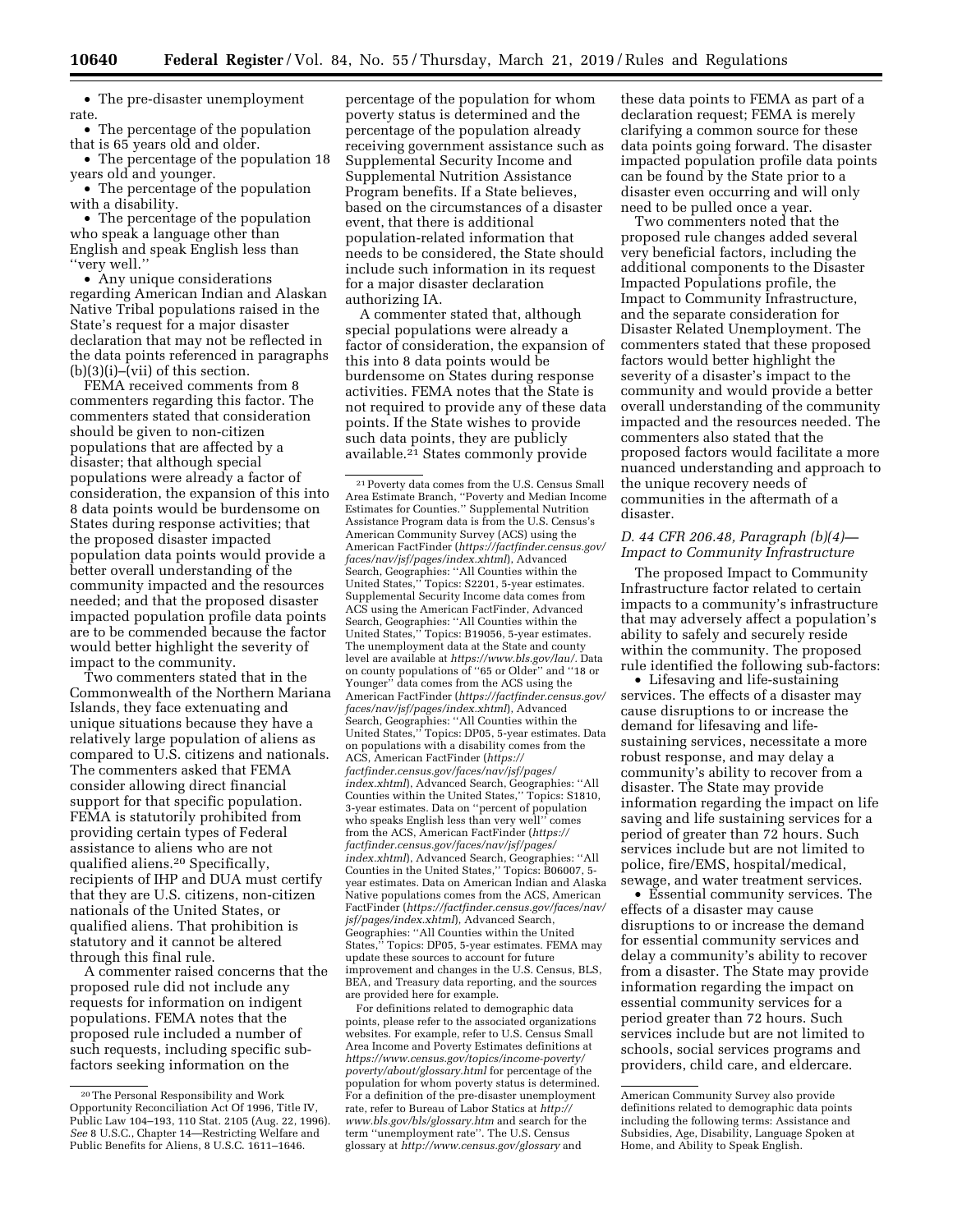• Transportation infrastructure and utilities. Transportation infrastructure or utility disruptions may render housing uninhabitable or inaccessible. Such conditions may also affect the delivery of life sustaining commodities, provision of emergency services, ability to shelter in place, and efforts to rebuild. The State may provide information regarding the impact on transportation infrastructure and utilities for a period of greater than 72 hours.

FEMA received comments from 9 commenters regarding this proposed factor. The commenters asked for more information regarding how FEMA expects States to provide this information; suggested that the additional requested data would be burdensome to collect; and requested that FEMA elaborate on the scope of the ''Impact to Community Infrastructure'' factor to include the effects of a cyberevent or other evolving threat.

The information included in the ''Impact to Community Infrastructure'' factor is already typically provided, where relevant, in States' major disaster declaration requests for IA. States typically identify any critical infrastructure disruptions in their major disaster declaration requests for IA because it illustrates the impact of the disaster on the community as whole. FEMA recognizes that communication may be difficult after a disaster, and FEMA expects that State and local officials will provide the best information they have. None of this information is required, if the State does not wish to provide it. The information for major disaster declaration requests for IA is often based on initial assessments that allow both the State and FEMA to evaluate the situation. FEMA currently encourages States to do the IA PDA before the PA PDA, and encourages States to submit their requests even if they are still awaiting the completion of the PA PDA.

A commenter raised concerns that the proposed ''Impact to Community Infrastructure'' factor could potentially lead to a disaster declaration that traditionally would be a PA-only major disaster declaration to now be an IA major disaster declaration as well. In addition, a commenter expressed concern about how the States would collect and deliver this information because many disaster events only receive a joint FEMA-State PDA for either PA or IA. As noted in the proposed rule, the ''Impact to Community Infrastructure'' factor is intended to help FEMA evaluate the disaster impacts on infrastructure and how it may affect the individuals in that community. PA PDA teams conduct assessments to estimate the costs to repair and replace infrastructure, but a major disaster declaration request for IA would not require that level of detail. For IA, FEMA is not evaluating how much it will cost to fix a bridge that was washed out during a flood; however, FEMA believes it is important to know how many people are impacted because that bridge is now unavailable. A bridge that is washed out could severely impact an individual's ability to remain in their home or to travel to and from work, which would necessitate IA.

A commenter raised that FEMA should expand the scope of the ''Impact to Community Infrastructure'' factor to ensure that application of the Stafford Act evolves at the pace of real-world threats, to include the effects of evolving threats, such as cyber-attacks. FEMA encourages planning and preparing for potential cyber-attacks. FEMA believes that the final rule is flexible enough to allow FEMA to evaluate whether IA programs would be appropriate and necessary following a cyber-event that affected individuals and households. It is important to note that some FEMA programs may not be well suited to address damage caused by cyber events and other evolving threats, and not all such events or threats will result in eligibility for a Stafford Act declaration.

# *E. 44 CFR 206.48, Paragraph (b)(5)— Casualties*

The proposed Casualties factor related to the number of individuals who are missing, injured, or deceased due to a disaster. FEMA received comments from 4 commenters regarding this proposed factor. The commenters noted that the change for this factor was an increase in specificity in the regulation because the proposed factor included a request for information on missing individuals in addition to injured and deceased individuals. In addition, commenters felt that a lack of casualties should not be used by FEMA to deny a major disaster declaration request for IA. FEMA has made no changes to the ''Casualties'' factor in the final rule from what was proposed in the proposed rule. Data on the number of missing, injured, and deceased are currently provided by the State to FEMA and FEMA is clarifying in regulation the continued need for these data points. Casualties, or a lack thereof, will never be the only factor considered in a major disaster declaration authorizing IA determination. However, there may be events with borderline levels of damage to residences, but with a high number of casualties that point to a level of trauma warranting Federal assistance.

# *F. 44 CFR 206.48, Paragraph (b)(6) —Disaster Related Unemployment*

The proposed Disaster Related Unemployment factor called for consideration of the number of disaster survivors who lost work or became unemployed due to a disaster and who do not qualify for standard unemployment insurance. The proposed factor welcomed States to provide an estimate of the number of such unemployed disaster survivors as well as information regarding major employers affected.

FEMA received comments from 8 commenters regarding this proposed factor. Some commenters applauded the proposal to continue to collect this information. Others expressed concerns that a State may not be able to gather the requested unemployment data within the 30 day declaration request period. Some commenters stated that a State typically uses potential disaster unemployment claims for a USDA agriculture related disaster request but adding this information to a major disaster request for IA may be worth the time and resources when many businesses are impacted. Others stated that FEMA should not use potential low level of unemployment claims due to a major disaster as a negative factor against a State in determining whether a declaration is warranted.

FEMA understands that there are certain disaster situations where gathering certain types of information may be difficult. This information may not be necessary or relevant for the typical major disaster declaration request that is seeking IA. Generally, when a disaster event warrants IA, Disaster Unemployment Assistance is appropriate as well. This information is already provided by States when they request Disaster Unemployment Assistance as part of their major disaster declaration request. If needed, States may submit extension requests. This factor will primarily be relevant in instances where the effect of the disaster event is mainly economic and Disaster Unemployment Assistance is the only program that a State requests. FEMA will not use a low level of unemployment claims due to a major disaster as a negative factor in determining whether a request for other forms of disaster assistance is warranted. However, a low level of unemployment claims due to a major disaster may be indicative that Disaster Related Unemployment is unnecessary even though other IA programs are necessary to assist a community recover post-disaster event.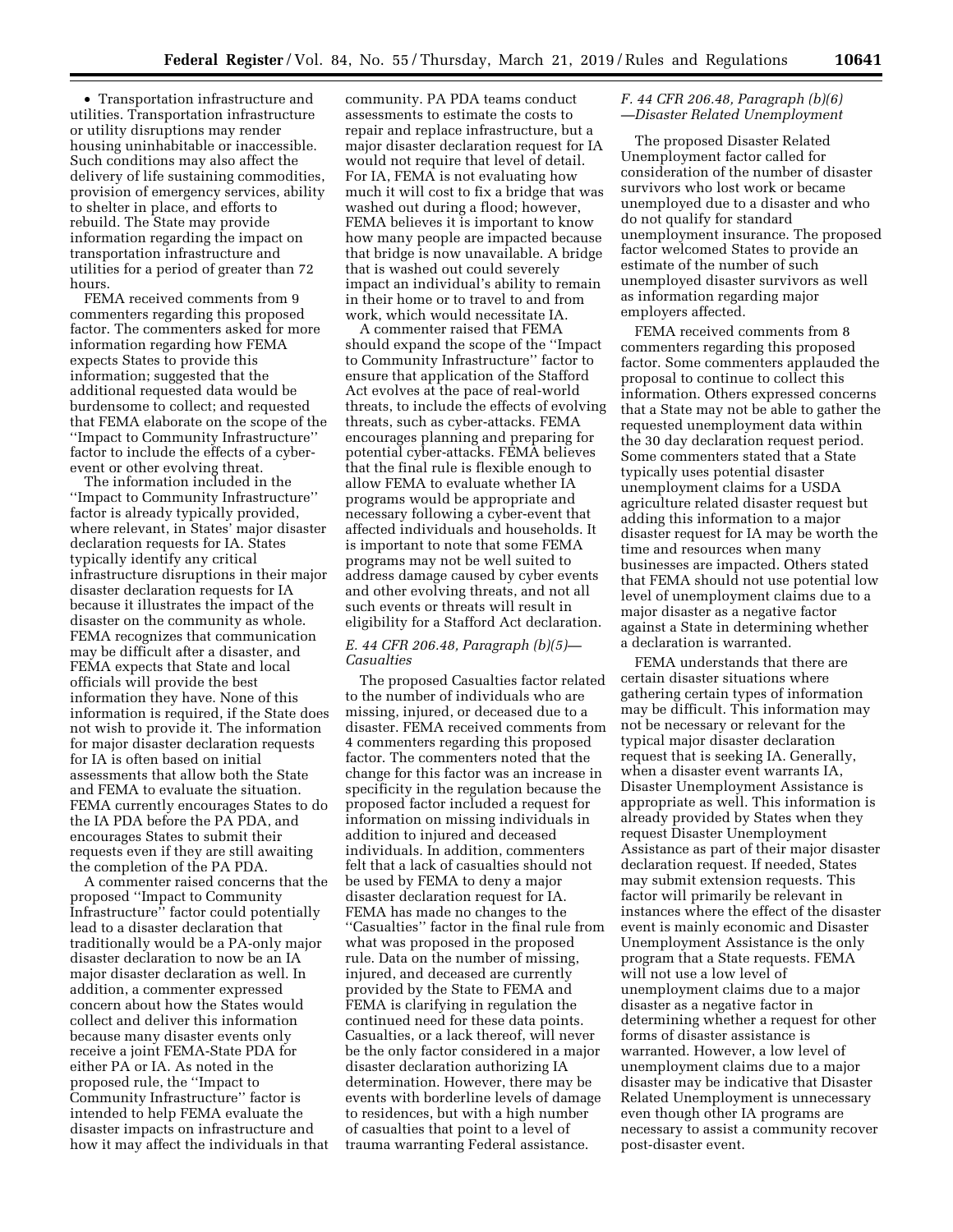### *G. Principal Factors for Evaluating the Need for the Individuals and Households Program*

FEMA proposed that the principal factors it will consider in evaluation of any major disaster declaration request for IHP will be the fiscal capacity of the requesting State (44 CFR 206.48(b)(1)(i)) and the uninsured home and personal property losses (44 CFR 206.48(b)(2)). FEMA found that the ratio of IA Cost to Capacity (ICC), which is the estimated cost of IA divided by a State's TTR in millions, was particularly indicative of the likelihood of a declaration. FEMA received comments from 4 commenters regarding this proposal. The commenters expressed general opposition to FEMA using the ICC calculation as an evaluation tool for whether IHP is warranted and suggested that the ICC calculation is a mathematical formula or ''threshold'' that is prohibited by the Stafford Act.

A commenter stated that the ICC calculation proposed by FEMA for determining whether IHP is warranted is a mathematical formula that is specifically prohibited by the Stafford Act. The commenter stated that the formulaic evaluation of a major disaster request does not meet the spirit and intent of the Stafford Act. Section 320 of the Stafford Act prohibits the denial of assistance to a geographic area based solely on the use of an arithmetic formula or a sliding scale based on income or population. 42 U.S.C. 5163. The ICC ratio compares the estimated of cost of assistance and the State's TTR. Although the ICC ratio is an arithmetic formula based in part on income flows, FEMA does not plan to deny assistance to any geographic area based solely on the results of this formula. Rather, the results are only one factor (albeit an important one) that FEMA will consider, in the totality of the circumstances, when making its recommendation to the President. The comparison of the principal factors will be considered in conjunction with the other factors that are provided in the final rule. FEMA has revised the regulatory text at 44 CFR 206.48(b) to make clear that FEMA will always consider all relevant information submitted as part of a declaration request.

FEMA believes that it is appropriate to use ICC as a measure of the need for IHP because at its core, the determination of whether to recommend a major disaster declaration authorizing IHP depends on the impact of the event being beyond a State or local government's capability. Such a determination necessarily entails an

assessment of the impact of the event in the context of a State's fiscal capacity and resources. FEMA recognizes that every disaster is different and circumstances vary among States. Ultimately, however, the ICC compares two factors that are undeniably relevant to FEMA's recommendation to the President. These factors will not be used to the exclusion of all others; FEMA will continue to evaluate each request on its own merits, including by reference to the other factors identified in this rule.

A commenter opined that although FEMA states that the ICC is not a hard threshold, the practical result is that of a threshold. FEMA does not agree that the ICC will act as a threshold. The ICC statistics provided in the NPRM were based on historical declaration requests and they show levels of ICC for events that were approved at a high frequency, denied at a high frequency, and for events that fell in the middle. FEMA believes the ICC evaluation provides a more systematic way to look at the information and creates a more useful decision framework to evaluate a major disaster declaration request for IA than the current evaluation process. FEMA provided this historical data to help guide States for planning in future disaster situations, and FEMA will continue to update this data based on major disaster declaration request determinations in the future. FEMA is not planning to use the ICC calculation as a hard ''threshold.''

#### *H. Lack of Thresholds*

FEMA received comments that expressed disappointment at a lack of clear thresholds or other guidance regarding what amount of damage would definitively warrant a major disaster declaration authorizing IA. FEMA will not be using a threshold because it would unnecessarily limit FEMA's ability to advise the President and would not allow FEMA to fully consider all factors that may be relevant for the unique circumstances of a disaster and its impact on the State. FEMA understands that some States prefer additional clarity for planning purposes, *i.e.,* to help States decide whether they should or should not submit a major disaster declaration request for a given disaster event. While FEMA will not be establishing a threshold, FEMA issued an additional proposed guidance document for comment on September 22, 2016 at *81 FR 65369* that further fleshed out the details of how FEMA will evaluate the factors. Following consideration of the comments received, FEMA is issuing the final guidance today; a notice of availability regarding that guidance

document is published elsewhere in today's **Federal Register** along with this final rule. In addition, FEMA will periodically publish aggregate PDA data on FEMA's website which States can use to evaluate the likelihood of receiving a major disaster declaration for a specific event and to plan for future events.

## *I. IA Declarations Factors Guidance*

Several commenters raised concerns regarding the *IA Declarations Factors Guidance* which FEMA indicated would support the proposed rule. The commenters asked for information on when the guidance would be published, wanted clarity on how the factors will be weighted, and suggested that FEMA should develop appropriate guidance materials to train State and local partners, FEMA regional office staff, and the disaster workforce. FEMA published an additional proposed guidance document for comment on September 22, 2016 that further fleshed out the details of how FEMA would evaluate the factors. 81 FR 65369. The majority of comments received on the proposed guidance document were duplicative of what was already received on the proposed rule. The comments that were unique and specific to the guidance are addressed in the final *IA Declarations Factors Guidance,* notice of which is published elsewhere in today's **Federal Register** along with this final rule.

Commenters asked for clarity on how the factors would be evaluated by FEMA. As stated above, FEMA intends to provide additional clarity regarding evaluation of the factors through guidance documents. These guidance documents will aid States and Territories in drafting requests for emergency and major disaster declarations including Individual Assistance. These documents will also provide additional clarity regarding the circumstances, in particular the severity and magnitude relative to State capacity, under which a major disaster declaration authorizing IA is likely to be approved or denied. This additional clarity should allow for improved planning by the States because they will have a better understanding of what type and size of event may exceed their capacity to support residents without Stafford Act assistance.

A commenter stated that FEMA should develop appropriate guidance materials to train State and local partners, FEMA regional office staff, and the disaster workforce. FEMA has hosted and will continue to host internal and external trainings and webinars for the FEMA Regional Offices, States, Territories, and local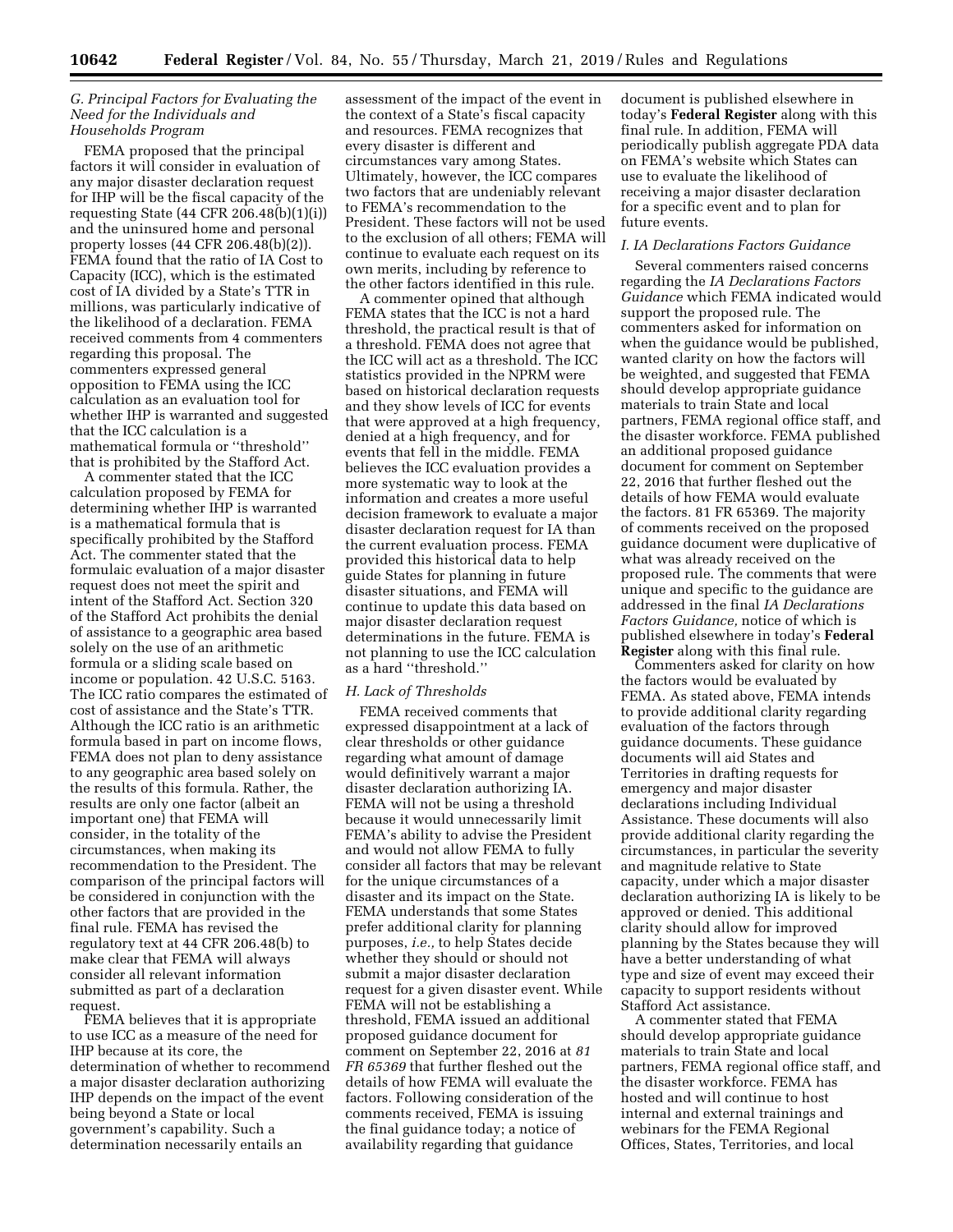partners to help them become familiar with and understand the new IA major disaster declaration factors.

#### *J. Preliminary Damage Assessments*

Several commenters raised concerns regarding the preliminary damage assessment process. The concerns raised include that nongovernmental organizations (NGOs) should be invited to participate in sharing information during the PDA process and initial response and recovery; that FEMA should simplify the PDA process for IA and coordinate with the Red Cross and Small Business Administration (SBA); that the timeframe for making a major disaster declaration for IA is unclear; and that a PDA conducted too early in certain events, such as a flooding disaster, will not result in accurate PDAs.

A commenter raised a concern that non-governmental organizations need to be invited to participate in sharing information during the PDA process and initial response and recovery. FEMA notes that non-governmental organizations are often involved in the disaster response in a community and provide information to the States. A State may coordinate with their local non-governmental organizations and to involve them in the PDA process, at the State's discretion.

Two commenters suggested that FEMA, SBA and the American Red Cross should develop a single standardized PDA that would collect one set of data that all three entities can use. In general, FEMA believes that a wholesale revision of the PDA process is outside the scope of this rulemaking. Aside from revising a limited number of data points, this final rule does not affect the PDA process at all. In addition, FEMA and SBA currently do coordinate and complete PDA together when feasible.

A commenter requested clarity about the deadline by which a State must request a major disaster declaration authorizing IA. States must submit their major disaster request (or request an extension) within 30 days of the incident. 44 CFR 206.36(a). FEMA encourages States to identify the potential need for a joint FEMA-State PDA as quickly as possible if the State believes that a major disaster declaration is necessary. FEMA encourages States to collect and submit information as quickly as possible because it is important to provide assistance to disaster survivors as soon as possible after a disaster event.

A commenter stated that FEMA must recognize that a PDA performed too early, particularly after a flood event,

will not provide an accurate measure of the number of homes damaged. FEMA notes that a State is the entity that triggers the joint FEMA-State PDA, and that a State may request an extension of the 30 day deadline if additional time is needed to provide accurate results. For any major disaster declaration request including IA, FEMA will work with the State to complete the PDAs and process the declaration request as quickly as possible. FEMA will make a major disaster declaration recommendation to the President based on the best information available and we recognize that early after an event not all of the information is available or completely certain. FEMA also recognizes that the magnitude of some events may require the State and FEMA to move ahead based only on limited or uncertain information.

#### *K. Amount of Data Requested*

Several commenters raised concerns that the proposed rule would create a significant increase in the amount of data required for a State's request for a major disaster declaration authorizing IA. The commenters shared that, although it is appreciated that States are being forewarned of these requirements in advance, they felt that many of the new data points would require significant effort to assemble which may impact expediency in submitting a major disaster request which is in direct contradiction to section 1109 of SRIA's requirement to ''speed a declaration of a major disaster.'' In addition, others raised concern that under the proposed rule, FEMA would require the States to compile a significant amount of information, regardless of whether such information had any bearing on whether a declaration will be declared.

FEMA notes that most of the data points identified in the proposed rule are already provided by States as part of the current disaster declaration process because they are items that FEMA informally identified as relevant data points in the past. By clearly identifying these data points up front, the final rule will reduce the potential that FEMA will need to reach back to the State for additional information. In this way, FEMA believes that the rule will help speed the process. In addition, FEMA is not compelling the States to provide all of the data points included in this rulemaking. A State should submit enough information that they believe justifies the need for supplemental Federal assistance. However, it is in the State's interest to discuss the data points highlighted in this rule along with any other relevant information because it will illustrate to FEMA and the

President why supplemental Federal disaster assistance is necessary for their State.

### **IV. Final Rule**

FEMA is finalizing the proposed rule with the two changes that are discussed in section III of this preamble. First, FEMA is removing the proposed ''State Services'' sub-factor. Second, FEMA is removing the proposed ''Planning After Prior Disasters'' sub-factor. FEMA has also revised introductory text at 44 CFR 206.48(b) to make clear that regardless of the ratio of estimated cost of assistance to TTR for any given event, FEMA will always consider all relevant information submitted as part of a declaration request.

#### **V. Regulatory Analysis**

*A. Executive Order 12866, Regulatory Planning and Review and Executive Order 13563, Improving Regulation and Regulatory Review* 

# 1. Executive Summary & A–4 Accounting Statement

Executive Orders 13563 (''Improving Regulation and Regulatory Review'') and 12866 (''Regulatory Planning and Review'') direct agencies to assess the costs and benefits of available regulatory alternatives and, if regulation is necessary, to select regulatory approaches that maximize net benefits (including potential economic, environmental, public health and safety effects, distributive impacts, and equity). Executive Order 13563 emphasizes the importance of quantifying both costs and benefits, of reducing costs, of harmonizing rules, and of promoting flexibility. Executive Order 13771 (''Reducing Regulation and Controlling Regulatory Costs'') directs agencies to reduce regulation and control regulatory costs and provides that ''for every one new regulation issued, at least two prior regulations be identified for elimination, and that the cost of planned regulations be prudently managed and controlled through a budgeting process.''

The Office of Management and Budget (OMB) has designated this rule a ''significant regulatory action'' although not economically significant, under section 3(f) of Executive Order 12866. Accordingly, the rule has been reviewed by OMB. This rule is exempt from the requirements of Executive Order 13771 because it has de minimis costs spread across all states and territories. *See*  OMB's Memorandum ''Guidance Implementing Executive Order 13771, Titled 'Reducing Regulation and Controlling Regulatory Costs''' (April 5, 2017).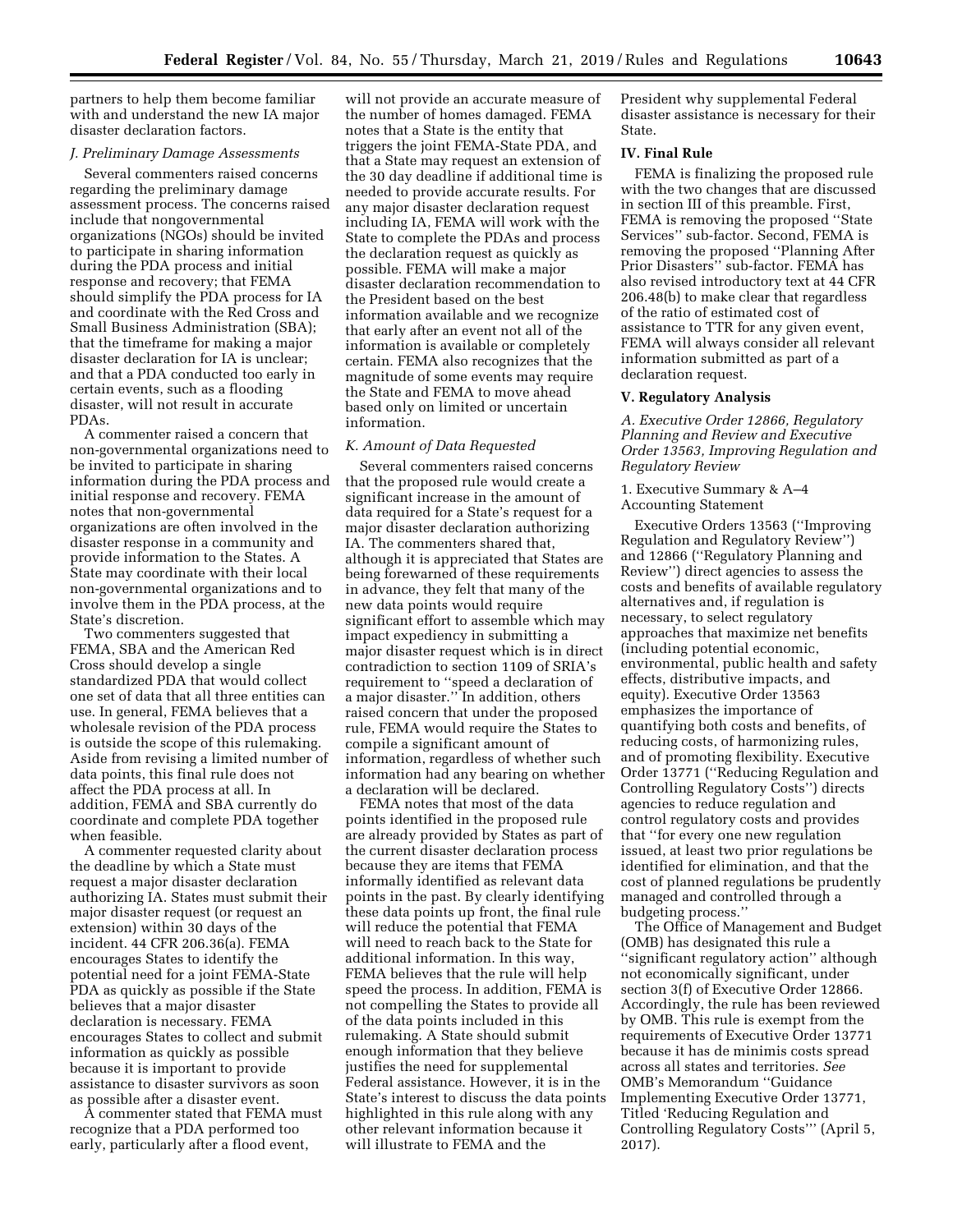FEMA estimates the final rule will impose a cost burden of \$28,040 in the first year of implementation and \$2,939 for each subsequent year. FEMA estimates the ten-year present value total cost to be \$44,102 discounted at seven percent and \$49,441 discounted at three percent. FEMA estimates the annualized cost of the final rule to be \$6,279 at seven percent and \$5,796 at three percent.22 The costs are for training (FEMA providing and States participating in), States becoming familiar with the regulation, both FEMA and States downloading and saving annual data, and States changing their existing files to account for the new

factor. Benefits of the rule include clarifying FEMA's existing practices and reducing process time and effort (back and forth) between FEMA and States requesting a declaration.

FEMA does not expect the rule to affect the amount of assistance to individuals and households for two primary reasons. First, codifying factors that are currently captured under the ''other relevant information'' prong of 44 CFR 206.48 provides clarity without necessarily changing current practice. Since 1999,23 FEMA has evaluated and improved its IA declarations practices continuously so that FEMA can incorporate consideration of new

information sources as they have become available. This rule reflects the evolution of those efforts by codifying currently used factors, as well as adding one new factor to evaluate the fiscal capacity of States' abilities to respond to and recover from a declared disaster. Second, the new fiscal capacity factor is highly correlated to previously captured data on State population 24 and is expected to result in comparable declaration recommendations. FEMA believes including the new fiscal capacity factor provides a more comprehensive picture of a State's ability to respond to and recover from a declared disaster.

|  |  | TABLE 1-A-4 ACCOUNTING TABLE |  |
|--|--|------------------------------|--|
|--|--|------------------------------|--|

|            |                                                                                                                                                                                                                                                                                                                                                                                                                                                                                                                                                                                                                                                                                   | Estimates       |                  | Units          |                                 |                        |  |
|------------|-----------------------------------------------------------------------------------------------------------------------------------------------------------------------------------------------------------------------------------------------------------------------------------------------------------------------------------------------------------------------------------------------------------------------------------------------------------------------------------------------------------------------------------------------------------------------------------------------------------------------------------------------------------------------------------|-----------------|------------------|----------------|---------------------------------|------------------------|--|
| Category   | Primary<br>estimate                                                                                                                                                                                                                                                                                                                                                                                                                                                                                                                                                                                                                                                               | Low<br>estimate | High<br>estimate | Year<br>dollar | <b>Discount</b><br>rate<br>(% ) | Period<br>covered      |  |
| Benefits:  |                                                                                                                                                                                                                                                                                                                                                                                                                                                                                                                                                                                                                                                                                   |                 |                  |                |                                 |                        |  |
|            | n/a                                                                                                                                                                                                                                                                                                                                                                                                                                                                                                                                                                                                                                                                               | n/a             | n/a              | n/a            | $\overline{7}$                  | $n/a$ .                |  |
|            | n/a                                                                                                                                                                                                                                                                                                                                                                                                                                                                                                                                                                                                                                                                               | n/a             | n/a              | n/a            | 3                               | $n/a$ .                |  |
|            | n/a<br>n/a                                                                                                                                                                                                                                                                                                                                                                                                                                                                                                                                                                                                                                                                        | n/a<br>n/a      | n/a<br>n/a       | n/a<br>n/a     | $\overline{7}$<br>3             | $n/a$ .<br>$n/a$ .     |  |
|            | The final rule more clearly identifies declaration factors FEMA considers when mak-<br>ing its recommendation to the President on a major disaster declaration that au-<br>thorizes IA than current regulations. The rule codifies factors FEMA currently con-<br>siders, but are not specified in 44 CFR 206.48(b) and adds one new factor that will<br>provide additional information on fiscal capacity. FEMA anticipates that this final<br>rule will result in regulatory efficiencies due to reduced back and forth between<br>FEMA and the State that is requesting the declaration. Currently, the amount of<br>back and forth between FEMA and the State is not tracked. |                 |                  |                |                                 |                        |  |
| Costs:     |                                                                                                                                                                                                                                                                                                                                                                                                                                                                                                                                                                                                                                                                                   |                 |                  |                |                                 |                        |  |
|            | \$6,279                                                                                                                                                                                                                                                                                                                                                                                                                                                                                                                                                                                                                                                                           | n/a             | n/a              | 2015           | 7                               | 10 years.              |  |
|            | \$5,796                                                                                                                                                                                                                                                                                                                                                                                                                                                                                                                                                                                                                                                                           | n/a             | n/a              | 2015           | 3                               | 10 years.              |  |
|            | n/a<br>n/a                                                                                                                                                                                                                                                                                                                                                                                                                                                                                                                                                                                                                                                                        | n/a<br>n/a      | n/a<br>n/a       |                | 3                               | 10 years.<br>10 years. |  |
|            | None.                                                                                                                                                                                                                                                                                                                                                                                                                                                                                                                                                                                                                                                                             |                 |                  |                |                                 |                        |  |
| Transfers: |                                                                                                                                                                                                                                                                                                                                                                                                                                                                                                                                                                                                                                                                                   |                 |                  |                |                                 |                        |  |
|            | n/a                                                                                                                                                                                                                                                                                                                                                                                                                                                                                                                                                                                                                                                                               | n/a             | n/a              | n/a            | 7                               | $n/a$ .                |  |
|            | n/a                                                                                                                                                                                                                                                                                                                                                                                                                                                                                                                                                                                                                                                                               | n/a             | n/a              | n/a            | 3                               | $n/a$ .                |  |
|            | From:                                                                                                                                                                                                                                                                                                                                                                                                                                                                                                                                                                                                                                                                             |                 | n/a              | To:            | $n/a$ .                         |                        |  |
|            | n/a                                                                                                                                                                                                                                                                                                                                                                                                                                                                                                                                                                                                                                                                               | n/a             | n/a              | n/a            | 7                               | $n/a$ .                |  |
|            | n/a                                                                                                                                                                                                                                                                                                                                                                                                                                                                                                                                                                                                                                                                               | n/a             | n/a              | n/a            | 3                               | $n/a$ .                |  |
|            | From:                                                                                                                                                                                                                                                                                                                                                                                                                                                                                                                                                                                                                                                                             |                 | n/a              | To:            | $n/a$ .                         |                        |  |
| Effects:   |                                                                                                                                                                                                                                                                                                                                                                                                                                                                                                                                                                                                                                                                                   |                 |                  |                |                                 |                        |  |

Effects:

 $\mathrm{^{22}FEMA}$  includes estimates of discounted present value costs and annualized costs according to guidance from OMB Circular A–4. Office of Management and Budget, Published September 17, 2003. Available at: *[https://www.whitehouse.gov/](https://www.whitehouse.gov/sites/whitehouse.gov/files/omb/circulars/A4/a-4.pdf)  [sites/whitehouse.gov/files/omb/circulars/A4/a-](https://www.whitehouse.gov/sites/whitehouse.gov/files/omb/circulars/A4/a-4.pdf)[4.pdf.](https://www.whitehouse.gov/sites/whitehouse.gov/files/omb/circulars/A4/a-4.pdf)* 

23On September 1, 1999, 44 CFR 206.48 was finalized in regulation. *See* 64 FR 47698.

24The correlation is based on the new fiscal capacity sub-factors. The primary sub-factor that will be used is Total Taxable Resources (TTR), which measures the unduplicated sum of the income flows produced within a State and income flows received *by its residents* that a State can potentially tax. *See* United States Department of the Treasury, ''Treasury Methodology for Estimating Total Taxable Resources (TTR),'' Revised November 2002, page 2, *[https://www.treasury.gov/resource](https://www.treasury.gov/resource-center/economic-policy/Documents/nmpubsum.pdf)[center/economic-policy/Documents/](https://www.treasury.gov/resource-center/economic-policy/Documents/nmpubsum.pdf) [nmpubsum.pdf.](https://www.treasury.gov/resource-center/economic-policy/Documents/nmpubsum.pdf)* Accessed and downloaded November 9, 2015. Because TTR is available at the State level only, Gross Domestic Product (GDP) by State will be used as the fiscal capacity indicator for territories and other areas when TTR is not available. In general, GDP by State is estimated using two procedures. The first one uses State-level Census Bureau value-added data for goods-

producing industries to estimate GDP by State for those industries. The second procedure uses Census Bureau receipts and payroll data, or company financial data to estimate gross operating surplus for the services-producing industries. Both procedures use income received by a State's residents as a primary component. *See United States Department of Commerce, Bureau of Economic Analysis,* ''*GDP by State Estimation Methodology,*'' *page 2, [https://www.bea.gov/sites/](https://www.bea.gov/sites/default/files/methodologies/0417_GDP_by_State_Methodology.pdf)  [default/files/methodologies/0417](https://www.bea.gov/sites/default/files/methodologies/0417_GDP_by_State_Methodology.pdf)*\_*GDP*\_*by*\_*State*\_ *[Methodology.pdf.](https://www.bea.gov/sites/default/files/methodologies/0417_GDP_by_State_Methodology.pdf)* Accessed and downloaded February 15, 2017.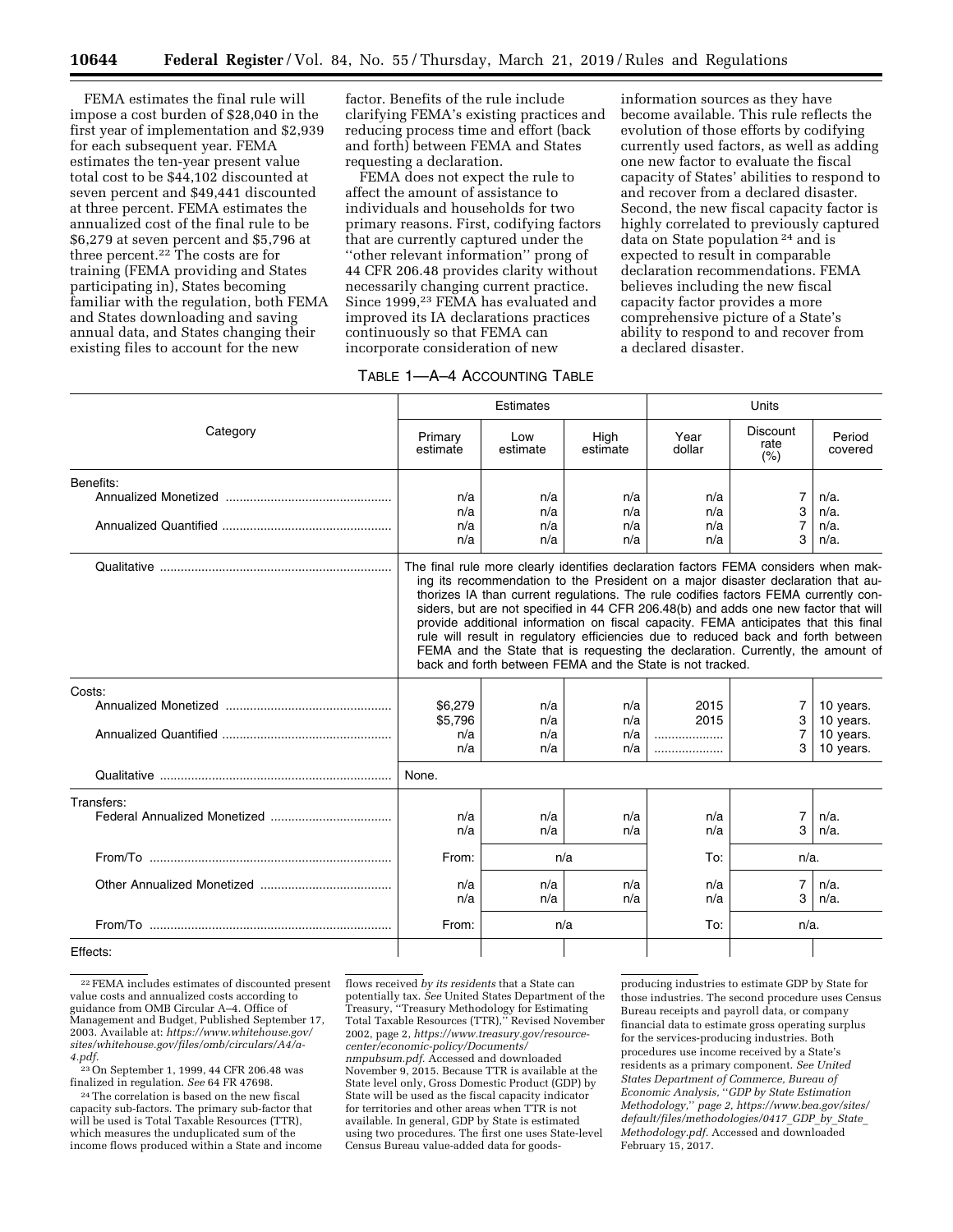# TABLE 1—A–4 ACCOUNTING TABLE—Continued

|                                                |                                                                                                                                                                                                                                                                                                                                                             | Estimates       |                  | Units          |                                |                   |
|------------------------------------------------|-------------------------------------------------------------------------------------------------------------------------------------------------------------------------------------------------------------------------------------------------------------------------------------------------------------------------------------------------------------|-----------------|------------------|----------------|--------------------------------|-------------------|
| Category                                       | Primary<br>estimate                                                                                                                                                                                                                                                                                                                                         | Low<br>estimate | High<br>estimate | Year<br>dollar | <b>Discount</b><br>rate<br>(%) | Period<br>covered |
| State, Local, and/or Indian Tribal Governments | State governments are the only entities directly affected by this rule. Benefits include<br>expected regulatory efficiencies due to reduced back and forth between FEMA and<br>the State requesting the major disaster declaration that includes IA.                                                                                                        |                 |                  |                |                                |                   |
|                                                | Increased costs resulting from the rule are from training, becoming familiar with the<br>new rule, downloading the fiscal capacity factor data, and changing existing tem-<br>plates and files to account for the new factor. These costs are expected to occur in<br>year 1. Costs in subsequent years from updating the data are expected to be<br>small. |                 |                  |                |                                |                   |
| Growth                                         | No Impact.<br>Not Measured.<br>Not Measured.                                                                                                                                                                                                                                                                                                                |                 |                  |                |                                |                   |

#### 2. Need for Regulatory Action

This final rule provides clarity on the declaration factors that FEMA currently considers in support of its recommendation to the President on whether a major disaster declaration authorizing IA is warranted. FEMA expects the additional clarity will reduce delays in the declaration process by decreasing back and forth between States and FEMA. FEMA also is adding one new factor—Fiscal Capacity—to provide additional context on States' capacity to respond to and recover from disaster situations. Finally, the rule will satisfy the requirements outlined in Section 1109 of SRIA.

#### 3. Affected Population

A request for a Federal major disaster declaration authorizing IA must come from a State's Governor or designated equivalent. 44 CFR 206.36(a). Therefore, the rule directly affects all States that are eligible to request a Federal major disaster declaration authorizing IA. States are defined in 44 CFR 206.2(a)(22) and include any State of the United States, the District of Columbia, Puerto Rico, the Virgin Islands, Guam, American Samoa, and the Commonwealth of the Northern Mariana Islands.25

Although Section 1110 of SRIA amended the Stafford Act to allow federally recognized Indian Tribal governments to submit requests for emergency or major disaster declarations, SRIA charged FEMA to implement that authority separately by rulemaking. Declarations requested by Tribal governments will be covered by

a separate process and are not included in this rule. For this reason, Tribal governments are not directly affected by this rule. Local governments also are not directly affected by the rule because the disaster-related information local governments provide to the State is part of their current disaster response process, which is to provide situational awareness and ascertain the need for further emergency assistance.<sup>26</sup>

4. Current Baseline and Impacts of Final Rule

The rule largely codifies many considerations that FEMA has used for several years under the ''other relevant information'' prong of 44 CFR 206.48, but were not specifically identified in FEMA regulations. FEMA conducted a retrospective review of State major disaster declaration letters that requested IA and found that States typically included more information and data than what is specifically identified in the current regulations and listed at 44 CFR 206.48(b).<sup>27</sup>

27FEMA reviewed all 85 State major disaster declaration request letters submitted between January 1, 2012 and December 31, 2016, and found

FEMA's review examined the 85 major disaster declaration requests for IA that States submitted between January 1, 2012 and December 31, 2016. All were examined, whether the declaration was granted or denied. FEMA found that the four new Fiscal Capacity sub-factors had not been provided previously by States; however, when States provided qualitative information on the State's economic health, they may also have provided median household income. FEMA found that out of the remaining 23 subfactors, 19 were provided in at least 80 percent of the requests and only 4 were provided in less than 20 percent of the request letters. All 4 are sub-factors of the Disaster Impacted Population Profile factor. Specifically, the percentage of population already receiving government assistance such as Supplemental Security Income and Supplemental Nutrition Program benefits appeared in only 5 percent of the requests (4 occurrences in 85 total requests); the percentage of the population who speak a language other than English and speak English less than ''very well' in only 7 percent of the requests (6 occurrences in 85 total requests); the percentage of population 18 years old and younger in only 18 percent (15 occurrences in 85 total

<sup>25</sup>There are 56 States, as defined by 44 CFR 44 CFR 206.2(a)(22). Throughout this analysis, ''States'' means the total number of governmental jurisdictions that include the 50 U.S. States, District of Columbia, and the 5 territories listed.

<sup>26</sup>The National Response Framework defines the roles and responsibilities of key partners at the local, tribal, State, and Federal levels. Local governments/jurisdictions are responsible for ensuring the public safety and welfare of their residents. Local police, fire, emergency medical services, public health and medical providers, emergency management, public works, environmental response professionals, and other in the community are often the first to detect a threat or hazard, or respond to an incident. As first responders, local governments provide situational awareness on the incident and request immediate emergency relief to ensure public safety and welfare, *i.e.* debris removal and/or emergency protective measures. *See* National Response Framework, Third Edition, pages 11–12, *[https://](https://www.fema.gov/media-library-data/1466014682982-9bcf8245ba4c60c120aa915abe74e15d/National_Response_Framework3rd.pdf) [www.fema.gov/media-library-data/1466014682982-](https://www.fema.gov/media-library-data/1466014682982-9bcf8245ba4c60c120aa915abe74e15d/National_Response_Framework3rd.pdf)  [9bcf8245ba4c60c120aa915abe74e15d/National](https://www.fema.gov/media-library-data/1466014682982-9bcf8245ba4c60c120aa915abe74e15d/National_Response_Framework3rd.pdf)*\_ *Response*\_*[Framework3rd.pdf.](https://www.fema.gov/media-library-data/1466014682982-9bcf8245ba4c60c120aa915abe74e15d/National_Response_Framework3rd.pdf)* Accessed and downloaded February 15, 2017.

that each letter was unique and provided many of the data points and information that will be explicitly included under the regulation. The information submitted varied depending on the disaster, the scope of damages, and the need for assistance. FEMA does not require every data point to be submitted when a State makes a declaration request. FEMA found that some requests had more data and/or information, while other requests had less. For instance, in more severe events in less resilient areas, the States did not need to provide a large amount of information to be recommended for a declaration. In these instances, the individual assistance needs were clearly outside the capacity of the requesting State.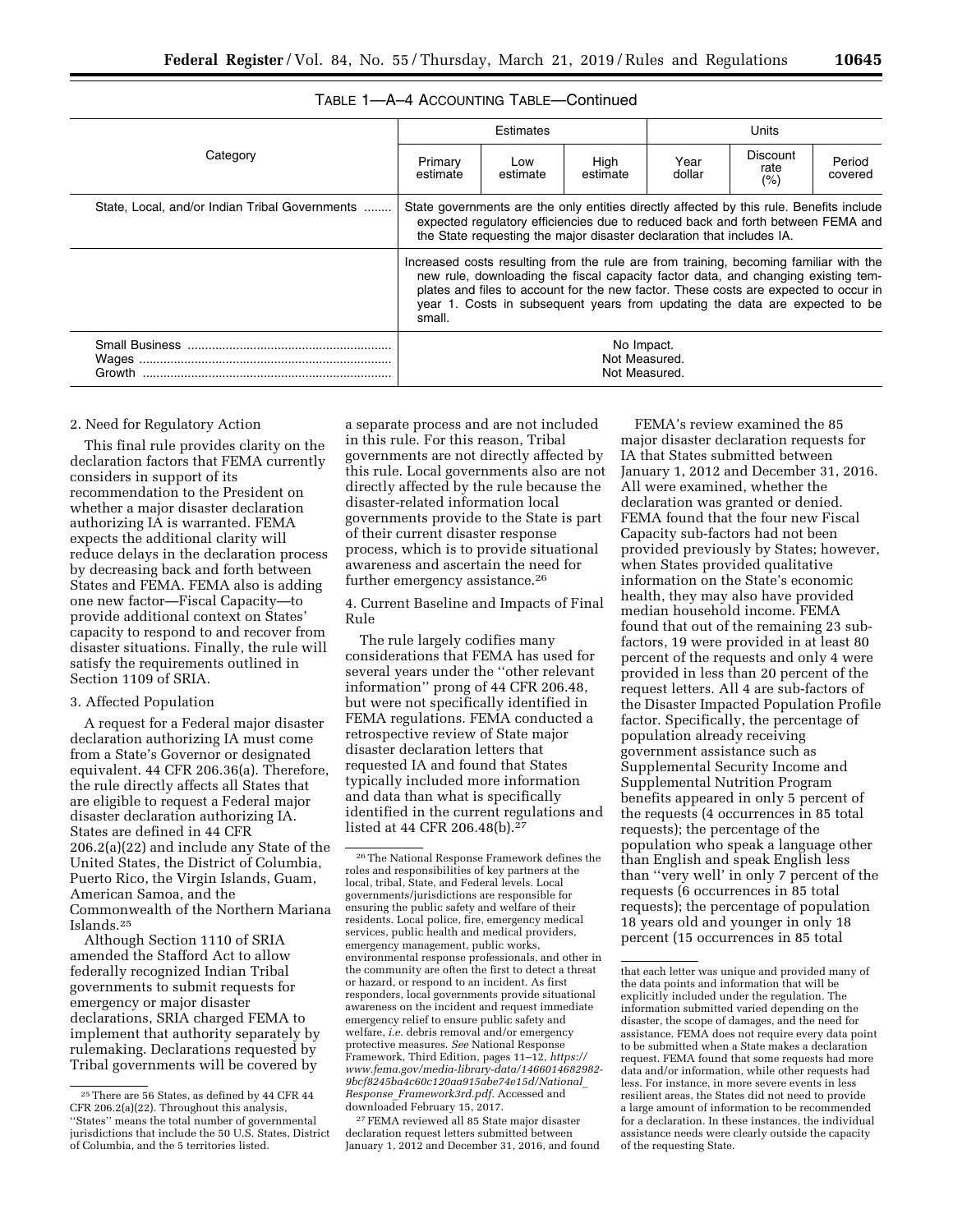requests); and any unique considerations regarding American Indian and Alaskan Native Tribal populations that may not be reflected in the U.S. Census Bureau data in only 18 percent of the requests (15 occurrences in 85 requests). FEMA found that these specific sub-factors of population were specifically included by States when they believed the disaster adversely affected and heighted the vulnerability of these particular segments of the population. This is consistent with FEMA's long-standing practice of considering how any given disaster affects populations that are 65 years and greater or have a disability. The detailed findings are presented in Table 5, and in the marginal analysis table posted in the docket at *[www.regulations.gov.](http://www.regulations.gov)*  These findings established the baseline from which the costs of this rule were estimated.

Because FEMA and States already are gathering and providing much of this information, FEMA anticipates minimal impact to States. FEMA does not expect or require States to include every factor in every declaration request. FEMA expects that States will continue to provide a comparable level of information in their request letters, based on their respective circumstances and disaster effects.

Indian Tribal governments (requesting assistance through the State) and local governments currently provide the State with specified factor information for their local area and affected residents. Therefore, FEMA anticipates Indian Tribal governments (requesting assistance through the State) and local governments will not directly incur additional costs from the rule.

As previously discussed, the new factor FEMA is adding is Fiscal Capacity. Both FEMA and States will be affected by the addition of this factor. For FEMA, the increase in burden will result from annually collecting the information and providing it to the States. This increase in burden is expected to begin in year 1 and remain the same for each subsequent year. FEMA also will incur a cost for providing IA declaration factors training. For States, an increase in burden will be realized in the first year when States download the fiscal capacity data, adjust their templates and files to accommodate the new Fiscal Capacity factor, and attend IA declaration factor training. In each subsequent year, the burden for States is expected to decrease from year 1 because it will be for downloading and storing the fiscal capacity data only. FEMA will provide a link on its website to the data in addition to downloading

and storing the information for its own reference. FEMA assumes that States will download and store the data in subsequent years prior to any major disaster so that the information is readily available if they need to request IA. In addition, once a State has downloaded and stored this data for one disaster, the State is likely to keep the data on hand for future reference and to meet administrative records retention policies.

FEMA does not expect the new Fiscal Capacity factor to affect the number of IA declaration requests made by States or change the amount of IA assistance provided. The new factor is highly correlated to data previously used; thus, would have likely resulted in comparable declaration recommendations had it been used. For this reason, the final rule is expected to result in comparable recommendations in the future and the rule is not expected to affect transfer payments.

*Fiscal Capacity.* FEMA recognizes that each State's capacity to respond and recover varies based on the circumstances of the disaster and the State's resources. FEMA includes fiscal capacity data to better evaluate a State's ability to adequately respond to a disaster with or without supplemental Federal assistance. The GAO suggested in multiple reports that FEMA should incorporate States' fiscal capacity into its considerations when recommending disaster declarations to the President. All of the GAO reports focused on including fiscal capacity in FEMA's PA declaration factor criteria. FEMA believes there also is a need to assess a State's capacity to respond and recover on its own when determining whether a major disaster declaration that authorizes IA is warranted.

To evaluate a State's fiscal capacity for response to a major disaster, FEMA will review data on a State's TTR.28 The U.S. Department of Treasury (Treasury) calculates the TTR of each State, which is used as a measure of a State's fiscal capacity.29 TTR is based on Gross

29 GAO Report 12–838 stated that other Federal departments and agencies have used TTR data to determine a jurisdiction's fiscal capacity and the extent to which a jurisdiction should be eligible for Federal assistance; specifically the Department of Health and Human Services' Substance Abuse and

Domestic Product (GDP) by State, measuring the unduplicated sum of the income flows produced within a State, but makes adjustments for additional, potentially taxable income flows earned by residents from out-of-state sources such as capital gains and commuter income.30 FEMA acknowledges that TTR does not capture a State's actual tax revenue or expenditures and cannot be viewed as a financial accounting of a State's budget. The GAO supports the use of TTR as a measure of a State's fiscal capacity because it provides a more comprehensive measure of a State's fiscal capacity when compared to other options, which do not include the additional, potentially taxable income flows earned by residents from out-ofstate sources such as capital gains and commuter income.31

Further, FEMA is removing the ''Average Amount of Assistance per Disaster'' table that is found at the current 44 CFR 206.48(b)(6) which was based on outdated (1990 Census Data) population numbers and simplistic size categories that grouped States into only three categories: Small, medium, and large. Removing this table and instead using TTR will allow a State and FEMA to include a State-specific assessment of that State's fiscal capability when responding to a major disaster.

FEMA conducted a retrospective analysis of its recommendations and major disaster declarations by the President and confirmed they are correlated to the fiscal capacity of the requesting State, as represented by State TTR data. Historically, FEMA captured an aspect of fiscal capacity when evaluating the damage caused by each disaster in relation to the population of the affected State. States with the highest State TTRs tended to have the highest population. Based on this analysis, FEMA found that major disaster declarations authorizing IA have a correlation to the fiscal capacity

30United States Department of the Treasury, ''Treasury Methodology for Estimating Total Taxable Resources (TTR),'' Revised November 2002, page 2, *[https://www.treasury.gov/resource-center/](https://www.treasury.gov/resource-center/economic-policy/Documents/nmpubsum.pdf) [economic-policy/Documents/nmpubsum.pdf.](https://www.treasury.gov/resource-center/economic-policy/Documents/nmpubsum.pdf)  Accessed and downloaded November 9, 2015.* 

31United States Government Accountability Office, FEDERAL DISASTER ASSISTANCE: Improved Criteria Needed to Assess a Jurisdiction's Capability to Respond and Recover on Its Own, GAO–12–838, September 2012, page 31. *[http://](http://www.gao.gov/products/GAO-12-838) [www.gao.gov/products/GAO-12-838.](http://www.gao.gov/products/GAO-12-838)* Accessed and downloaded November 9, 2015.

<sup>28</sup>Pursuant to Public Law 102–321, the U.S. Department of the Treasury produces annual estimates of total taxable resources (TTR) for all States. The TTR estimates are published by September 30th each year and have a two-year lag. For example, TTR for 2016 was published on September 28, 2018. The formula for calculating TTR uses gross state product as its base, subtracts non-taxable components, then accounts for crossborder income flows. This calculation provides a ... comprehensive measure of all the income flows a state can potentially tax.''

Mental Health Services Administration's block grant program and Community Mental Health Service use TTR. Federal Disaster Assistance, Improved Criteria Needed to Assess a Jurisdiction's Capability to Respond and Recover on Its Own, GAO–12–838, September 2012, pages 31–32. *[http://](http://www.gao.gov/products/GAO-12-838) [www.gao.gov/products/GAO-12-838.](http://www.gao.gov/products/GAO-12-838)* Accessed and downloaded November 9, 2015.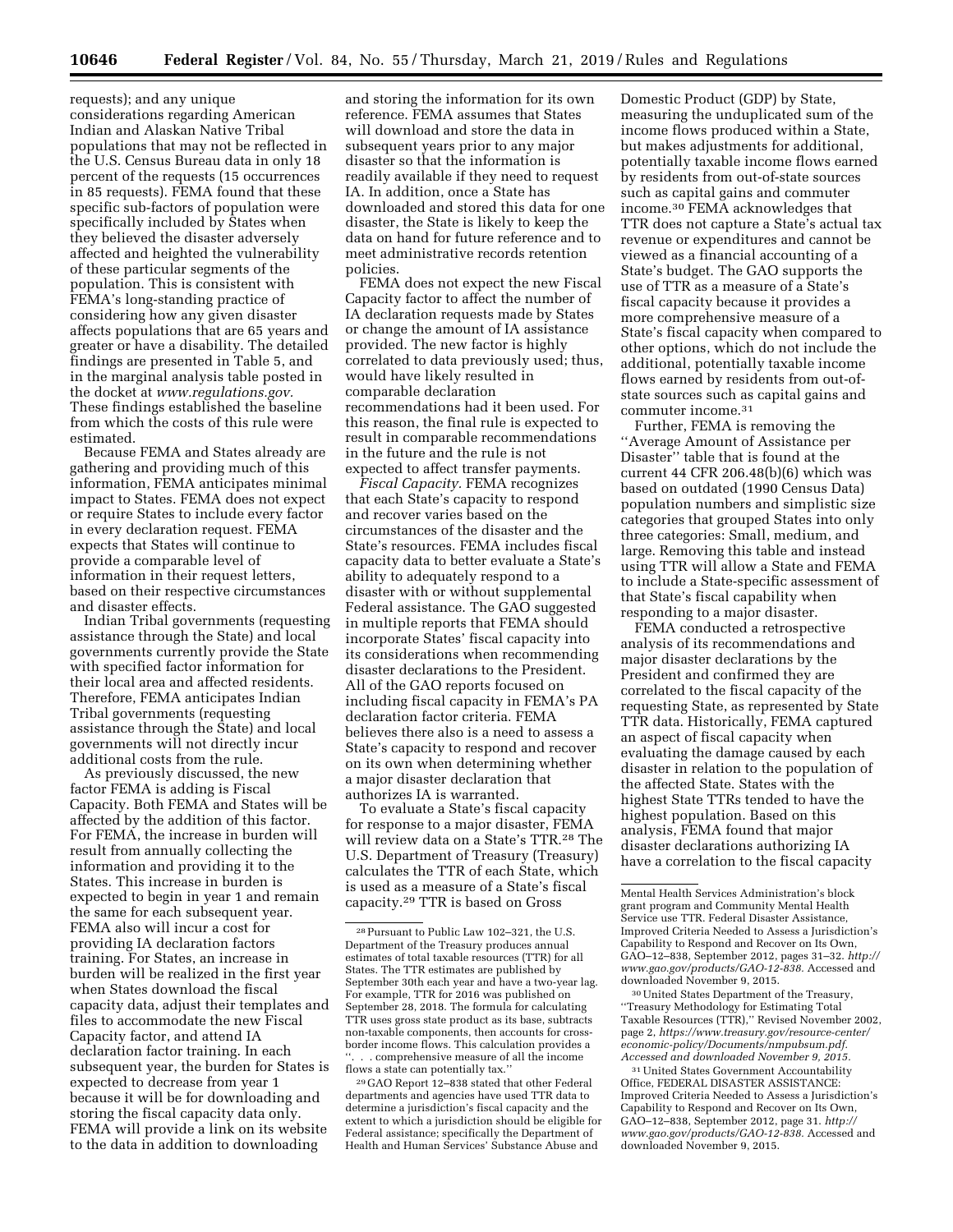of the requesting State, as represented by the State TTR data.

FEMA reviewed 220 major disaster declaration requests that included IA and were submitted between January 2008 and December 2016.32 The purpose of the review was to determine if there would have been any impact on a disaster determination from using State TTR to assess a State's need for a major disaster declaration authorizing IA. Each State request included an estimate of the costs from the damages attributed to the disaster event. FEMA retrieved the TTR data that was available for that State at the time of the request. For each request, FEMA used

estimated IA costs and the State's TTR to calculate a ratio of IA Cost to (fiscal) Capacity (ICC). For example, assume a State estimated \$2,000,000 in IA costs and the State's TTR was \$30,000,000,000. FEMA then divided \$30,000,000,000 by \$1,000,000 to get the State's TTR in millions, which is  $$30,000$ . (\$30,000,000,000 ÷ \$1,000,000 = \$30,000) FEMA divided the estimated cost of IA, which was \$2,000,000, by \$30,000 to get the ICC ratio 66.7.  $($2,000,000 \div $30,000 = 66.66)$ 

Based on the ICC calculation for all 220 State requests, FEMA's analysis shows the greater the ICC ratio for a major disaster declaration request that included IA, especially those with ICCs above 25, the more likely the request for IA was granted. Conversely, the lower the ICC ratio for a major disaster declaration request that included IA, especially those with ICCs below 10, the more likely the request for IA was denied. The following table displays the total number of major disaster declaration requests and the total of the IA requests that were granted by ICC ratio size. The table also shows the percentage of granted major disaster declaration requests within each respective ICC group.

| TABLE 2-NUMBER OF IA REQUESTS AND GRANTED IA REQUESTS BY ICC RATIO |  |  |  |
|--------------------------------------------------------------------|--|--|--|
|--------------------------------------------------------------------|--|--|--|

| ICC ratio<br>(estimated cost of IHP/(TTR/\$1 million)) | Number of<br>requests<br>received<br>$(2008 - 2016)$ | Number of<br>requests<br>approved<br>$(2008 - 2016)$ | Percentage<br>of requests<br>approved<br>$(2008 - 2016)$ |
|--------------------------------------------------------|------------------------------------------------------|------------------------------------------------------|----------------------------------------------------------|
| $>25$                                                  | 65                                                   | 55                                                   | 85                                                       |
| $10 - 25$                                              |                                                      | 32                                                   | 45                                                       |
| <10                                                    | 84                                                   |                                                      | 10                                                       |
| Total                                                  | 220                                                  | 95                                                   | 43                                                       |

Based on the above data, there were 71 major disaster declaration requests that included IA with ICC ratios between 10 and 25; and 32 of these requests were declared major disasters that included IA. Hence, 45 percent of major disaster declaration requests with ICC ratios between 10 and 25 that included IA were granted. FEMA believes this approval rate helps illustrate that a number of factors are taken into consideration when determining FEMA's recommendation, especially in borderline events.

In addition, FEMA's above analysis shows that the higher the estimated cost of IA damages and the lower the State TTR, the more likely a major disaster declaration request authorizing IA was granted in the past. In the past, States generally provided qualitative discussions on the effects of previous disasters, State median household income data, and population data as indicators of their economic health. In response to recommendations in GAO

Report 12–838, FEMA examined the effect of using TTR, rather than median household income and population data as indicators of a State's economic ability to support itself in the event of a major disaster and whether using TTR would have changed FEMA's past recommendations.33 FEMA is including TTR to introduce a more direct measure of State fiscal capacity than the qualitative information already being provided by the States.34 FEMA will continue to consider, when provided, information from States on the effects of previous disasters and State median household income and population data.

FEMA found that TTR and population are highly correlated (0.984). Although these measures are highly correlated, FEMA chose State TTR as its preferred data point as a more direct measure of fiscal capacity for several reasons. TTR more accurately reflects a State's ability to respond to a disaster because TTR is a measure of fiscal capacity which takes into consideration the population of the

State and the income flows, not just an estimate of the number of people in the State. In addition, TTR includes much of the business income that does not become part of the income flow to jurisdiction residents, undistributed corporate profits, and rents and interest payments made by businesses to out-ofjurisdiction real estate owners and lenders. FEMA concludes that its consideration of State TTR would not have affected past recommendations based on the above analysis that shows that TTR and population are highlight correlated.35 Accordingly, FEMA anticipates that using State TTR when making future major disaster declaration recommendations will not reduce the number of IA declaration requests made by States or change the amount of IA assistance provided.

FEMA recognizes that some disasters cause enough damage to overwhelm even the most fiscally capable States and that disasters may result in special circumstances. For example, a special

<sup>32</sup>For the analysis on TTR, FEMA excluded disaster declaration requests that did not include a request for IA. FEMA also excluded duplicate requests, U.S. territories' requests (because there is no TTR data available), requests without summaries of the PDA data or with insufficient data, and requests that involved an expedited decision. However, expedited disaster declarations that included PDA data and a request for IA were included. For example, the disaster declaration request from New York for Hurricane Irene (2008, DR 4020) was included in the data set even though the declaration was expedited because the request

included an estimate for PDA. *See* ''New York— Hurricane Irene, FEMA–4020–DR,'' Summary of Damage Assessment Information Used in Determining Whether to Declare a Major Disaster, Accessed and downloaded April 11, 2017. *[https://](https://www.fema.gov/pdf/news/pda/4020.pdf)  [www.fema.gov/pdf/news/pda/4020.pdf.](https://www.fema.gov/pdf/news/pda/4020.pdf)* FEMA will use data related to personal income and GDP for territories. The estimated cost to States and to FEMA for downloading and providing fiscal capacity data are included in the analysis. *See*  section, ''5. Impacts to Costs, Benefits, and Transfers.''

<sup>33</sup>Although GAO Report 12–838 largely related to the Public Assistance disaster declaration process, FEMA decided to evaluate whether TTR could also improve the IA major disaster declaration process.

 $\rm ^{34}$  FEMA recognizes that TTR does not perfectly capture a State's fiscal capacity and encourages States to provide any information they believe support their IA declaration request.

<sup>35</sup>FEMA also reviewed using per capita TTR and found per capita TTR and population are not highly correlated (0.099) and that as a result, the use of per capita TTR may have affected past recommendations.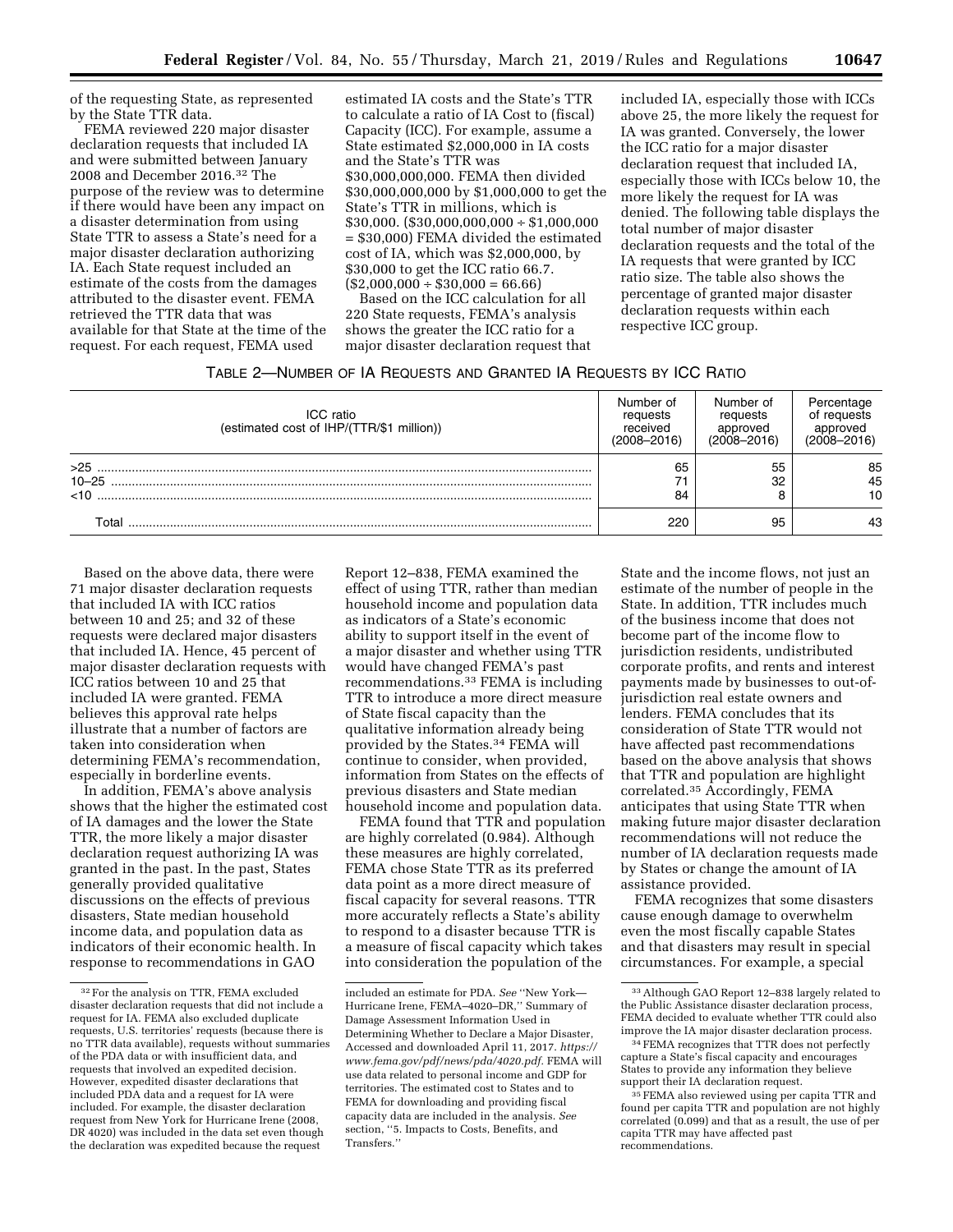circumstance would be if a State has experienced several major disasters in a very short time or if a particular disaster included widespread and extensive damage. Another special circumstance would be if the disaster affected a small geographic area. If a disaster request is for a small area, FEMA will review per capita personal income by local area data to ascertain a local government's fiscal capacity. FEMA previously evaluated data on median household income per county. FEMA expects that the shift from median household income per county to per capita personal income by local area will have minimal impact and no new costs because one is replacing the other.

FEMA's intent in this final rule is to continue to take multiple factors into consideration, including the fiscal capacity factor whether it be State TTR, GDP by State, or per capita personal income. The addition of the fiscal capacity factor will provide Statespecific information that will assist FEMA in determining whether the State is, in fact, overwhelmed and in need of supplemental Federal assistance.

FEMA will continue to use multiple factors and relevant data to formulate its recommendations to the President on major disaster declarations that authorize IA.36 No single data point or factor will singularly affect FEMA's recommendation or the President's ultimate determination of whether to issue a major disaster declaration authorizing IA.

5. Impacts to Costs, Benefits, and Transfer Payments

In the following section, FEMA will discuss the rule's quantified costs, qualitative benefits, and why there are no expected effects to transfer payments.

#### a. State Costs

FEMA received multiple comments questioning whether the full costs to States had been captured in the NPRM. In general, commenters questioned whether the additional burden resulting from the new Fiscal Capacity Factor was accurate; pointed out that the cost of State personnel attending training was omitted; and voiced concern that the

final rule would slow the declaration process because key decision makers might not be familiar with the final rule. FEMA considered each of the comments and adjusted its estimated costs accordingly by incorporating new training costs, familiarization costs, updated data retrieval costs, and new costs associated with States incorporating the new Fiscal Capacity data into existing files and processes. FEMA also more descriptively presented the baseline data on which its cost estimates are based.37 A more detailed summary of these comments, and FEMA's responses, follows.

*Additional Burden from Fiscal Capacity Factor.* Four commenters questioned whether the estimate of the additional burden resulting from the new Fiscal Capacity Factor was accurate. Specifically, three States (Indiana, Florida, New York) and one emergency management association (NEMA) pointed out that incorporating new data points into the IA declaration request will increase staff time.

FEMA concurs with these comments and adjusted its cost estimates associated with States downloading the new Fiscal Capacity factor data and incorporating the data into existing files and processes. FEMA did not include an additional burden for reviewing the data because review and analysis of this data occurs when the declaration request is being formulated by the State. The costs of reviewing any data included in the request is already embedded in the process. As shown by FEMA's baseline analysis, many of the factors and subfactors listed in the rule have previously been submitted or requested subsequent to a State request for a major disaster declaration that includes IA, and codifying them will not increase costs. FEMA does not expect or require States to include every factor in every disaster declaration request. FEMA anticipates that States will continue to provide a comparable level of information in their request letters, based upon their respective circumstances and disaster effects. However, fiscal capacity in the form of TTR (States), GDP by State (Territories), or Per Capita Personal Income (PCPI) (small areas) typically has not been provided by States or considered by FEMA and it will impose a new cost. Data related to fiscal capacity is available from publicly accessible databases and websites. For this reason, States can access and download the data without incurring any costs for the data itself.

However, FEMA recognizes that there will be an additional burden to States resulting from downloading the relevant Fiscal Capacity data annually and adjusting their templates and files in year 1. The estimated cost for all States is \$8,935 in year 1 and \$1,787 in each subsequent year. FEMA has included these costs in the final rule as a result of public comments received on the NPRM.

FEMA estimates that in year 1 each State will spend approximately four hours on downloading the new fiscal capacity data and adjusting files and templates to incorporate the new Fiscal Capacity factor.38 To estimate the additional activity time, FEMA performed a ''dry run'' retrieval and storage of the fiscal capacity data for 13 randomly chosen States.39 FEMA estimates it will take 10 to 15 minutes to retrieve and store Treasury's TTR data (including all State data in a single retrieval). The average of this range, 12.5 minutes, is used in this analysis. FEMA estimated it would take the equivalent amount of time for the BEA's GDP by State data, and uses 12.5 minutes for that retrieval and storage. FEMA estimated it would take 15 to 30 minutes to retrieve BEA's per capita personal income data and used the average of 22.5 minutes for that retrieval and storage. FEMA summed these three time burdens to calculate a total burden of 47.5 minutes (12.5 + 12.5 + 22.5 = 47.5). The total burden of 47.5 minutes was divided by 60 minutes, for an estimated increased burden of approximately 0.8 hours  $((12.5 + 12.5 +$  $22.5$  ÷ 60 = 0.7917).

FEMA's ''dry run'' example analysis took approximately 3.2 hours and included formatting the tables into a useable format for analysis (1.6 hours) and creating tables and graphs (1.6 hours). FEMA estimates it will take a similar amount of time for States to update their current templates to incorporate the new fiscal capacity data. Based on this experience, FEMA estimates that downloading the data and adjusting files and templates will take each State approximately 4.0 hours in year 1 (0.8 hours + 1.6 hours + 1.6 hours  $\,=4.0$  hours). The total time for all  $56$ 

 $^{\rm 36}$  An in-depth discussion of the factors and relevant data considered is presented herein. *See*  ''III. Discussion of Public Comments on Proposed Rule.'' With the exception of TTR, the proposed factors have been taken into consideration by FEMA in the past when making past recommendations for major disaster declarations including IA. The factors were covered, but not specified, previously under the ''other relevant information'' prong of 44 CFR 206.48. FEMA continues to emphasize that no single factor would be used to determine if a recommendation is warranted.

<sup>37</sup>Baseline data estimates were presented qualitatively in the NPRM, but have been included quantitatively in the Final Rule.

<sup>38</sup>FEMA will provide links to the relevant data on its website, *[www.FEMA.gov.](http://www.FEMA.gov)* In addition, to maintain records and support FEMA's work, the data likely will be stored by FEMA's IA Program. FEMA assumes that States will use the links to the data sources provided by FEMA.

<sup>39</sup>The times listed for data retrieval represent the time it took FEMA to pull the information directly from the Treasury and BEA sources. FEMA will provide links to the data sources on its website, *[www.FEMA.gov](http://www.FEMA.gov)* to facilitate access to the data sources for States.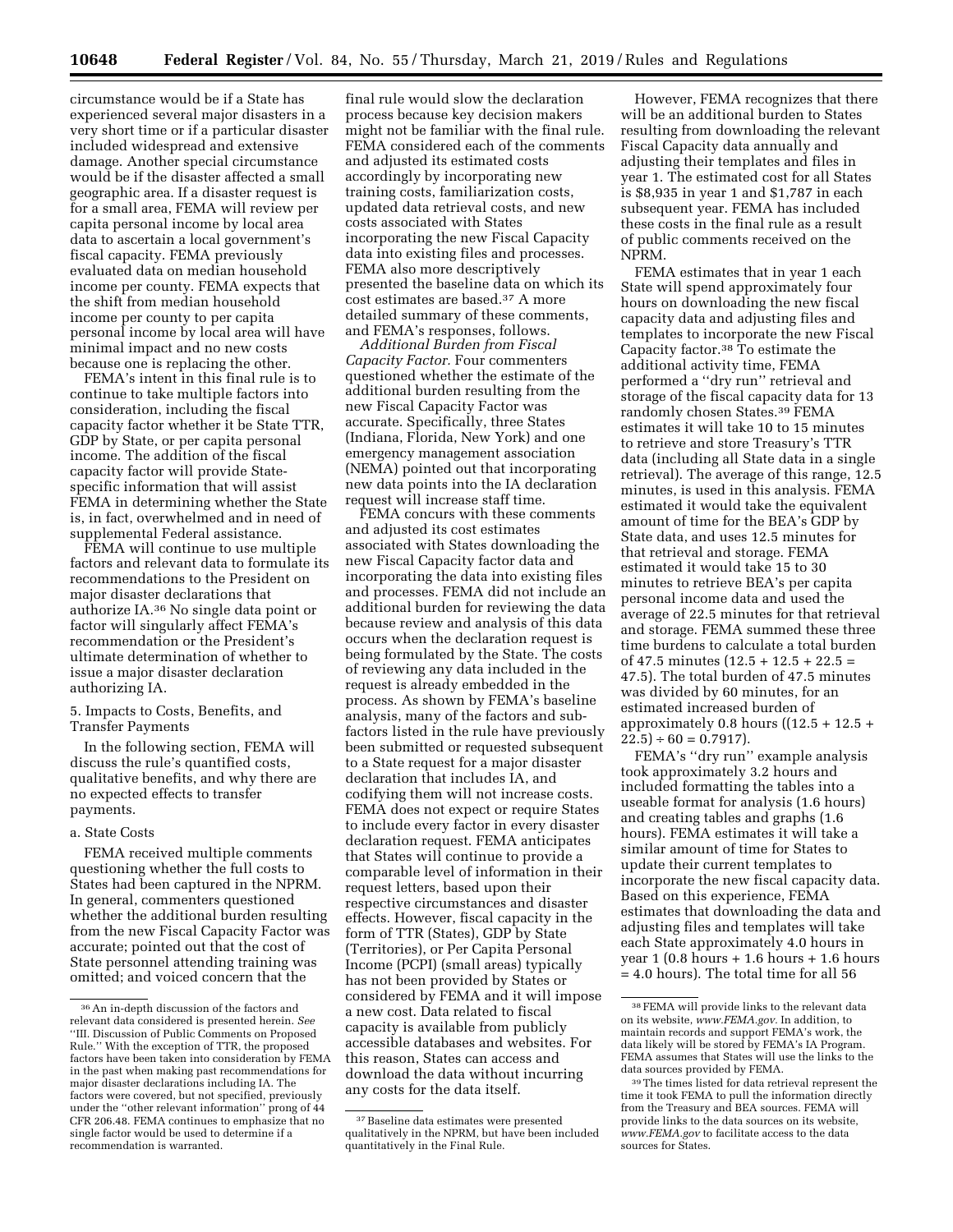States <sup>40</sup> is 224 hours (4.0 hours  $\times$  56  $States = 224 hours$ .

FEMA anticipates a State Government First-Line Supervisor of Office and Administrative Support Workers (1st Line Supervisor), or equivalent, will download the data and adjust the templates and files. The fully-loaded wage rate for the 1st Line Supervisor is \$39.89 41 per hour.42 To estimate the total costs for States, FEMA multiplied the fully-loaded hourly rate for a 1st Line Supervisor by the total hours for all States resulting in total costs to download the data and update templates and files in year 1 of \$8,935  $($39.89$  per hour  $\times$  224 hours = \$8,935.36). In subsequent years, only downloading and data entry into files and templates is expected. As stated previously, FEMA estimates this will take 0.8 hours. Using the same methodology, FEMA multiplied 0.8 hours by 56 States and then multiplied by the fully-loaded hourly rate of \$39.89 for a total of \$1,787 per year beginning in year 2 (0.8 hour  $\times$  56 States  $\times$  \$39.89 per hour = \$1,787.07).

*Training Costs.* FEMA received two comments that noted there would be time and expense involved for States in training employees. FEMA has added a cost for States to attend FEMA-provided training on the final rule.<sup>43</sup> Training attendance is voluntary, but FEMA has estimated costs based on the assumption that all States will attend training.

41Bureau of Labor Statistics, Employer Costs for Employee Compensation, Table 1. Employer Costs Per Hour Worked for Employee Compensation and Costs as a Percent of Total Compensation: Civilian Workers, by Major Occupational and Industry Group, June 2016.'' Calculated by dividing total compensation for all workers of \$34.05 by wages and salaries for all workers of \$23.35 per hour (yields a benefits multiplier of approximately 1.46 × wages). *[https://www.bls.gov/web/ecec/](https://www.bls.gov/web/ecec/ececqrtn.pdf)  [ececqrtn.pdf.](https://www.bls.gov/web/ecec/ececqrtn.pdf)* Accessed and downloaded, October 12, 2016.

42Base hourly wage rate of \$27.32 multiplied by a 1.46 benefits factor.  $(\$27.32 \times 1.46 = \$39.89)$ . U.S. Department of Labor, Bureau of Labor Statistics, Occupational Employment Statistics, May 2016, All Data (XLS), National Industry-Specific Occupational Employment and Wage Estimates, NAICS code 999200, State Government excluding schools and hospitals, and Standard Occupational Classification (SOC) code 43–1011 for First-Line Supervisors of Office and Administrative Support Workers. *[https://www.bls.gov/oes/tables.htm.](https://www.bls.gov/oes/tables.htm)*  Accessed and downloaded, October 12, 2016.

43FEMA provided two outreach webinars for the NPRM and plans to have four training webinars for the final rule. The total training costs included herein represent the aggregate training costs for the NPRM and the final rule. States' costs are for attending the FEMA-provided training; FEMA costs are for developing and presenting the training.

Given that the intent of the rule is to provide clarity, FEMA will offer training for all States on the changes included in the rule. FEMA included the costs associated with States attending training on the rule in year 1. Outreach webinars were offered by FEMA following the publication of the NPRM. To estimate the cost of the training to States and capture the costs associated with the outreach webinars, FEMA used the participation data from the NPRM outreach webinars. They were presented via webinar, lasted one hour, and generally were attended by two 44 individuals per State, no matter the size of the State or if the State was prone to experience disasters.

FEMA calculated the cost of the training to the States by adding the fully-loaded hourly wage rate for both State staff and multiplying by the number of States. The estimated total cost of States attending the training is \$13,340.45

*Familiarization Costs.* Three comments were received that noted States, local emergency management divisions, or impacted jurisdictions would have to become familiar with the final rule. In response, FEMA added familiarization costs for States, but not for local emergency management divisions or jurisdictions. FEMA chose not to include new costs for locals because the final rule applies to States, which is the level from which a major disaster declaration request is made. Further, FEMA assumes States regularly update their emergency response networks and local emergency management divisions on changes in the field. FEMA believes that States will continue to disseminate the new information through each State's respective process.

To estimate the time for States to understand changes made to the regulations, FEMA included time for State employees to familiarize themselves with the regulations. FEMA estimates States will spend 0.5 hours to familiarize themselves and understand the new factor data requirements.46

46To estimate the time for States to familiarize themselves and understand the new factor data requirements, FEMA surveyed its own employees who formerly worked for State governments. Thirteen employees were identified who worked for various States, representing multiple regions, State

FEMA assumes a State Government Chief Executive, a senior level government official, or equivalent, familiar with State emergency assistance programs, will read the existing and new regulations to understand the changes. The fully-loaded wage rate for a State Government Chief Executive is \$79.22 47 per hour.48 The hourly rate of \$79.22 is multiplied by 0.5 hour and 56 States to calculate a State cost in year 1 of \$2,218 to familiarize themselves with the new rule  $(\$79.22 \times 0.5 \times 56 =$ \$2,218.16). FEMA also assumes that each State will review the supplemental guidance materials at least once in year 1 and once each subsequent year. The estimated cost for each subsequent year uses the same method as above, but reduces the time needed from 0.5 hours to 0.25 hours, for the Chief Executive to refresh his or her understanding. The resulting cost for each subsequent year is estimated at \$1,109. (\$79.22  $\times$  0.25  $\times$  $56 = $1,109.08$ 

*Potential Delay in Submitting the Declaration Request.* Seven commenters were concerned that this final rule requires so much additional information and will result in increased workload while a disaster is unfolding that future major disaster requests would be delayed. FEMA contends that this final rule will not delay the major disaster request process, based on its review of the 85 major disaster declaration

47Bureau of Labor Statistics, Employer Costs for Employee Compensation, Table 1. Employer Costs Per Hour Worked for Employee Compensation and Costs as a Percent of Total Compensation: Civilian Workers, by Major Occupational and Industry Group, June 2016.'' Calculated by dividing total compensation for all workers of \$34.05 by wages and salaries for all workers of \$23.35 per hour (yields a benefits multiplier of approximately 1.46 × wages). *[https://www.bls.gov/web/ecec/](https://www.bls.gov/web/ecec/ececqrtn.pdf)  [ececqrtn.pdf.](https://www.bls.gov/web/ecec/ececqrtn.pdf)* Accessed and downloaded, October 12, 2016.

48Base hourly wage rate of \$54.26 multiplied by a 1.46 benefits factor.  $(\$54.26 \times 1.46 = \$79.22)$ 

U.S. Department of Labor, Bureau of Labor Statistics, Occupational Employment Statistics, May 2016, All Data (XLS), National Industry-Specific Occupational Employment and Wage Estimates, NAICS code 999200, State Government excluding schools and hospitals, and Standard Occupational Classification (SOC) code 11–1011 for Chief Executives. *[https://www.bls.gov/oes/](https://www.bls.gov/oes/tables.htm) [tables.htm.](https://www.bls.gov/oes/tables.htm)* Accessed and downloaded, October 12, 2016.

<sup>40</sup>There are 56 States, as defined by 44 CFR 44 CFR 206.2(a)(22). Throughout this analysis, ''States'' includes the 50 U.S. States, District of Columbia, and the 5 territories listed (Puerto Rico, the Virgin Islands, Guam, American Samoa, and the Commonwealth of the Northern Mariana Islands).

<sup>44</sup>FEMA anticipates that one of the positions would be a State Government Chief Executive, or equivalent, and the other would be a State Government 1st Line Supervisor, or equivalent.

<sup>45</sup>The calculation uses a base of 56 States, which includes the 50 U.S. States, the District of Columbia, and 5 territories. The result is multiplied by 2, once for outreach webinars that have already been completed and once for the final rule training.  ${12}$  webinars x (\$79.22 + \$38.89)  $\times$  1 hour  $\times$  56 States = \$6,670.16]}=\$13,340.32

sizes, and a range in years of service in State government and FEMA. These employees were asked to read the proposed and existing regulations and answer questions to test their understanding of the changes. The employees also were provided a copy of excerpts of this regulatory preamble if they needed further information to answer the test. Approximately 40 percent of the employees referred back to the preamble to answer the questions. It took an average of 17 minutes to read the existing and proposed regulatory text and 11 minutes to answer the questions, including referring back to the preamble. FEMA rounded 28 minutes (11 minutes +17 minutes) to 30 minutes and used 0.5 hours to calculate the costs.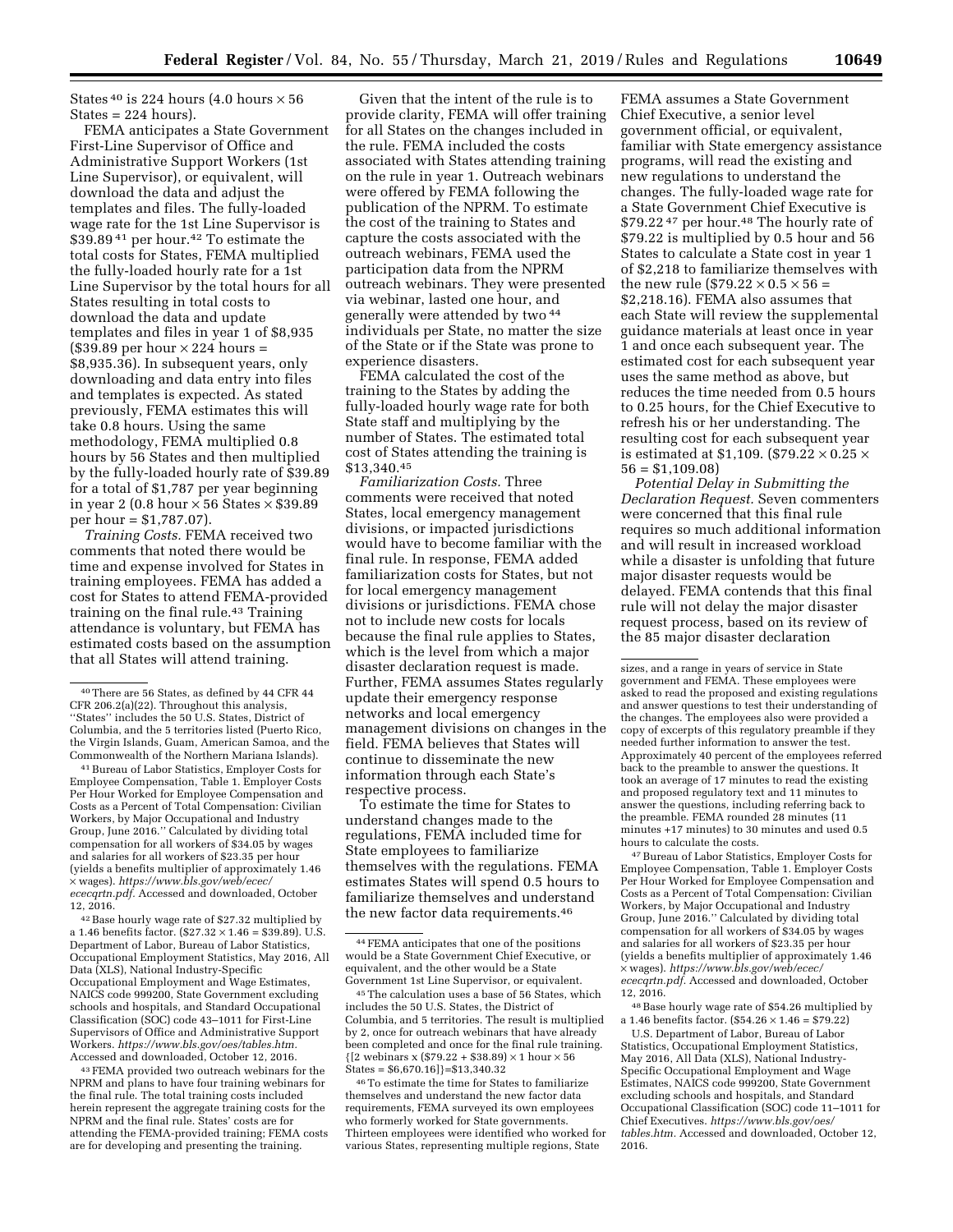requests for IA that States submitted between January 1, 2012 and December 31, 2016. All were examined, whether the declaration was granted or denied.

FEMA found that the four new Fiscal Capacity sub-factors had not been provided previously by States. FEMA found that out of the remaining 23 subfactors, 19 were provided in at least 80 percent of the requests and only 4 were provided in less than 20 percent of the request letters. All four are sub-factors of the Disaster Impacted Population Profile factor. Specifically, the four subfactors are the percentage of population already receiving government assistance such as Supplemental Security Income and Supplemental Nutrition Program benefits appeared in only 5 percent of the requests (4 occurrences in 85 total requests); the percentage of the population who speak a language other than English and speak English less than ''very well' in only 7 percent of the requests (6 occurrences in 85 total requests); the percentage of population 18 years old and younger in only 18 percent (15 occurrences in 85 total requests); and any unique considerations regarding American Indian and Alaskan Native Tribal populations that may not be reflected in the U.S. Census Bureau data in only 18 percent of the requests (15 occurrences in 85 requests). FEMA found that these specific sub-factors were included by States when they believed the disaster adversely affected and heighted the vulnerability of these particular segments of the population. This is consistent with to FEMA's longstanding consideration of how any given disaster affects the population that is 65 years and greater, as well as the percentage of the population with a

disability. The detailed findings are presented in Table 5, and in the marginal analysis table posted in the docket at *[www.regulations.gov.](http://www.regulations.gov)* 

The 23 sub-factors being codified were previously captured under the ''other relevant information'' prong of 44 CFR 206.48. FEMA does not expect or require States to include every factor in every disaster declaration request. FEMA expects that States will continue to provide a comparable level of information in their request letters based on their respective circumstances and disaster effects; thus, FEMA does not include a cost for codifying this information and does not expect any delays to the major disaster declaration request process.

FEMA notes that if a State is unable to provide information for a particular factor, or factors, FEMA will evaluate and provide a recommendation on the State's need for Federal assistance based on the information submitted and data available from other sources, as appropriate. The only required elements of a State's major disaster declaration request appear at 44 CFR 206.36. FEMA's intent, through this rule, is to clearly identify the considered data points that previously have been captured under the ''other relevant information'' prong of 44 CFR 206.48. In some instances, certain pieces of information identified in the rule may not be applicable, may be unavailable, or the circumstances of the disaster may not allow a State to collect some information identified within the rule. In these instances, pursuant to 44 CFR 206.36, States must provide some information that supports their request for a major disaster declaration authorizing IA, but will not have to

## TABLE 3—TOTAL COSTS TO THE STATES

address every data point in 44 CFR 206.48 to be granted the request. For example, for certain catastrophic events, preliminary damage assessments are not necessary to determine the requirement for Federal assistance. In these instances, States may submit an abbreviated request pursuant to 44 CFR 206.36(d). These requests need only contain limited information as specified by that provision.

Large scale disasters may not need as much detail or data to support a major disaster declaration request. However, under other circumstances, such as when the disaster affects a smaller geographic area, it may be more difficult to determine if a need for Federal disaster assistance exists without the State providing sufficient information. This rule identifies the factors that FEMA will consider in its review of a major disaster declaration request that includes IA, and allows States to supplement their submissions with additional information. It is important to note that ultimately, the amount and type of data provided by the State is voluntary. In addition, FEMA confirmed that the Fiscal Capacity factor and its sub-factors are updated at least annually and are publicly available on Treasury's and BEA's websites at no cost to States.49 50 Given that these data are updated at least annually, States are encouraged to download the data when they are updated.

FEMA estimates total State costs in the first year to be \$24,494 and costs in subsequent years to be \$2,896. The following table presents the ten-year costs for States (undiscounted, discounted at 7 percent and discounted at 3 percent).

| Year | Downloading<br>and updating<br>files | Cost to<br>familiarize<br>with rule | Training | Total |
|------|--------------------------------------|-------------------------------------|----------|-------|
|      | \$8.935                              | \$2.218                             | \$13,340 | 4,494 |
|      | 1.787                                | l.109                               |          | 2,896 |
|      | 1.787                                | l.109                               |          | 2,896 |
|      | 1.787                                | l.109                               |          | 2,896 |
|      | 1.787                                | 1.109                               |          | 2,896 |
|      | 1.787                                | 1.109                               |          | 2,896 |
|      | 787. ا                               | 1.109                               |          | 2,896 |
|      | 1.787                                | 1.109                               |          | 2,896 |
|      | .787                                 | 109                                 |          | 2.896 |

49Treasury's website provides current and past TTR information for all States. Data has been provided annually in mid- to late September since 1999. The only exception was in 2010, when the data was provided on September 30, 2010, and again on December 13, 2010, which was a research series. *See* Treasury, Resource Center, Total Taxable Resources, *[https://home.treasury.gov/policy-issues/](https://home.treasury.gov/policy-issues/economic-policy/total-taxable-resources)  [economic-policy/total-taxable-resources.](https://home.treasury.gov/policy-issues/economic-policy/total-taxable-resources)* 

50BEA's website provides current and past GDP by State and Local Area Personal Income. Annual GDP by State data are updated quarterly with the final published in May, following the calendar year the data represents. For example, the final GDP by State in 2015 was published in May 2016. This data has been published annually since May 1988. For Local Area Personal income, BEA updates the data quarterly a final for each year provided in

November, following the calendar year the data represents. For example, the final data Local Are Personal Income in 2015 was published in November 2016. BEA first published personal income for States, counties, and metropolitan areas in 1975. *See* BEA, Local Area Personal Income Methodology at I–2 (Nov. 2016), available at *[https://](https://www.bea.gov/sites/default/files/methodologies/0417_GDP_by_State_Methodology.pdf) [www.bea.gov/sites/default/files/methodologies/](https://www.bea.gov/sites/default/files/methodologies/0417_GDP_by_State_Methodology.pdf)  0417*\_*GDP*\_*by*\_*State*\_*[Methodology.pdf.](https://www.bea.gov/sites/default/files/methodologies/0417_GDP_by_State_Methodology.pdf)*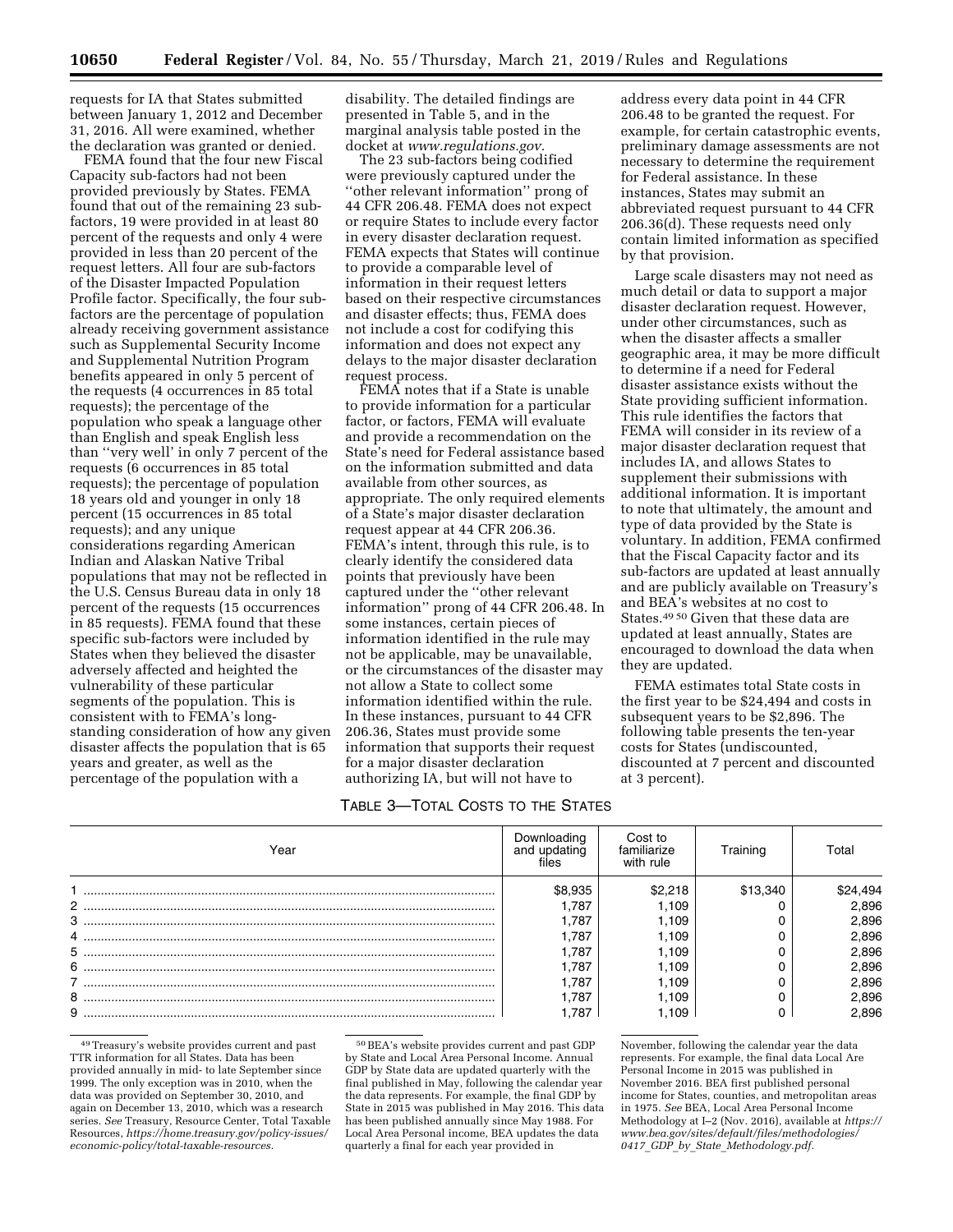| Year | Downloading<br>and updating<br>files         | Cost to<br>familiarize<br>with rule       | Training                                     | Total                                        |
|------|----------------------------------------------|-------------------------------------------|----------------------------------------------|----------------------------------------------|
| 10   | 1.787                                        | l.109                                     |                                              | 2,896                                        |
|      | 25.019<br>19,232<br>2.738<br>22.184<br>2.601 | 12.199<br>8.826<br>.257<br>10.537<br>.235 | 13.340<br>12.468<br>1.775<br>12.952<br>1.518 | 50,558<br>40,525<br>5,770<br>45,673<br>5.354 |

# TABLE 3—TOTAL COSTS TO THE STATES—Continued

#### b. Federal Costs

FEMA anticipates the Federal government will incur small additional costs resulting from the final rule. As noted above, FEMA already considers most of these factors under the ''other relevant information'' prong of the regulation when reviewing major disaster declaration requests. FEMA already had begun changing the way it collects information internally for major disaster declaration recommendations, which did not require regulatory action. Therefore, these increased costs already had been internalized without this regulation. For this reason, the only expected increased costs are due to the new Fiscal Capacity factor. FEMA believes this additional activity will be accomplished with existing personnel; thus, the costs are considered the opportunity cost of the activities that would have otherwise been performed. No increase in Federal expenditures is expected to result from this final rule.

In the past, FEMA would review predisaster data about a disaster location. This pre-disaster data provided FEMA with information that helped to illustrate the population and geographic area that was affected by a disaster. The pre-disaster data came from Federal sources, such as the United States Census Bureau and Bureau of Economic Analysis (BEA). Independent of the regulation, FEMA began to streamline how pre-disaster data is collected and disseminated, as well as collect and transmit information for the PDA process more quickly.

One of the areas where FEMA will incur costs is for the retrieval of fiscal capacity data from the United States Department of the Treasury (Treasury) and BEA. FEMA used the same information on estimated additional activity time that was presented previously: Time to retrieve, store, and update the data from Treasury (12.5 minutes); BEA's GDP by State (12.5 minutes); and BEA's per capita personal income by local area (22.5 minutes). FEMA summed these three time burdens to calculate a total burden of

 $47.5$  minutes  $(12.5 + 12.5 + 22.5 = 47.5)$ . The total burden of 47.5 minutes was divided by 60 minutes, for an estimated increased burden of 0.8 hours ([12.5 +  $12.5 + 22.5$  ÷ 60 = 0.7917).

FEMA expects the data retrieval will take place once annually. The retrieval will be completed by a Federal employee in the DC area at the General Schedule 12, step 1 level, earning an hourly wage rate of \$36.60.51 These positions have a fully-loaded wage rate of \$53.44.52 FEMA multiplied the time per year, 0.8 hours, by the fully-loaded wage rate of \$53.44, to get an annual Federal cost increase of \$43 (0.8  $\times$  $$53.44 = $42.75$ ).

FEMA also included costs in year 1 associated with providing training on the rule. FEMA received a public comment requesting FEMA to provide adequate training on the rule once finalized. As a result of this comment, and because the intent of the rule is to provide clarity, FEMA provided outreach seminar to States after the NPRM and will offer training for all States on the changes included in the final rule. Thus, FEMA has added the cost for these events to the analysis of this final rule. To estimate the costs of the rule and capture the cost of developing both the NPRM outreach and the final rule training to States, FEMA used the time data from developing and presenting the NPRM training.

a 1.46 benefits factor.  $(\$36.60 \times 1.46 = \$53.44)$ 

Bureau of Labor Statistics, Employer Costs for Employee Compensation, Table 1. Employer Costs Per Hour Worked for Employee Compensation and Costs as a Percent of Total Compensation: Civilian Workers, by Major Occupational and Industry Group, June 2016.'' Calculated by dividing total compensation for all workers of \$34.05 by wages and salaries for all workers of \$23.35 per hour (yields a benefits multiplier of approximately 1.46 × wages). *[https://www.bls.gov/oes/tables.htm.](https://www.bls.gov/oes/tables.htm)*  Accessed and downloaded, October 12, 2016.

The NPRM outreach materials will be modified to reflect the content of the final rule. FEMA anticipates this activity will be accomplished by a Federal employee in the DC area at the General Schedule 15, step 5 level, earning an hourly wage rate of \$68.56.53 These positions have a fully-loaded wage rate of \$100.10.54 FEMA estimates it will spend a total of 5 hours preparing training materials, including the time spent developing the original training materials and updating the existing materials,55 which results in a one-time cost of  $$500 ($100.10 \times 5 \text{ hours} =$ \$500.50).56 In addition, the training materials are reviewed by two Federal employees in the DC area at the General Schedule 13, step 5, earning an hourly wage rate of \$49.32. FEMA multiplied this wage rate by 1.46 to account for benefits, resulting in a fully-loaded wage rate of \$72.01. FEMA estimates spending approximately 0.5 hours for each employee to review each set of training materials.57 The resulting

54Base hourly wage rate of \$68.56 multiplied by a 1.46 benefits factor.  $(\$68.56 \times 1.46 = \$100.10)$ 

Bureau of Labor Statistics, Employer Costs for Employee Compensation, Table 1. Employer Costs Per Hour Worked for Employee Compensation and Costs as a Percent of Total Compensation: Civilian Workers, by Major Occupational and Industry Group, June 2016.'' Calculated by dividing total compensation for all workers of \$34.05 by wages and salaries for all workers of \$23.35 per hour (yields a benefits multiplier of approximately 1.46 × wages). *[https://www.bls.gov/oes/tables.htm.](https://www.bls.gov/oes/tables.htm)*  Accessed and downloaded, October 12, 2016.

55FEMA took 3 hours to develop the NPRM outreach webinar and expects to take 2 hours to update that same material for training on the final rule.

56Although commonly held rounding methods hold that \$500.50 is rounded up to \$501, FEMA did not round up at this step. The calculation method used in this analysis rounds up to the nearest dollar at the final calculation.

57The FEMA employees who review the materials will do so two times—once for the NPRM Continued

<sup>51</sup>The General Schedule (GS) 12 (Step 1) hourly wage of \$37.13 is taken from the Office of Personnel Management; 2015 General Schedule (GS) salaries & wages tables; locality pay tables (Washington-Baltimore- Northern Virginia, DC–MD–VA–WV– PA). Retrieved April 4, 2016, from *[https://](https://www.opm.gov/policy-data-oversight/pay-leave/salaries-wages/salary-tables/pdf/2015/salhrl.pdf) [www.opm.gov/policy-data-oversight/pay-leave/](https://www.opm.gov/policy-data-oversight/pay-leave/salaries-wages/salary-tables/pdf/2015/salhrl.pdf) [salaries-wages/salary-tables/pdf/2015/salhrl.pdf.](https://www.opm.gov/policy-data-oversight/pay-leave/salaries-wages/salary-tables/pdf/2015/salhrl.pdf)* 52Base hourly wage rate of \$36.60 multiplied by

<sup>53</sup>The General Schedule (GS) 15 (Step 5) hourly wage of \$37.13 is taken from the Office of Personnel Management; 2015 General Schedule (GS) salaries & wages tables; locality pay tables (Washington-Baltimore- Northern Virginia, DC–MD–VA–WV– PA). Retrieved April 4, 2016 from *[https://](https://www.opm.gov/policy-data-oversight/pay-leave/salaries-wages/salary-tables/pdf/2015/salhrl.pdf) [www.opm.gov/policy-data-oversight/pay-leave/](https://www.opm.gov/policy-data-oversight/pay-leave/salaries-wages/salary-tables/pdf/2015/salhrl.pdf) [salaries-wages/salary-tables/pdf/2015/salhrl.pdf.](https://www.opm.gov/policy-data-oversight/pay-leave/salaries-wages/salary-tables/pdf/2015/salhrl.pdf)*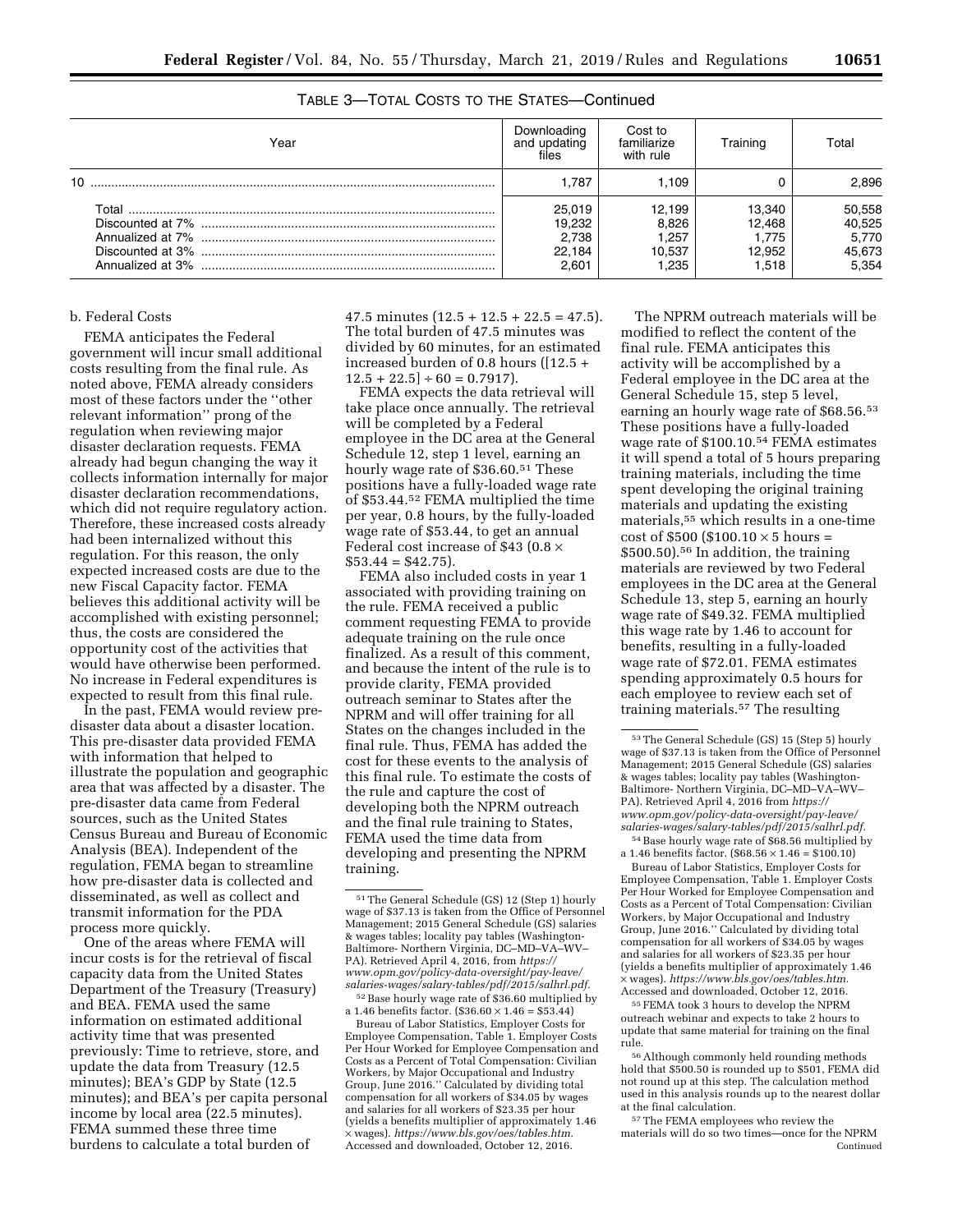review time is estimated at \$144 (\$72.01  $\times$  2 staff  $\times$  0.5 hours  $\times$  2 reviews = \$144.02).

FEMA presented one-hour outreach sessions two times for the NPRM via webinar and anticipates the same format for the final rule training, but will increase the number of times the training will be offered to four for the final rule. The set-up and technical monitoring of the webinars is expected to be accomplished by two General Schedule 12, step 1 level, with a fullyloaded wage rate of \$53.44. Based on its previous experience, FEMA estimates it will take 0.5 hours to set up and take

down the webinar plus an additional 1 hour to monitor. FEMA estimates the one-time cost to set up and monitor the webinars is \$962 (\$53.44  $\times$  1.5 hours  $\times$ 2 staff  $\times$  6 webinars <sup>58</sup> = \$961.92).

The training is presented by four FEMA staff located in the DC area, one GS 15, step 5 level and three GS 13, step 5 level with fully-loaded hours wage rates of \$100.10 and \$72.01, respectively. To present six, one-hour webinars, the estimated total costs for presenters is \$1,897 [(\$100.10 × 1 GS– 15 staff  $\times$  6 hours) + (\$72.01  $\times$  3 GS-13  $\text{staff} \times 6 \text{ hours} = $1,896.78$ .

FEMA estimates the Federal Government's total costs in the first year to be \$3,546, which includes \$43 to retrieve fiscal capacity data; \$500 to develop and update the training; \$144 to review the updates; \$962 to set-up and monitor the webinars; and \$1,897 to present the training  $(\$42.75 + \$500.50 +$  $$144.02 + $961.92 + $1,896.78 =$ \$3,545.97). Costs in subsequent years are estimated to be \$43 for retrieving the fiscal capacity data. The following table presents the total ten-year costs for both FEMA and States (undiscounted, discounted at 7 percent and discounted at 3 percent).

TABLE 4—TOTAL COSTS OF THE RULE

|      |                                           | <b>States</b>            |          | <b>FEMA</b>         |          |          |
|------|-------------------------------------------|--------------------------|----------|---------------------|----------|----------|
| Year | Downloading<br>data and<br>updating files | Familiarize<br>with rule | Training | Downloading<br>data | Training | Total    |
|      | \$8,935                                   | \$2,218                  | \$13,340 | \$43                | \$3,503  | \$28,040 |
|      | 1.787                                     | 1,109                    |          | 43                  |          | 2,939    |
|      | 1.787                                     | 1,109                    |          | 43                  |          | 2,939    |
|      | 1,787                                     | 1,109                    |          | 43                  |          | 2,939    |
|      | 1,787                                     | 1,109                    |          | 43                  |          | 2,939    |
|      | 1.787                                     | 1.109                    |          | 43                  |          | 2,939    |
|      | 1.787                                     | 1,109                    |          | 43                  |          | 2,939    |
|      | 1,787                                     | 1,109                    |          | 43                  |          | 2,939    |
|      | 1.787                                     | 1.109                    |          | 43                  |          | 2,939    |
|      | 1.787                                     | 1,109                    |          | 43                  |          | 2,939    |
|      | 25,019                                    | 12,199                   | 13,340   | 430                 | 3,503    | 54,494   |
|      | 19,232                                    | 8,826                    | 12,468   | 302                 | 3,274    | 44,102   |
|      | 2,738                                     | 1,257                    | 1,775    | 43                  | 466      | 6,279    |
|      | 22,184                                    | 10,537                   | 12,952   | 367                 | 3,401    | 49,441   |
|      | 2,601                                     | 1,235                    | 1,518    | 43                  | 399      | 5,796    |

#### c. Benefits

Benefits of the final rule include clarifying FEMA's existing practices and reducing processing time for requests, while maintaining the States' ability to assess and determine what information best supports a major declaration request. This rule does not preclude that flexibility for States. Rather, the rule provides clarity by specifically identifying factors considered in the IA declarations process, including many factors that FEMA previously considered under the ''other relevant information'' prong of the regulation but are not currently specified in 44 CFR 206.48(b).

As noted above, most of the information included in the factors was previously captured under the ''other relevant information'' prong of the 44

CFR 206.48. FEMA used this information, when appropriate, in evaluating requests for a major disaster declaration that authorized IA. In some instances, FEMA has had to reach back to the State to obtain additional information 59 on major disaster declaration requests which would better support FEMA's recommendation on a major disaster declaration authorizing IA. By clearly identifying information considered in the rule, FEMA anticipates that delays in the declaration process will be reduced. The changes in the final rule will improve clarity regarding relevant information that can be used to substantiate a declaration request. States are encouraged to include the additional information in the original request because it may reduce follow-up correspondence and speed up the determination of a major

disaster declaration request. Currently, FEMA does not track the number of times FEMA has had to reach back to the State for additional information and the reduction cannot be quantified at present. However, FEMA subject matter experts believe that greater clarity will promote understanding, resulting in less back-and-forth.60

FEMA believes inclusion of the new Fiscal Capacity factor will further inform and strengthen FEMA's recommendations to the President with regard to major disaster declarations that authorize IA. TTR is sufficiently reliable to serve as the principal indicator for each State from which the discussion about fiscal capacity can begin. TTR provides a general picture of how a State's economy is changing over time. FEMA recognizes there is a twoyear lag in TTR data and encourages

outreach materials and once for the final rule materials.

<sup>58</sup>The total number of webinars reflects two conducted to support the NPRM and four for the final rule.

<sup>59</sup>Historically, FEMA has attempted to increase clarity by providing States with major disaster declaration request template letters, which provided a suggested organizational structure for States to follow when making their request for a major disaster declaration.

<sup>60</sup> In making past determinations, FEMA has not tracked the length of time or the number of written or oral correspondence with the State to retrieve additional data. Therefore FEMA cannot quantify the potential savings from the clarifications provided in the regulation.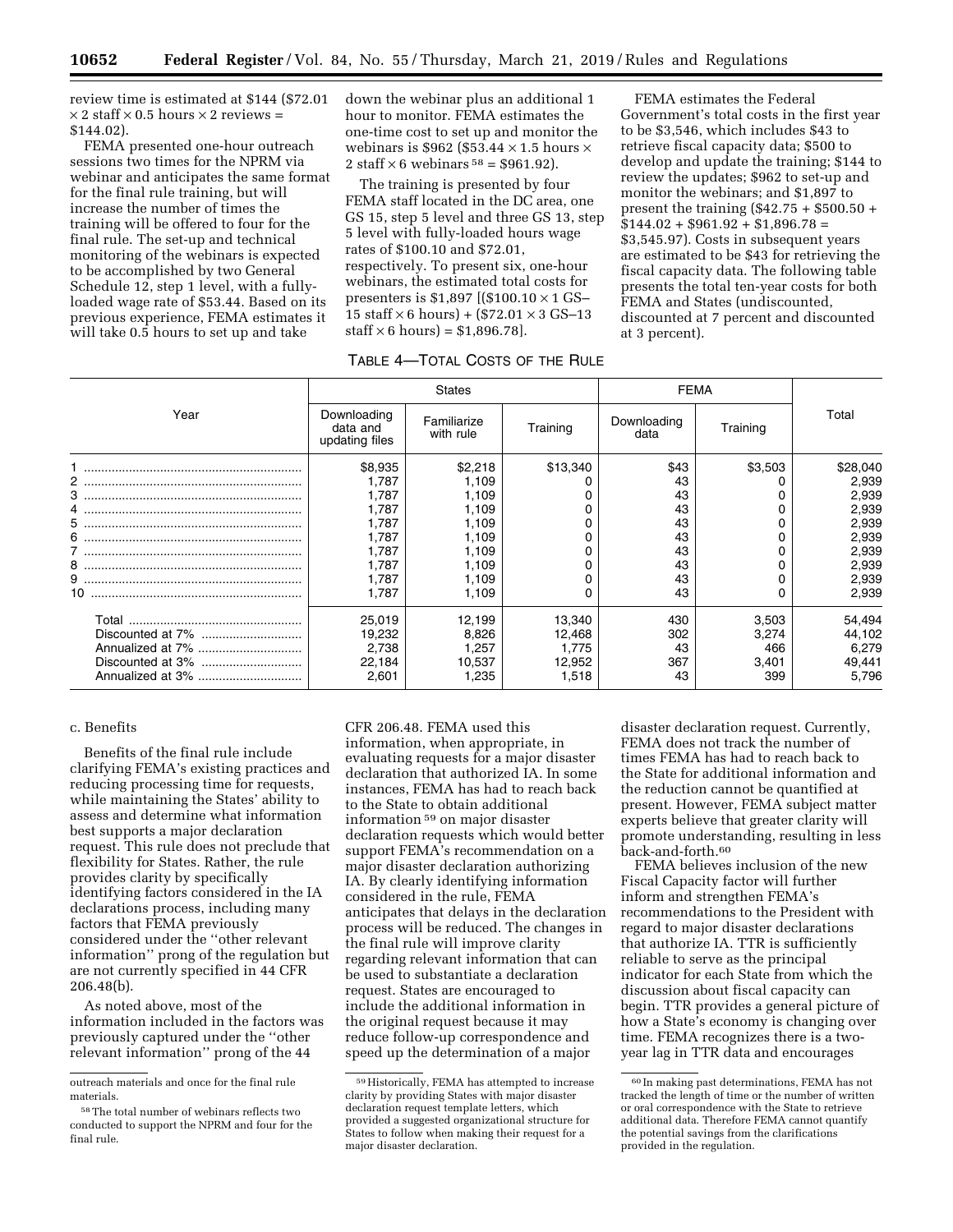each State to provide additional information about its fiscal capacity, especially if there have been noteworthy changes during the two-year period. In addition, the new information considered provides more context about a State's capacity to respond than information FEMA previously considered. For example, although FEMA previously considered median household income for States, this measure does not necessarily reflect the State's capacity to respond, because it is based on the individuals' earnings. Certainly, individual household incomes within a State can affect the State's capacity to respond, but TTR provides a more direct measurement. The new information also may be more objective compared to other ways of assessing a State's capacity to respond for the same reasons.

#### d. Transfer Payments

FEMA intends the rule to specify and codify factors it will use when making recommendations to the President. FEMA already considers the majority of these factors described in the rule and has done so during previous deliberations on whether to recommend a major disaster declaration authorizing IA to the President. The only information FEMA has not specifically considered in the past are the new measures of fiscal capacity.

Based on FEMA's retrospective analysis on the effect of using ICC ratios in past declaration decisions, FEMA concludes that even though State TTR is

a new factor, it will not have an impact on the overall number of major disaster declarations granted each year that authorize IA because FEMA previously used similar economic data and takes multiple factors into account when making its recommendation. FEMA finds including the fiscal capacity factor (State TTR for States; GDP by State for Territories, and per capita personal income for areas smaller than States and Territories) to be additional objective information because it captures income flows that a State can potentially tax.

The ultimate determination regarding whether or not to grant a State's request for a major disaster declaration resides with the President of the United States. FEMA neither anticipates nor intends for this rule to affect the number of major disaster declarations authorizing IA that are granted each year. Rather, FEMA believes this rule clarifies FEMA's regulations consistent with the statutory mandate in a cost-effective manner. The majority of the factors included in the rule have previously been considered by FEMA when it made its recommendation to the President on past declaration requests for IA. Based on these reasons, FEMA anticipates this rule will not have an effect on transfer payments, which are payments from the Federal government to States and individuals.

### 6. Total Impact of the Final Rule

FEMA estimates the impact of all the factors together will result in a small burden increase for States and FEMA.

The additional burden results from States having to provide the Fiscal Capacity factor in their requests, to attend training, and to become familiar with the regulatory change. For FEMA, the additional costs result from retrieving data for its consideration of major disaster declaration requests and providing training on the rule to States. The net quantified impact is a ten-year total cost of \$44,102 discounted at 7 percent and \$49,441 discounted at 3 percent. These are considered opportunity costs and are not expected to increase staffing needs or have an effect on Federal or State expenditures. FEMA anticipates no impact to average annual transfer payments due to codifying the existing factors or including the new factor. Based on the above analysis, FEMA estimates the rule will impose a total additional annual burden to States and FEMA of \$28,040 in year 1 and \$2,939 in each subsequent year.

#### 7. Marginal Analysis of the Factors

The following table provides a breakdown of each IA declaration factor included in the final rule, its baseline, and the marginal effect of the rule. Activity costs per year 61 and associated benefits also are included. The rule would not change the total amount of Federal assistance available to individuals and households.

# TABLE 5—IA DECLARATIONS FACTOR BASELINE AND MARGINAL ANALYSIS

| Factor                                                                                                      | Baseline: factors previously included in<br>States' Dec. requests |         | Marginal analysis<br>activity cost per year                                                                                                                                                     | <b>Benefits</b>                                                                                                                                                                                                          |                                                                                                                                                                                                                                                                                               |
|-------------------------------------------------------------------------------------------------------------|-------------------------------------------------------------------|---------|-------------------------------------------------------------------------------------------------------------------------------------------------------------------------------------------------|--------------------------------------------------------------------------------------------------------------------------------------------------------------------------------------------------------------------------|-----------------------------------------------------------------------------------------------------------------------------------------------------------------------------------------------------------------------------------------------------------------------------------------------|
|                                                                                                             | Number of times                                                   | Percent | <b>FEMA</b>                                                                                                                                                                                     | <b>States</b>                                                                                                                                                                                                            |                                                                                                                                                                                                                                                                                               |
| Fiscal Capacity:<br>Total Taxable Re-<br>sources (TTR) of the<br>State, 44 CFR<br>$\S 206.48(b)(1)(i)(A)$ . | New                                                               | n/a     | Training: \$911-In year 1,<br>FEMA will spend approxi-<br>mately 12.7 hours to de-<br>velop, review, and con-<br>duct training on the new<br>factor and 0 hours and<br>\$0 in subsequent years. | Training: \$3,464-In year 1,<br>States will spend a total<br>of approximately 58<br>hours participating in the<br>IA declaration factor train-<br>ing, and 0 hours and \$0<br>in subsequent years.                       | Informs States that FEMA<br>may assess State's tax-<br>able resources based on<br>TTR and will use TTR as<br>the basis for calculating<br>the ICC ratio to depict<br>State economic growth or<br>decline and relative fiscal<br>capacity with comparably-<br>sized States or the Na-<br>tion. |
|                                                                                                             |                                                                   |         | Download Data: \$11-In<br>year 1, FEMA will spend<br>10-15 minutes retrieving<br>and storing Treasury data<br>(including all State data<br>in one retrieval).                                   | Download Data and Update<br>Files: \$2,323-In year 1,<br>States will spend a total<br>of approximately 58<br>hours retrieving and stor-<br>ing Treasury data and<br>updating templates to ac-<br>commodate the new data. |                                                                                                                                                                                                                                                                                               |

<sup>61</sup>FEMA based the proportional distribution of the fiscal capacity factor costs in Table 6 on the estimated time it takes to retrieve, store, and update the data, as shown in section ''5.a. State Costs.'' FEMA estimated a total burden of 47.5 minutes (0.8 hours). Specifically, costs are apportioned to TTR

data from Treasury (12.5 minutes or 26 percent of the total); BEA's GDP by State (12.5 minutes or 26 percent of the total); and BEA's per capita personal income by local area (22.5 minutes or 48 percent of the total). For example, FEMA estimates the total cost to FEMA for providing the IA declaration factor training is \$3,503. In Table 5 FEMA apportions 26 percent of the total (\$911) to TTR, 26 percent of the total (\$911) to GDP by State, and 48 percent of the total (\$1,682) to per capita personal income by local area.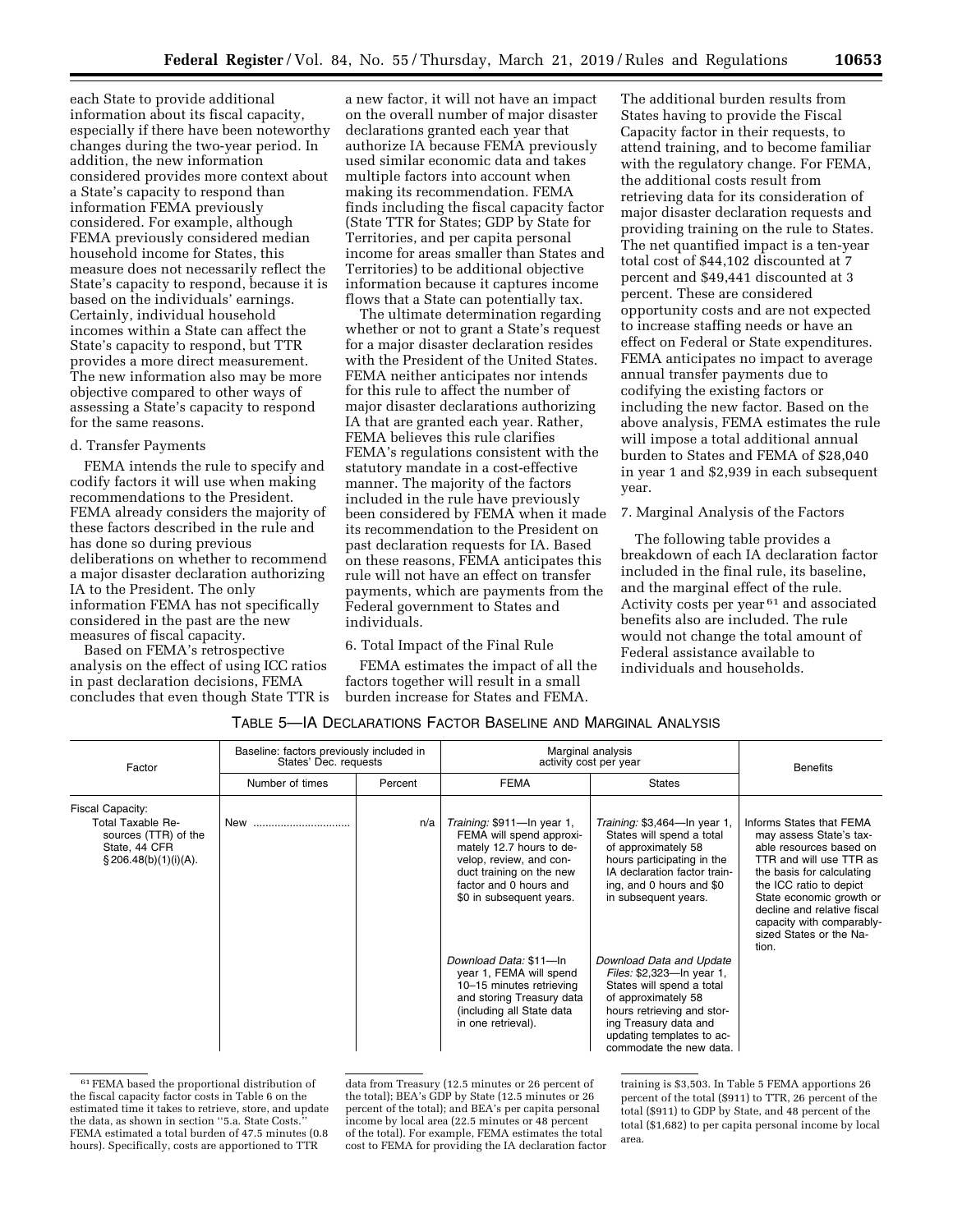$\equiv$ 

٠

| Factor                                                                                        | Baseline: factors previously included in<br>States' Dec. requests |         | Marginal analysis<br>activity cost per year                                                                                                                                                                                                                                                                              | <b>Benefits</b>                                                                                                                                                                                                                                                                                                                                                                                                                                                                                                                                                                                       |                                                                                                                                                                                                                                     |
|-----------------------------------------------------------------------------------------------|-------------------------------------------------------------------|---------|--------------------------------------------------------------------------------------------------------------------------------------------------------------------------------------------------------------------------------------------------------------------------------------------------------------------------|-------------------------------------------------------------------------------------------------------------------------------------------------------------------------------------------------------------------------------------------------------------------------------------------------------------------------------------------------------------------------------------------------------------------------------------------------------------------------------------------------------------------------------------------------------------------------------------------------------|-------------------------------------------------------------------------------------------------------------------------------------------------------------------------------------------------------------------------------------|
|                                                                                               | Number of times                                                   | Percent | <b>FEMA</b>                                                                                                                                                                                                                                                                                                              | <b>States</b>                                                                                                                                                                                                                                                                                                                                                                                                                                                                                                                                                                                         |                                                                                                                                                                                                                                     |
|                                                                                               |                                                                   |         | \$11-In subsequent years,<br>FEMA will spend 10-15<br>minutes retrieving and<br>storing Treasury data (in-<br>cluding all State data in<br>one retrieval).<br>No new costs are included<br>for reviewing the data.<br>FEMA review of this data<br>is offset by no longer<br>having to review median<br>household income. | \$464-In subsequent years,<br>States will spend a total<br>of approximately 12<br>hours retrieving and stor-<br>ing Treasury data for<br>their respective state.<br>No new costs are included<br>for reviewing the data.<br>FEMA assumes that<br>State review of this data<br>is offset by no longer<br>having to review median<br>household income.<br>Familiarization: \$577-In<br>year 1, States will spend<br>a total of approximately<br>7.3 hours reading the<br>new rule as it relates to<br>Treasury data.<br>\$288-In subsequent years,<br>States will spend a total<br>of approximately 3.6 |                                                                                                                                                                                                                                     |
| <b>Gross Domestic Product</b><br>(GDP) by State 44<br><b>CFR</b><br>$\S 206.48(b)(1)(i)(B)$ . | New                                                               | n/a     | Training: \$911-In year 1,<br>FEMA will spend approxi-<br>mately 12.7 hours to de-<br>velop, review, and con-<br>duct training on the new<br>factor and 0 hours and<br>\$0 in subsequent years.<br>Download Data: \$11-                                                                                                  | hours re-reading the rule.<br>Training: \$3,468-In year 1,<br>States will spend a total<br>of approximately 58<br>hours participating in the<br>fiscal capacity factor<br>training, and 0 hours and<br>\$0 in subsequent years.<br>Download Data and Update                                                                                                                                                                                                                                                                                                                                           | Informs States that FEMA<br>may assess State fiscal<br>capacity with this data<br>point when TTR data is<br>not available or if the<br>TTR data don't reflect<br>current fiscal capacity<br>due to the two-year lag in<br>the data. |
|                                                                                               |                                                                   |         | FEMA will spend 10-15<br>minutes a year for retriev-<br>ing and storing BEA GDP<br>data (including all State<br>and Territory data in one<br>retrieval).                                                                                                                                                                 | Files: \$2,323-In year 1,<br>States will spend a total<br>of approximately 58<br>hours retrieving and stor-<br>ing BEA GDP data and<br>updating templates to ac-<br>commodate the new data.                                                                                                                                                                                                                                                                                                                                                                                                           |                                                                                                                                                                                                                                     |
|                                                                                               |                                                                   |         | \$11-In subsequent years,<br>FEMA will spend 10-15<br>minutes retrieving and<br>storing BEA GDP data<br>(including all State and<br>Territory data in one re-<br>trieval).                                                                                                                                               | \$464-In subsequent years,<br>States will spend a total<br>of approximately 12<br>hours a year for retrieving<br>and storing BEA GDP<br>data for their respective<br>state.                                                                                                                                                                                                                                                                                                                                                                                                                           |                                                                                                                                                                                                                                     |
|                                                                                               |                                                                   |         | No new costs are included<br>for reviewing the data.<br>FEMA review of this data<br>is offset by no longer<br>having to review median<br>household income.                                                                                                                                                               | No new costs are included<br>for reviewing the data.<br>FEMA assumes that<br>State review of this data<br>is offset by no longer<br>having to review median<br>household income.<br>Familiarization: \$577-In                                                                                                                                                                                                                                                                                                                                                                                         |                                                                                                                                                                                                                                     |
|                                                                                               |                                                                   |         |                                                                                                                                                                                                                                                                                                                          | year 1, States will spend<br>a total of approximately<br>7.3 hours reading the<br>new rule as it relates to<br>BEA GDP data.<br>\$288-In subsequent years,                                                                                                                                                                                                                                                                                                                                                                                                                                            |                                                                                                                                                                                                                                     |
| Per Capita Personal In-<br>come by Local Area,<br>44 CFR<br>$\S 206.48(b)(1)(i)(C)$ .         | New                                                               | n/a     | Training: \$1,682-In year 1,<br>FEMA will spend approxi-<br>mately 24 hours to de-<br>velop, review, and con-                                                                                                                                                                                                            | States will spend a total<br>of approximately 3.6<br>hours re-reading the rule.<br>Training: \$6,403-In year 1,<br>States will spend a total<br>of approximately 108<br>hours participating in the                                                                                                                                                                                                                                                                                                                                                                                                    | Provides FEMA the flexi-<br>bility to use information<br>on the local fiscal capac-<br>ity characteristics to                                                                                                                       |
|                                                                                               |                                                                   |         | duct training on the new<br>factor and 0 hours and<br>\$0 in subsequent years.                                                                                                                                                                                                                                           | fiscal capacity factor<br>training and 0 hours and<br>\$0 in subsequent years.                                                                                                                                                                                                                                                                                                                                                                                                                                                                                                                        | judge IA needs in dis-<br>aster affected areas.                                                                                                                                                                                     |

# TABLE 5—IA DECLARATIONS FACTOR BASELINE AND MARGINAL ANALYSIS—Continued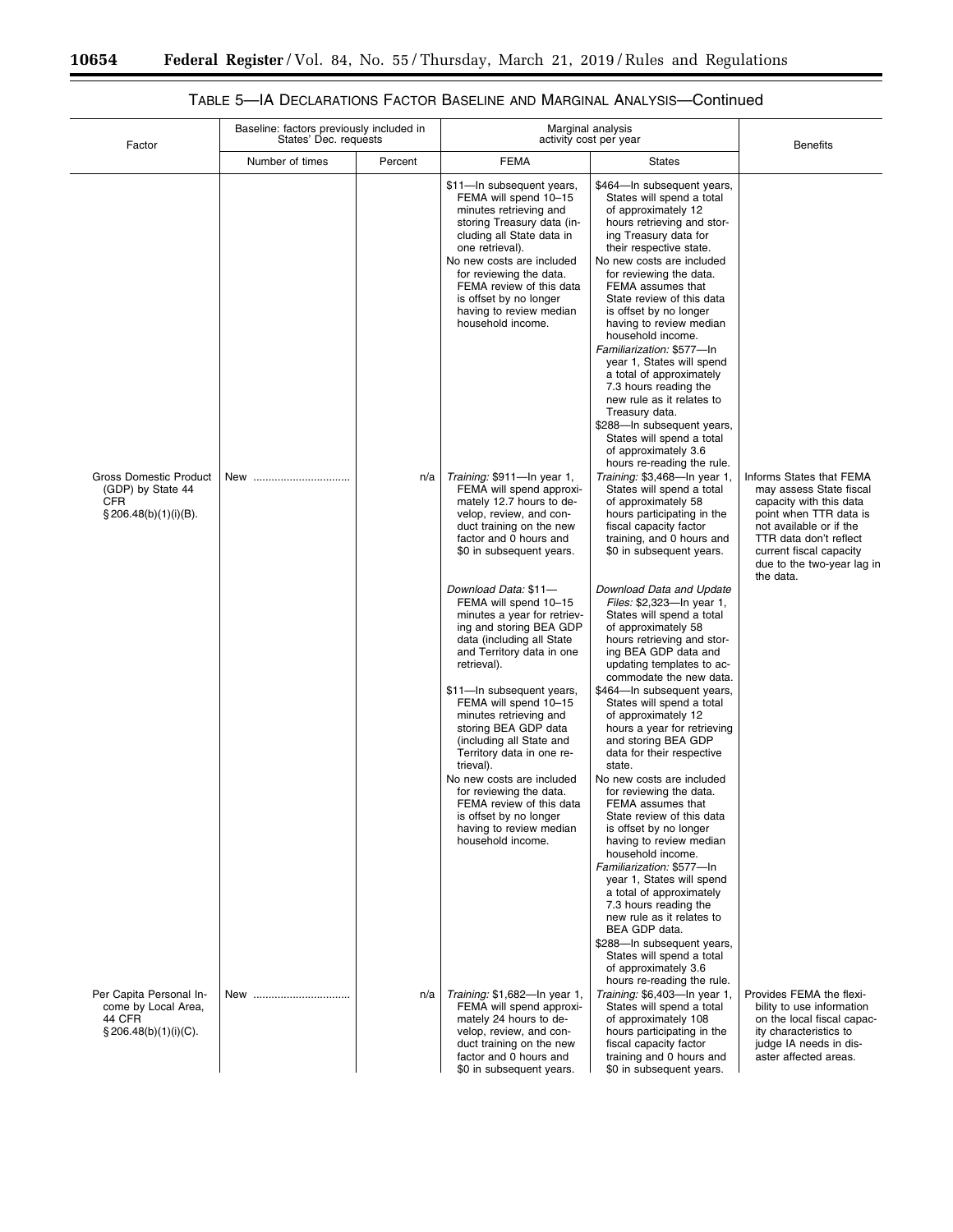# TABLE 5—IA DECLARATIONS FACTOR BASELINE AND MARGINAL ANALYSIS—Continued

| Factor                                                                                                                                          |                 | Baseline: factors previously included in<br>States' Dec. requests |                                                                                                                                                                                                                                                                                                                                                                                                                | Marginal analysis<br>activity cost per year                                                                                                                                                                                                                                                                                                                                                                                                                                                                                                                                                                                                                                                                                                                                                                                                                                                                                             |                                                                                                                                                                  |  |  |  |
|-------------------------------------------------------------------------------------------------------------------------------------------------|-----------------|-------------------------------------------------------------------|----------------------------------------------------------------------------------------------------------------------------------------------------------------------------------------------------------------------------------------------------------------------------------------------------------------------------------------------------------------------------------------------------------------|-----------------------------------------------------------------------------------------------------------------------------------------------------------------------------------------------------------------------------------------------------------------------------------------------------------------------------------------------------------------------------------------------------------------------------------------------------------------------------------------------------------------------------------------------------------------------------------------------------------------------------------------------------------------------------------------------------------------------------------------------------------------------------------------------------------------------------------------------------------------------------------------------------------------------------------------|------------------------------------------------------------------------------------------------------------------------------------------------------------------|--|--|--|
|                                                                                                                                                 | Number of times | Percent                                                           | <b>FEMA</b>                                                                                                                                                                                                                                                                                                                                                                                                    | <b>States</b>                                                                                                                                                                                                                                                                                                                                                                                                                                                                                                                                                                                                                                                                                                                                                                                                                                                                                                                           | <b>Benefits</b>                                                                                                                                                  |  |  |  |
|                                                                                                                                                 |                 |                                                                   | Download Data: \$21-In<br>year 1, and subsequent<br>years, FEMA will spend<br>approximately 15-30 min-<br>utes to retrieving and<br>storing BEA Per Capita<br>Personal Income data (in-<br>cluding data on all local<br>areas in one retrieval).<br>No new costs are included<br>for reviewing the data.<br>FEMA review of this data<br>is offset by no longer<br>having to review median<br>household income. | Download Data and Update<br>Files: \$4,289-In year 1,<br>States will spend a total<br>of approximately 108<br>hours retrieving and stor-<br>ing BEA Per Capita Per-<br>sonal Income data and<br>updating templates to ac-<br>commodate the new data.<br>\$858-In subsequent years,<br>States will spend a total<br>of approximately 21.5<br>hours a year for retrieving<br>and storing BEA Per<br>Capita Personal Income<br>data for their respective<br>state.<br>No new costs are included<br>for reviewing the data.<br>FEMA assumes that the<br>review of this data is off-<br>set by no longer having<br>to review median house-<br>hold income.<br>Familiarization: \$1,065-In<br>year 1, States will spend<br>a total of approximately<br>13.4 hours reading the<br>new rule as it relates to<br>BEA PCPI data.<br>\$532-In subsequent years,<br>States will spend a total<br>of approximately 6.7<br>hours re-reading the rule. |                                                                                                                                                                  |  |  |  |
| Other Factors, 44 CFR<br>$\S 206.48(b)(1)(i)(D)$ .<br>Resource Availability:                                                                    | New             | n/a                                                               | FEMA's time will vary and<br>data will be used on a<br>case-by-case basis as<br>needed. Costs not esti-<br>mated.                                                                                                                                                                                                                                                                                              | State time will vary and<br>data will be used on a<br>case-by-case basis as<br>needed. Costs not esti-<br>mated.                                                                                                                                                                                                                                                                                                                                                                                                                                                                                                                                                                                                                                                                                                                                                                                                                        | Provides flexibility to use<br>any other data or infor-<br>mation on a State or local<br>area's fiscal capacity to<br>judge disaster needs in<br>affected areas. |  |  |  |
| State Tribal and Local<br>Governmental Organi-<br>zations (NGO) and<br>Private Sector Activity,<br>44 CFR<br>$\S 206.48(b)(1)(ii)(A)$ .         | 76 of 85 total  | 89                                                                | \$0-No change in time bur-<br>den due to current com-<br>pliance.                                                                                                                                                                                                                                                                                                                                              | \$0-No change in time bur-<br>den due to current com-<br>pliance.                                                                                                                                                                                                                                                                                                                                                                                                                                                                                                                                                                                                                                                                                                                                                                                                                                                                       | Clarification of current prac-<br>tice in regulation.                                                                                                            |  |  |  |
| Cumulative Effect of Re-<br>cent Disasters, 44<br><b>CFR</b><br>$\S 206.48(b)(1)(ii)(B)$ .<br>Uninsured Home and Per-<br>sonal Property Losses: | 77 of 85 total  | 91                                                                | \$0-No change in time bur-<br>den due to current com-<br>pliance.                                                                                                                                                                                                                                                                                                                                              | \$0-No change in time bur-<br>den due to current com-<br>pliance.                                                                                                                                                                                                                                                                                                                                                                                                                                                                                                                                                                                                                                                                                                                                                                                                                                                                       | Clarification of current prac-<br>tice in regulation.                                                                                                            |  |  |  |
| The cause of damage,<br>44 CFR<br>$\S 206.48(b)(2)(i)$ .                                                                                        | 85 of 85 total  | 100                                                               | \$0-No change in time bur-<br>den due to current com-<br>pliance.                                                                                                                                                                                                                                                                                                                                              | \$0-No change in time bur-<br>den due to current com-<br>pliance.                                                                                                                                                                                                                                                                                                                                                                                                                                                                                                                                                                                                                                                                                                                                                                                                                                                                       | Clarification of current prac-<br>tice in regulation.                                                                                                            |  |  |  |
| The jurisdictions im-<br>pacted and concentra-<br>tion of damage, 44<br>CFR § 206.48(b)(2)(ii).                                                 | 84 of 85 total  | 99                                                                | \$0-No change in time bur-<br>den due to current com-<br>pliance.                                                                                                                                                                                                                                                                                                                                              | \$0-No change in time bur-<br>den due to current com-<br>pliance.                                                                                                                                                                                                                                                                                                                                                                                                                                                                                                                                                                                                                                                                                                                                                                                                                                                                       | Clarification of current prac-<br>tice in regulation.                                                                                                            |  |  |  |
| The number of homes<br>impacted and degree<br>of damage, 44 CFR<br>§ 206.48(b)(2)(iii).                                                         | 76 of 85 total  | 89                                                                | \$0-No change in time bur-<br>den due to current com-<br>pliance.                                                                                                                                                                                                                                                                                                                                              | \$0-No change in time bur-<br>den due to current com-<br>pliance.                                                                                                                                                                                                                                                                                                                                                                                                                                                                                                                                                                                                                                                                                                                                                                                                                                                                       | Clarification of current prac-<br>tice in regulation.                                                                                                            |  |  |  |
| The estimated cost of<br>assistance, 44 CFR<br>$\S 206.48(b)(2)(iv).$                                                                           | 73 of 85 total  | 86                                                                | \$0-No change in time bur-<br>den due to current com-<br>pliance.                                                                                                                                                                                                                                                                                                                                              | \$0-No change in time bur-<br>den due to current com-<br>pliance.                                                                                                                                                                                                                                                                                                                                                                                                                                                                                                                                                                                                                                                                                                                                                                                                                                                                       | Clarification of current prac-<br>tice in regulation.                                                                                                            |  |  |  |
| The homeowner-ship<br>rate of impacted<br>homes, 44 CFR<br>$\S 206.48(b)(2)(v)$ .                                                               | 54 of 85 total  | 64 l                                                              | \$0-No change in time bur-<br>den due to current com-<br>pliance.                                                                                                                                                                                                                                                                                                                                              | \$0-No change in time bur-<br>den due to current com-<br>pliance.                                                                                                                                                                                                                                                                                                                                                                                                                                                                                                                                                                                                                                                                                                                                                                                                                                                                       | Clarification of current prac-<br>tice in regulation.                                                                                                            |  |  |  |
| The percentage of af-<br>fected households<br>with insurance cov-<br>erage appropriate to<br>the peril, 44 CFR<br>$\S 206.48(b)(2)(vi)$ .       | 68 of 85 total  | 80                                                                | \$0-No change in time bur-<br>den due to current com-<br>pliance.                                                                                                                                                                                                                                                                                                                                              | \$0-No change in time bur-<br>den due to current com-<br>pliance.                                                                                                                                                                                                                                                                                                                                                                                                                                                                                                                                                                                                                                                                                                                                                                                                                                                                       | Clarification of current prac-<br>tice in regulation.                                                                                                            |  |  |  |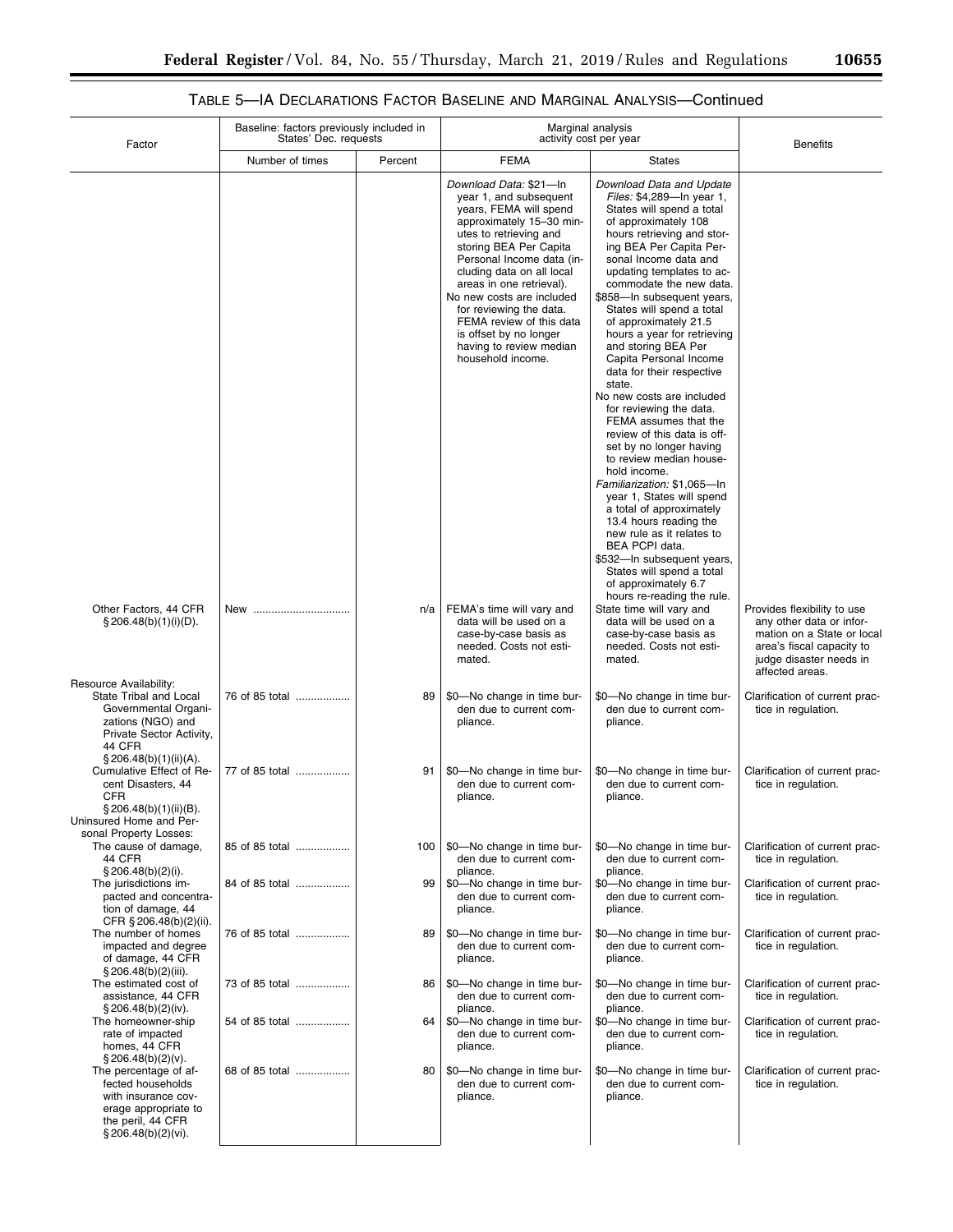$\equiv$ 

۲

# TABLE 5—IA DECLARATIONS FACTOR BASELINE AND MARGINAL ANALYSIS—Continued

| Factor                                                                                                                                                                                                                                       |                                                                                                              | Baseline: factors previously included in<br>States' Dec. requests |                                                                                                                   | Marginal analysis<br>activity cost per year                                                                      |                                                       |
|----------------------------------------------------------------------------------------------------------------------------------------------------------------------------------------------------------------------------------------------|--------------------------------------------------------------------------------------------------------------|-------------------------------------------------------------------|-------------------------------------------------------------------------------------------------------------------|------------------------------------------------------------------------------------------------------------------|-------------------------------------------------------|
|                                                                                                                                                                                                                                              | Number of times                                                                                              | Percent                                                           | <b>FEMA</b>                                                                                                       | <b>States</b>                                                                                                    | <b>Benefits</b>                                       |
| Other relevant prelimi-<br>nary damage assess-<br>ment data, 44 CFR<br>$\S 206.48(b)(2)(vii)$ .                                                                                                                                              | States may provide any additional informa-<br>tion they believe is pertinent to the dec-<br>laration request |                                                                   | FEMA's time will vary and<br>data will be used on a<br>case-by-case basis as<br>needed. Costs not esti-<br>mated. | State time will vary and<br>data will be used on a<br>case-by-case basis as<br>needed. Costs not esti-<br>mated. | Clarification of current prac-<br>tice in regulation. |
| Disaster Impacted Popu-<br>lation Profile:                                                                                                                                                                                                   |                                                                                                              |                                                                   |                                                                                                                   |                                                                                                                  |                                                       |
| The percentage of the<br>population for whom<br>poverty status is de-<br>termined, 44 CFR<br>$§$ 206.48(b)(3)(i).                                                                                                                            | 71 of 85 total                                                                                               | 84                                                                | \$0-No change in time bur-<br>den due to current com-<br>pliance, data collected in<br>PDA process.               | \$0-No change in time bur-<br>den due to current com-<br>pliance, data collected in<br>PDA process.              | Clarification of current prac-<br>tice in regulation. |
| The percentage of the<br>population already re-<br>ceiving government<br>assistance such as<br><b>Supplemental Security</b><br>Income and Supple-<br>mental Nutrition As-<br>sistance Program<br>benefits, 44 CFR<br>§ 206.48(b)(3)(ii).     | **4 of 85 total                                                                                              | 5                                                                 | \$0-No change in time bur-<br>den due to current com-<br>pliance, data collected in<br>PDA process.               | \$0-No change in time bur-<br>den due to current com-<br>pliance, data collected in<br>PDA process.              | Clarification of current prac-<br>tice in regulation. |
| The pre-disaster unem-<br>ployment rate, 44<br>CFR § 206.48(b)(3)(iii).                                                                                                                                                                      | 58 of 85 total                                                                                               | 68                                                                | \$0-No change in time bur-<br>den due to current com-<br>pliance, data collected in<br>PDA process.               | \$0-No change in time bur-<br>den due to current com-<br>pliance, data collected in<br>PDA process.              | Clarification of current prac-<br>tice in regulation. |
| The percentage of the<br>population that is 65<br>years old and older,<br>44 CFR<br>$\S 206.48(b)(3)(iv).$                                                                                                                                   | 69 of 85 total                                                                                               | 81                                                                | \$0-No change in time bur-<br>den due to current com-<br>pliance, data collected in<br>PDA process.               | \$0-No change in time bur-<br>den due to current com-<br>pliance, data collected in<br>PDA process.              | Clarification of current prac-<br>tice in regulation. |
| The percentage of the<br>population 18 years<br>old and younger, 44<br>CFR § 206.48(b)(3)(v).                                                                                                                                                | **15 of 85 total                                                                                             | 18 <sup>1</sup>                                                   | \$0-No change in time bur-<br>den due to current com-<br>pliance, data collected in<br>PDA process.               | \$0-No change in time bur-<br>den due to current com-<br>pliance, data collected in<br>PDA process.              | Clarification of current prac-<br>tice in regulation. |
| The percentage of the<br>population with a dis-<br>ability, 44<br>CFR§ 206.48(b)(3)(vi).                                                                                                                                                     | 57 of 85 total                                                                                               | 67                                                                | \$0-No change in time bur-<br>den due to current com-<br>pliance, data collected in<br>PDA process.               | \$0-No change in time bur-<br>den due to current com-<br>pliance.                                                | Clarification of current prac-<br>tice in regulation. |
| The percentage of the<br>population who speak<br>a language other than<br>English and speak<br>English less than<br>"very well", 44 CFR<br>$§$ 206.48(b)(3)(vii).                                                                            | **6 of 85 total                                                                                              | $\overline{7}$                                                    | \$0-No change in time bur-<br>den due to current com-<br>pliance, data collected in<br>PDA process.               | \$0-No change in time bur-<br>den due to current com-<br>pliance, data collected in<br>PDA process.              | Clarification of current prac-<br>tice in regulation. |
| Any unique consider-<br>ations regarding<br>American Indian and<br>Alaskan Native Tribal<br>populations that may<br>not be reflected in the<br>U.S. Census Bureau<br>data, 44 CFR<br>$\S 206.48(b)(3)(viii)$ .<br>Impact to Community Infra- | **15 of 85 total                                                                                             | 18                                                                | \$0-No change in time bur-<br>den due to current com-<br>pliance.                                                 | \$0-No change in time bur-<br>den due to current com-<br>pliance.                                                | Clarification of current prac-<br>tice in regulation. |
| structure:<br>Life Saving and Life<br>Sustaining Services,<br>44 CFR<br>$\S 206.48(b)(4)(i)$ .                                                                                                                                               | 71 of 85 total                                                                                               | 84                                                                | \$0-No change in time bur-<br>den due to current com-<br>pliance.                                                 | \$0-No change in time bur-<br>den due to current com-<br>pliance.                                                | Clarification of current prac-<br>tice in regulation. |
| <b>Essential Community</b><br>Services, 44 CFR<br>§ 206.48(b)(4)(ii).                                                                                                                                                                        | 70 of 85 total                                                                                               | 82                                                                | \$0-No change in time bur-<br>den due to current com-<br>pliance.                                                 | \$0-No change in time bur-<br>den due to current com-<br>pliance.                                                | Clarification of current prac-<br>tice in regulation. |
| Transportation Infra-<br>structure and Utilities.<br>44 CFR<br>$\S 206.48(b)(4)(iii)$ .                                                                                                                                                      | 73 of 85 total                                                                                               | 86                                                                | \$0-No change in time bur-<br>den due to current com-<br>pliance.                                                 | \$0-No change in time bur-<br>den due to current com-<br>pliance.                                                | Clarification of current prac-<br>tice in regulation. |
| Casualties: The number of<br>missing, injured, or de-<br>ceased individuals, 44<br>CFR § 206.48(b)(5).                                                                                                                                       | 59 of 85 total                                                                                               | 69                                                                | \$0-No change in time bur-<br>den due to current com-<br>pliance.                                                 | \$0-No change in time bur-<br>den due to current com-<br>pliance.                                                | Clarification of current prac-<br>tice in regulation. |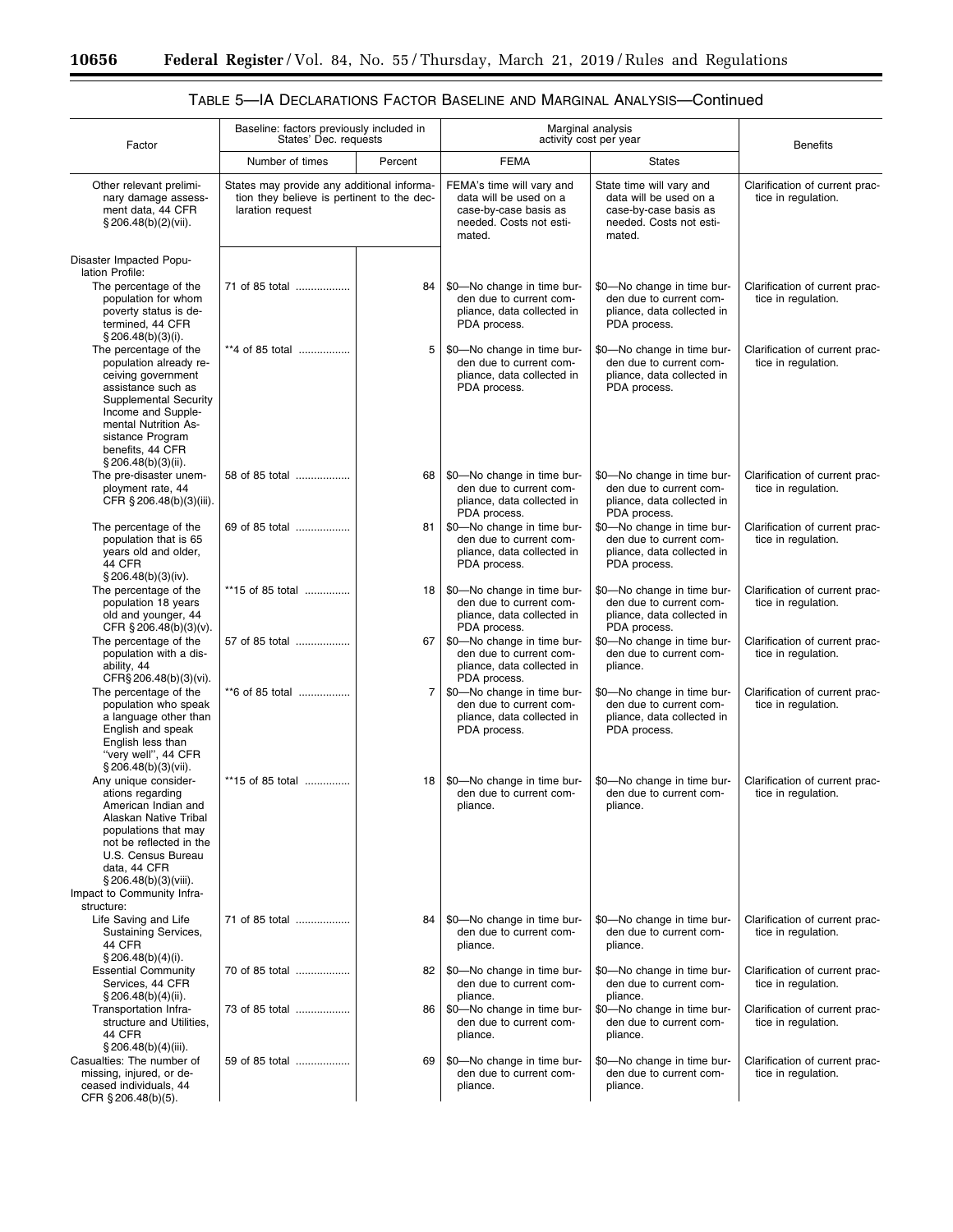# TABLE 5—IA DECLARATIONS FACTOR BASELINE AND MARGINAL ANALYSIS—Continued

| Factor                                                                                                                                                                                                             | Baseline: factors previously included in<br>States' Dec. requests                                                              |         | Marginal analysis<br>activity cost per year                                                                                                                                                  |                                                                                                                                                                                                                                               | <b>Benefits</b>                                                                                                                                  |  |
|--------------------------------------------------------------------------------------------------------------------------------------------------------------------------------------------------------------------|--------------------------------------------------------------------------------------------------------------------------------|---------|----------------------------------------------------------------------------------------------------------------------------------------------------------------------------------------------|-----------------------------------------------------------------------------------------------------------------------------------------------------------------------------------------------------------------------------------------------|--------------------------------------------------------------------------------------------------------------------------------------------------|--|
|                                                                                                                                                                                                                    | Number of times                                                                                                                | Percent | <b>FEMA</b>                                                                                                                                                                                  | <b>States</b>                                                                                                                                                                                                                                 |                                                                                                                                                  |  |
| Disaster Related Unemploy-<br>ment: The number of dis-<br>aster survivors who lost<br>work or became unem-<br>ployed due to a disaster<br>and who do not qualify for<br>standard unemployment<br>insurance, 44 CFR | **34 of 85 total                                                                                                               | 40      | \$0-No change in time bur-<br>den due to current com-<br>pliance.                                                                                                                            | \$0-No change in time bur-<br>den due to current com-<br>pliance.                                                                                                                                                                             | Clarification of current prac-<br>tice in regulation.                                                                                            |  |
| \$206.48(b)(6).<br>Summary of All Factors, 44<br>CFR § 206.48(b).                                                                                                                                                  |                                                                                                                                |         | \$3,546 in year 1 and \$43 in<br>subsequent annual reoc-<br>curring costs-Increased<br>time burden due to the<br>new factor, downloading<br>and storing data, and<br>training (year 1 only). | \$24,494 in year 1 and<br>\$2,896 in subsequent an-<br>nual reoccurring costs-<br>Increased time burden<br>due to the new factor,<br>downloading and storing<br>data and updating files,<br>familiarization, and train-<br>ing (year 1 only). | Informs States with the in-<br>formation that FEMA con-<br>siders when deciding<br>whether to recommend<br>an IA declaration to the<br>President |  |
|                                                                                                                                                                                                                    | Baseline: 85 total declaration requests ex-<br>amined.<br>Marginal Effect of Final Rule: 4 New and<br>23 Previously Considered |         |                                                                                                                                                                                              |                                                                                                                                                                                                                                               |                                                                                                                                                  |  |

\* Activity Cost per Year captures training costs (development and presentation by FEMA; attendance by States) for both the NPRM outreach webinars and the final rule training webinars. FEMA is providing outreach and training webinars in response to a public comment requesting training on the new rule once finalized. Thus,<br>FEMA has added the cost for these webinars to the analysis ated with codifying the factor.

\*\* These factors are specific to demographic components that States do not frequently include in their disaster declaration requests. FEMA believes that when<br>these factors are included in a request, it is because the affec population under 18 years of age is often included when schools have been damaged and special assistance is requested. Tribal concerns and the population that<br>speaks English less than 'very well" often are not included bec every request, and anticipates States will continue to include these factors only where appropriate for the type and level of disaster.

#### 8. Regulatory Alternatives

FEMA includes the regulatory alternatives to the rule and FEMA's reasons for not choosing each alternative in the following discussion. FEMA's decision on each alternative was based on qualitative factors and not on a quantitative analysis of these alternatives. When possible, FEMA acknowledges if a given alternative could have an impact on transfer payments or costs.

a. Voluntary, Faith and Community Based Organizations Resources

FEMA considered removing the factor under which FEMA would consider the availability of resources from voluntary, faith-based, and community-based organizations during disasters. Commenters suggested removing this factor because the available data about these resources may not accurately reflect actual resource availability for any given disaster. For instance, the availability of voluntary, faith-based, and community-based organizations may be limited by such organizations' financial circumstances, their donors' economic situations, and the circumstances of their volunteers. FEMA recognizes this concern, but believes that information on the activities of these organizations is

generally valuable because it can enhance the picture of disaster needs at a local level and may offset or reveal a need for supplemental Federal assistance. FEMA also recognizes that these organizations have limited resources and considers this point when determining the need for an IA declaration.

FEMA anticipates there could be impacts on transfer payments due to changes in the number of disaster declarations if resources available from voluntary, faith, and community based organizations were no longer considered. If FEMA were to remove this factor from consideration in major disaster declaration requests for IA, it could potentially result in either a decrease or an increase in transfer payments, depending on the situation. For example, if a State's voluntary agencies are overwhelmed, but the State declines to provide this information to FEMA as part of its declaration request, then FEMA might be less likely to find that Federal assistance is warranted. And if a State's voluntary agencies are providing ample assistance but the State declines to provide this information to FEMA as part of its declaration request, FEMA might be more likely than it otherwise would to find that Federal assistance is warranted.

### b. Maintain the 44 CFR 206.48(b)(6) Table

FEMA evaluated the usefulness of the table at current 44 CFR 206.48(b)(6), which lists the average amount of IA based on State size. FEMA ultimately determined that the table causes confusion with stakeholders, sometimes resulting in the misimpression that the averages function as a threshold for whether a State should request IA. FEMA never intended the table to set a threshold of eligibility for IA. Rather, it is intended as guidance to States and voluntary agencies as they develop plans and programs to meet the needs of disaster survivors. Furthermore, the table has been interpreted by States to suggest that State population is the main factor, or the only factor, in determining State capability or fiscal capacity. Under this rule, FEMA will continue to consider various factors when making its recommendation. FEMA did not quantify the potential impacts of implementing this alternative, but assumed there would not be economic impacts from maintaining the table because other factors are already considered. FEMA has chosen to remove the table for clarification purposes.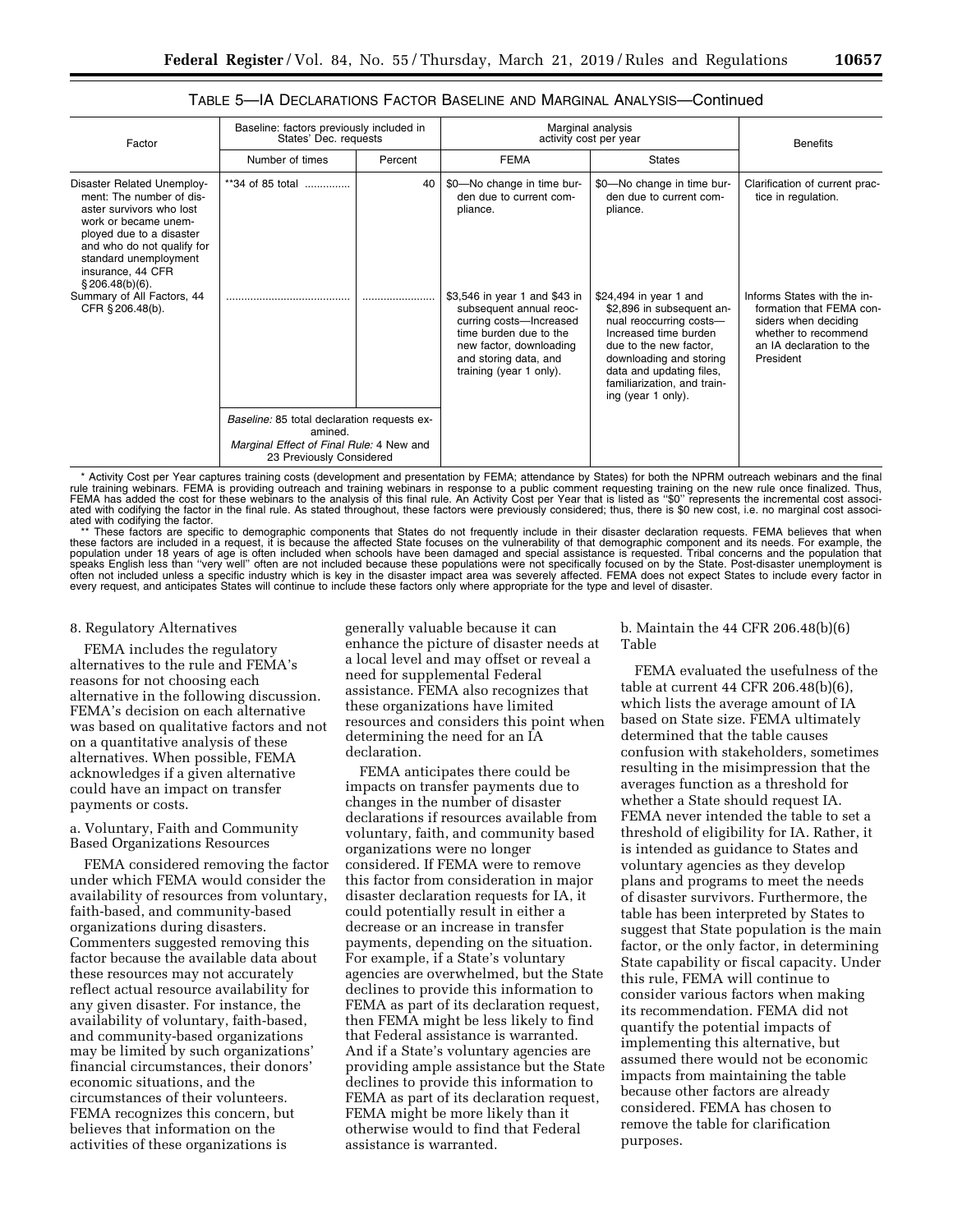# c. Automatically Trigger Contiguous Counties and States

Based on public comments, FEMA considered whether to include a provision that would allow contiguous affected counties and States to be automatically eligible for assistance under a major disaster declaration after an event that crosses the borders of a declared State, county, or parish. FEMA recognizes that governmental boundaries do not bind disaster events geographically. When considering whether to recommend a declaration in a particular area, FEMA must consider the damages in the area, as well as the capabilities of the jurisdictional governments. The Stafford Act requires that a Governor's request for a major disaster declaration be based on a finding that the disaster is of such severity and magnitude to be beyond the capabilities of the State and affected local governments to effectively respond. 42 U.S.C. 5170(a). Thus, FEMA is maintaining the requirement that each State must request a major disaster declaration after determining that the disaster damages and impacts are beyond the capabilities of the affected area's State or local government. FEMA cannot automatically grant a major disaster declaration based on a request from the State's Governor and an area's proximity to other declared areas without evidence that the disaster damage and impacts are beyond the affected area's capabilities.

FEMA did not quantify the potential impacts of implementing this alternative, but acknowledges there could be an increase in transfer payments if FEMA automatically declared affected counties and States contiguous to a declared State or county. FEMA believes this alternative would increase transfer payments because specifics about damage information and resource capabilities of nearby counties would not be considered and contiguous counties could be provided assistance based on geographic proximity rather than demonstrated need.

### d. Considering Negative Impact on Businesses

Commenters also recommended that FEMA consider including the impact of an incident on businesses in affected areas due to the potential loss of family income and the direct correlation to communities' recovery. Consistent with the proposed rule, FEMA included a factor in this rule that considers the impact to businesses by capturing the negative impacts to employers and employees who are disaster survivors.

*See* 44 CFR 206.48(b)(6). As part of information provided under this factor, the State may provide an estimate of the number of disaster survivors who lost work or became unemployed due to a disaster and who do not qualify for standard unemployment insurance, as well as information regarding major employers affected. The negative impact on the survivors may affect a community's ability to recover. This impact is captured in the Disaster Unemployment Assistance (DUA) factor, which provides information on the potential need for unemployment benefits and re-employment services to individuals who have become unemployed as a result of a major disaster and who are not eligible for regular State unemployment insurance. *See* id.; *see also* 44 CFR 206.141.

Business losses alone will not result in a Presidential major disaster declaration that authorizes IA because the IA grant programs do not provide assistance to businesses. Instead, FEMA considers the effect that business disruptions have on disaster survivors. For example, if disaster survivors lose work or become unemployed due to business impacts from a disaster, this information may highlight an increased need for DUA. In addition, the SBA has separate statutory authority and programs, which may be available to assist businesses regardless of whether the President has issued a major disaster declaration.

FEMA did not quantify the impacts of the alternative considering business losses separately from business impacts to disaster survivors because FEMA cannot provide assistance for business losses.

e. Linking Individual Assistance Cost Factor With Public Assistance (PA) Cost Factor

Commenters also recommended that FEMA consider aligning the financial indicators for IA and PA major disaster declarations. Commenters asked why a financial indicator could not be used for IA since FEMA evaluates whether a State is eligible for PA based on a financial indicator. Currently, FEMA evaluates the need for a PA major disaster declaration using the estimated cost of Federal and non-Federal public assistance per capita (*i.e.,* against the statewide population). 44 CFR 206.48(a)(1). That factor also establishes a \$1 million threshold, based on the proposition that even States with the smallest populations have the capability to cover that level of infrastructure damage. Under FEMA's current regulations, there is no corresponding IA single indicator designed to evaluate

the total cost of the disaster against the capability of a requesting State.

Since the per capita indicator was initially adopted in 1986, it has lost its relation to both of the metrics upon which it was first calculated. In 1986, per capita personal income (PCPI) in the United States was \$11,687. By 2015, PCPI had risen to \$48,112, an increase of over 300 percent. FEMA has applied inflation adjustments since 1999, and the per capita indicator has risen by just 41 percent over that same period.

The Public Assistance per capita indicator has also fallen short of keeping pace with State general fund expenditures. According to the National Association of State Budget Officers (NASBO), State general fund spending in 2015 totaled \$759.4 billion. Collectively, the States' per capita indicators equaled \$435.3 million in 2015. Consequently, the relation of the per capita indicator to State general fund expenditures is just 57 percent of what it was in 1986.

The failure of the per capita indicator to keep pace with changing economic conditions and the increasing frequency and costs of disasters has led to criticism of the per capita indicator. Those critiques have emphasized that the per capita indicator is artificially low. Many have called for FEMA to find ways to decrease the frequency of disaster declarations and Federal disaster costs, by increasing the per capita indicator to transfer costs back to State and local jurisdictions. These have included recommendations from GAO, reports of the DHS OIG, and proposed legislation. FEMA is currently evaluating possible alternatives to the per capita indicator. *See, e.g.,* 82 FR 4064 (Jan. 12, 2017).

FEMA chose not to use the PA per capita indicator measure and instead chose to use the fiscal capacity factor as the indicator of a State's fiscal capability to meet the needs of individuals after an event. FEMA considers multiple factors and does not believe a set limit, even based on estimated damages and population, is an appropriate indicator for IA due to the varying needs and circumstances of disaster survivors. FEMA did not quantify the impact of this alternative, but assumes it could have an impact on transfer payments given that it could potentially change the number of major disaster declarations that authorize IA.

#### f. Use of Factor Thresholds

Some stakeholders indicated they would prefer specific ''hard'' thresholds that indicate whether a State would be eligible to receive a major disaster declaration authorizing IA. The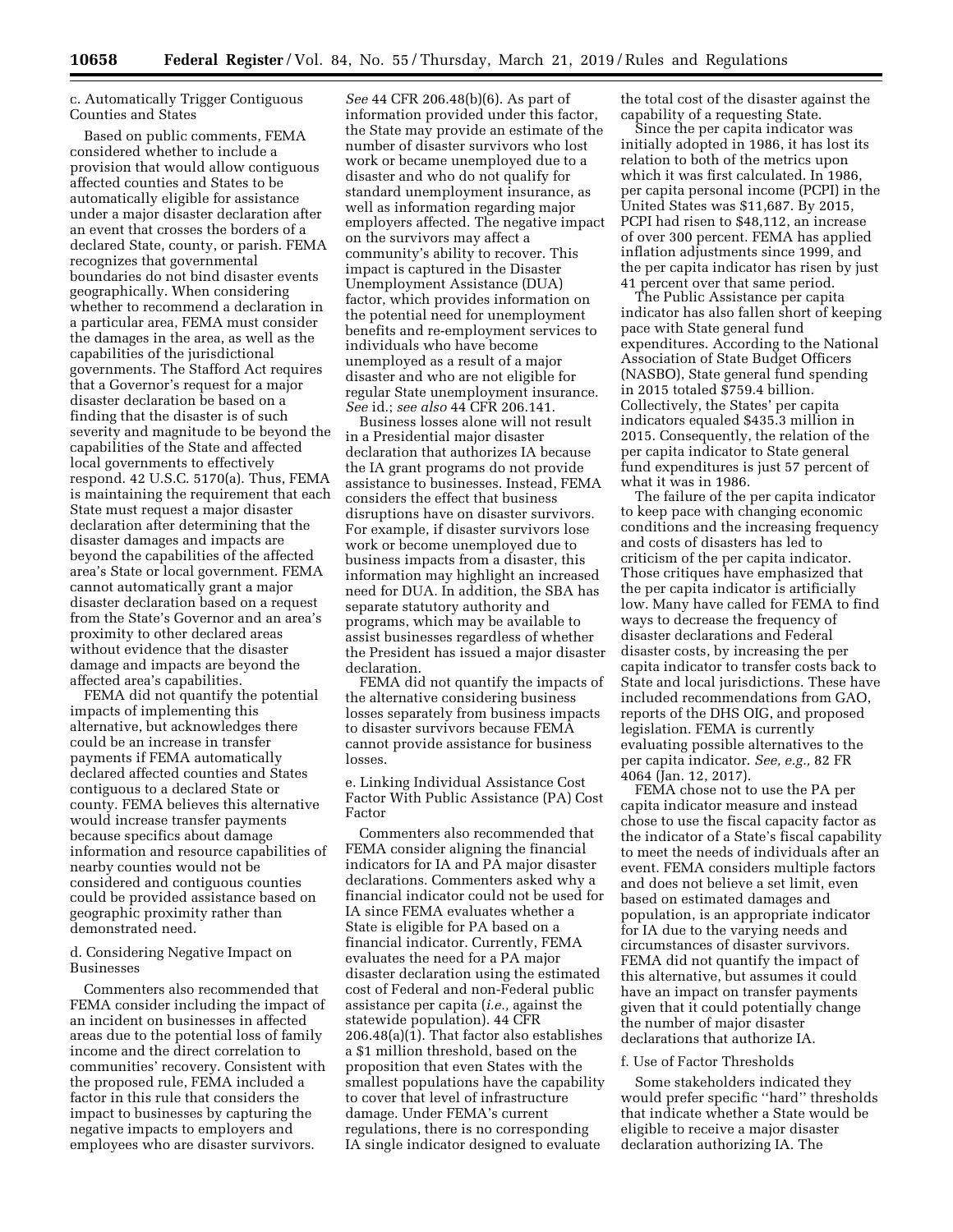stakeholders felt established thresholds give States a clear idea of what level of damage and need the State must have before requesting assistance. Further, the stakeholders believed thresholds would prevent States from spending the time compiling the data and requesting a declaration when they have not sustained enough damage to qualify for a major disaster declaration that authorizes IA.

FEMA rejected a threshold indicator because it is inconsistent with the principles of Section 320 of the Stafford Act which prohibits the denial of assistance to a geographic area based solely on the use of an arithmetic formula or a sliding scale based on income or population. 42 U.S.C. 5163. FEMA believes that a systematic and objective approach using standardized factors is important for making informed and consistent recommendations to the President as well as enhancing predictability for a State when they request IA. FEMA also decided to not pursue using thresholds because they are too restrictive for determining whether disaster survivors need assistance after an event and are not flexible enough to assess the various scenarios that demonstrate the State's need for a declaration authorizing IA. FEMA assumes this alternative could have an impact on transfer payments due to changes in the number of declarations and could reduce States' costs if they chose not to pursue a declaration request for IA.

# g. Homes in Foreclosure

Some stakeholders expressed concern that if an area with a high foreclosure rate is affected by a disaster, then these homes would be a greater burden to the State during the recovery process. Stakeholders believed that homes in foreclosure (either abandoned or owned by the bank) are not taken care of as well as homes that are owner-occupied. When the home is owned by the bank, there may be little incentive to quickly make the repairs. When it is abandoned, there is no incentive to make the repairs and the properties are often abated by the community through code enforcement, which likely translates to additional costs and time burden on the community.

FEMA recognizes that high levels of foreclosure may be associated with economic difficulties in the affected area and this could negatively impact a community's ability to recover. However, FEMA's IA programs do not provide any form of assistance for foreclosed homes; repair assistance is available only for owner-occupied primary residences. If a State believes

the number of homes in foreclosure will impact their capability to respond to the disaster, then the State may articulate this concern in the narrative portion of its declaration request. FEMA considers all relevant information provided in a State's request. *See* 44 CFR 206.48. However, FEMA believes other factors, including poverty level, pre-disaster unemployment, and per capita personal income are adequate indicators of economic health. For this reason, FEMA chose to not include home foreclosure rates as an evaluation factor.

### h. Do Not Include Fiscal Capacity Indicators

FEMA considered the alternative of not including fiscal capacity indicators. FEMA chose to include the fiscal capacity indicators for the reasons set forth above. The Stafford Act is premised upon State and local governments handling response and recovery to disasters that are within their capability, with the Federal government only stepping in with supplemental assistance for events that are beyond local and then State capability. This necessarily requires an examination of the capability of the State government. Given that the supplemental assistance that FEMA provides is overwhelmingly in the form of financial assistance, it is important to determine whether a given event is within, or should be within, the State's fiscal capacity. If FEMA were not to include the fiscal capacity indicators it would be forced to rely on population as a proxy. In addition, FEMA would continue to utilize the inadequate and outdated table found at 44 CFR 206.48(b)(6) which divides States into three buckets (small, medium, and large) based solely on population size instead of a more individualized look at each State's fiscal resources and capability. In this alternative, the Federal cost of the final rule is estimated to decrease by approximately \$43 a year, based on FEMA no longer having to retrieve BEA and Treasury data. The cost to States is estimated to decrease by approximately \$8,935 in year 1 and \$1,787 in each subsequent year for the same reason.

#### *B. Regulatory Flexibility Act*

Under the Regulatory Flexibility Act (RFA), 5 U.S.C. 601 *et seq.,* as amended by the Small Business Regulatory Enforcement Fairness Act of 1996 (Pub. L. 104–121, 110 Stat. 857), FEMA must consider the impact of this rule on small entities. The term ''small entities'' includes small businesses; not-for-profit organizations that are independently owned and operated and are not

dominant in their fields; and governmental jurisdictions with populations of less than 50,000. When the Administrative Procedure Act requires an agency to publish a notice of proposed rulemaking under 5 U.S.C. 553, the RFA requires a regulatory flexibility analysis for both the proposed rule and the final rule. This requirement does not apply if the head of the agency certifies that the rule will not, if promulgated, have a significant economic impact on a substantial number of small entities. 5 U.S.C. 605(b). Such certification must include a statement providing the factual basis for such certification.

This final rule provides States with factors FEMA will consider when making a recommendation on a major disaster declaration that authorizes IA. The rule codifies many factors that are currently considered, but are not adequately captured in 44 CFR 206.48(b). This rule will not directly impact small businesses, small not-forprofit organizations, or small governmental jurisdictions. States are not considered small entities under the RFA because they have populations of more than 50,000.<sup>62</sup> Hence, FEMA certifies under 5 U.S.C. 605(b) that this final rule will not have a significant economic impact on a substantial number of small entities.

#### *C. Unfunded Mandates Reform Act of 1995*

The Unfunded Mandates Reform Act of 1995, 2 U.S.C. 658, 1501–1504, 1531– 1536, 1571, pertains to any notice of proposed rulemaking which implements any rule that includes a Federal mandate that may result in the expenditure by State, local, and Tribal governments, in the aggregate, or by the private sector, of \$100 million (adjusted annually for inflation) or more in any one year. If the rulemaking includes a Federal mandate, the Act requires an agency to prepare an assessment of the anticipated costs and benefits of the Federal mandate. FEMA has determined this rule can be excluded from this assessment because the rule meets the criteria set forth in 2 U.S.C. 1503(4), which states, ''This chapter shall not apply to . . . any provision in a proposed or final Federal regulation that . . . (4) provides for emergency assistance or relief at the request of any State, local, or tribal government or any official of a State, local, or tribal

<sup>62</sup>The District of Columbia, Puerto Rico, the Virgin Islands, Guam, American Samoa, and the Commonwealth of the Northern Mariana Islands, which are considered States under 44 CFR 206.2(a)(22), all have populations greater than 50,000.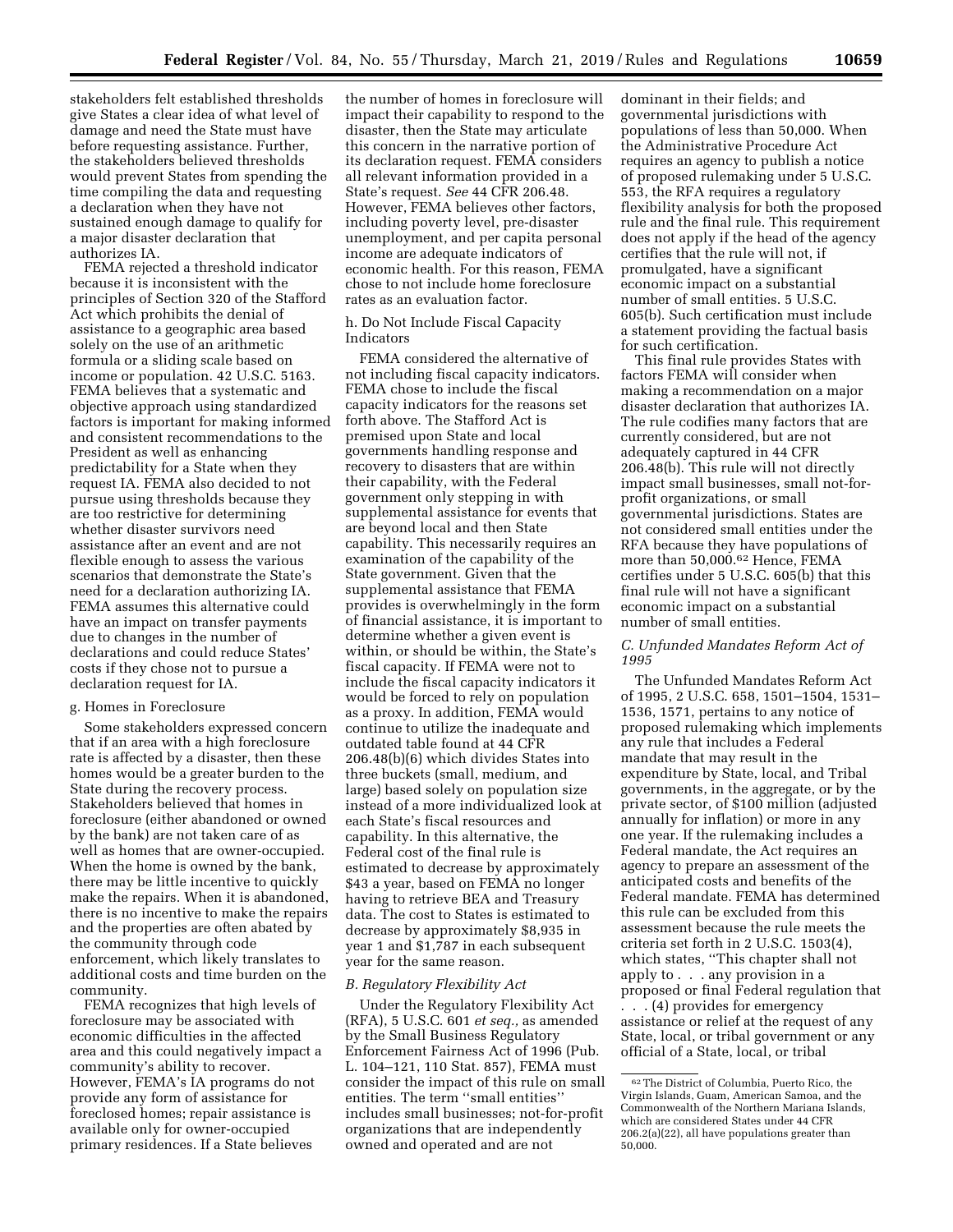government.'' Therefore, no actions are deemed necessary under the provisions of the Unfunded Mandates Reform Act of 1995.

## *D. National Environmental Policy Act*

Under the National Environmental Policy Act of 1969 (NEPA), as amended, 42 U.S.C. 42 U.S.C. 4321 et. seq., an agency must prepare an environmental assessment or environmental impact statement for any rulemaking that significantly affects the quality of the human environment. FEMA has determined that this rulemaking does not significantly affect the quality of the human environment and consequently has not prepared an environmental assessment or environmental impact statement.

Rulemaking is a major Federal action subject to NEPA. Categorical exclusion A3 included in the list of exclusion categories at Department of Homeland Security Instruction Manual 023–01– 001–01, Revision 01, Implementation of the National Environmental Policy Act, Appendix A, issued November 6, 2014, covers the promulgation of rules, issuance of rulings or interpretations, and the development and publication of policies, orders, directives, notices, procedures, manuals, and advisory circulars if they meet certain criteria provided in A3(a-f). This final rule amends an existing regulation without changing its environmental effect, which meets Categorical Exclusion A3(d).

In addition, this final rule revises the criteria that FEMA considers when recommending an area eligible for IA under a major disaster declaration. This activity amounts to information and data gathering and reporting in support of emergency and disaster response and recovery activities. Therefore, the activity this final rule applies to meets Categorical Exclusion M11 in Department of Homeland Security Instruction Manual 023–01–001–01,

Revision 01, Implementation of the National Environmental Policy Act, Appendix A, issued November 6, 2014. Because no other extraordinary circumstances have been identified, this rule does not require the preparation of either an EA or an EIS as defined by NEPA. *See* Department of Homeland Security Instruction Manual 023–01– 001–01, Revision 01, Implementation of the National Environmental Policy Act, section  $(V)(B)(2)$ .

### *E. Paperwork Reduction Act of 1995*

As required by the Paperwork Reduction Act of 1995 (PRA), Public Law 104–13, 109 Stat. 163, (May 22, 1995) (44 U.S.C. 3501 *et seq.*), FEMA may not conduct or sponsor, and a person is not required to respond to, a collection of information unless the collection of information displays a valid control number.

In this final rule, FEMA is seeking a revision to the already existing collection of information, OMB Control Number 1660–0009, because FEMA has refined its estimate of the paperwork burden associated with 1660–0009. FEMA submitted the information collection abstracted below to the Office of Management and Budget for review and clearance.

#### Collection of Information

*Title:* The Declaration Process: Requests for Preliminary Damage Assessment (PDA), Requests for Supplemental Federal Disaster Assistance, Appeals, and Requests for Cost Share Adjustments.

*Type of information collection:*  Revision of a currently approved collection.

*OMB Number:* 1660–0009. *Form Titles and Numbers:* FEMA Form 010–0–13, Request for Presidential Disaster Declaration Major Disaster or Emergency; FEMA Form 009–0–140.

*Abstract:* When a disaster occurs in a State, the Governor of the State or the Acting Governor in his/her absence,

may request a major disaster declaration or an emergency declaration. The Governor should submit the request to the President through the appropriate Regional Administrator to ensure prompt acknowledgement and processing. The information obtained by joint Federal, State, and local preliminary damage assessments will be analyzed by FEMA regional senior level staff. The regional summary and the regional analysis and recommendation will include a discussion of State and local resources and capabilities, and other assistance available to meet the disaster related needs. The Administrator of FEMA provides a recommendation to the President and also provides a copy of the Governor's request. In the event the information required by law is not contained in the request, the Governor's request cannot be processed and forwarded to the White House. In the event the Governor's request for a major disaster declaration or an emergency declaration is not granted, the Governor may appeal the decision.

*Affected Public:* State, local, or Tribal Government.

*Estimated Number of Respondents:*  623.

*Estimated Number of Responses:* 356. *Estimated Total Annual Burden Hours:* 11,792.8.

The previously approved Total Annual Burden Hours was 11,748 hours. Based on the final rule's minor increase in burden, the new estimated Total Annual Burden Hours is 11,792.8 hours. This increase of 44.8 hours is attributed to the additional fiscal capacity information FEMA anticipates States may provide to help evaluate the need for a major disaster declaration that authorizes IA.

Table A.12 provides estimates of annualized cost to respondents for the hour burdens for the collection of information.

# TABLE A.12—ESTIMATED ANNUALIZED BURDEN HOURS AND COSTS 63

| Type of respondent                         | Form name/form<br>number                                                                                                         | Number of<br>respondents | Number of<br>responses per<br>respondent <sup>64</sup> | Average<br>burden per<br>response<br>(in hours) | Total annual<br>burden<br>(in hours) | Average<br>hourly wage<br>rate 65 | Total annual<br>respondent<br>cost |
|--------------------------------------------|----------------------------------------------------------------------------------------------------------------------------------|--------------------------|--------------------------------------------------------|-------------------------------------------------|--------------------------------------|-----------------------------------|------------------------------------|
| State, Local or<br>Tribal Govern-<br>ment. | <b>Request for Presi-</b><br>dential Disaster<br>Declaration<br>Major Disaster<br>or Emergency/<br>FEMA Form<br>$010 - 0 - 13$ . | 623                      | .571                                                   | 9                                               | 3.204                                | \$79.22                           | \$253,820.88                       |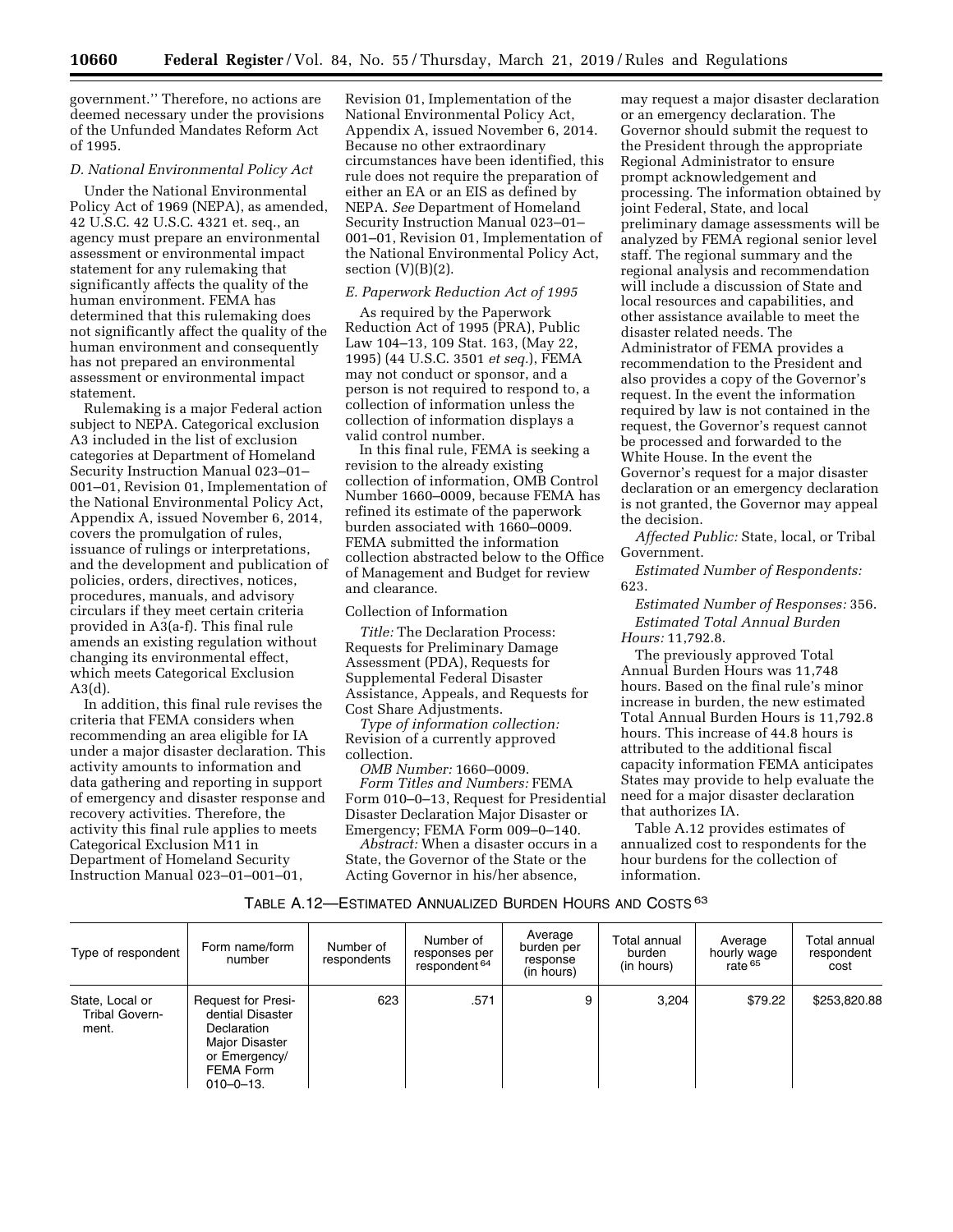| Type of respondent                                | Form name/form<br>number                                             | Number of<br>respondents | Number of<br>responses per<br>respondent 64 | Average<br>burden per re-<br>sponse<br>(in hours) | Total annual<br>burden<br>(in hours) | Average<br>hourly wage<br>rate <sup>65</sup> | Total annual<br>respondent<br>cost |
|---------------------------------------------------|----------------------------------------------------------------------|--------------------------|---------------------------------------------|---------------------------------------------------|--------------------------------------|----------------------------------------------|------------------------------------|
| State, Local or<br><b>Tribal Govern-</b><br>ment. | Initial Data Gath-<br>ering for Gov-<br>ernor's Request/<br>No Form. | 623                      | .571                                        | 24.126                                            | 8.588.8                              | 39.89                                        | 342,607.23                         |
| Total                                             |                                                                      | 623                      |                                             |                                                   | 11.792.8                             |                                              | 596.428.11                         |

TABLE A.12—ESTIMATED ANNUALIZED BURDEN HOURS AND COSTS 63—Continued

**Note:** The ''Avg. Hourly Wage Rate'' for each respondent includes a 1.46 multiplier to reflect a fully-loaded wage rate.

**Note:** Numbers in the table are rounded up due to rounding in ROCIS. Also ''Initial Data Gathering for Governor's Request/No Form'' total burden hours is rounded to 8,588.8 to align with Factors Considered When Evaluating a Governor's Request for Individual Assistance for a Major Disaster Final Rule.

### *Estimated Cost:* \$596,428.11. *Estimated Respondents' Operation and Maintenance Costs:* FEMA does not anticipate that there will be any annual costs to respondents' operations and maintenance costs for technical

services. *Estimated Respondents' Capital and Start-Up Costs:* There are no annual start-up or capital costs.

*Estimated Total Annual Cost to the Federal Government:* The cost to the Federal government is \$3,188,919.80.

### *F. Privacy Act*

Under the Privacy Act of 1974, 5 U.S.C. 552a, an agency must determine whether implementation of a proposed regulation will result in a system of records. A ''record'' is any item, collection, or grouping of information about an individual that is maintained by an agency, including, but not limited to, his/her education, financial transactions, medical history, and criminal or employment history and that contains his/her name, or the identifying number, symbol, or other identifying particular assigned to the individual, such as a finger or voice print or a photograph. *See* 5 U.S.C. 552a(a)(4). A ''system of records'' is a group of records under the control of an agency from which information is retrieved by the name of the individual or by some identifying number, symbol, or other identifying particular assigned to the individual. An agency cannot

65*Note:* The ''Avg. Hourly Wage Rate'' for each respondent includes a 1.46 multiplier to reflect a fully-loaded wage rate.

disclose any record which is contained in a system of records except by following specific procedures.

FEMA completed a Privacy Threshold Analysis for this final rule. Any information will be collected in existing FEMA Forms 010–0–13 and 009–0–140 and will still only include the Governor's point of contact and general office phone number as well as other State specific and disaster specific information of a nonpersonally-identifiable nature. The information received through the form is neither retrieved nor retrievable by personally identifiable information (PII). Any retrieval would be done by utilizing State specific or disaster specific information of a non-identifiable nature. FEMA Form 010–0–13 is currently covered under the DHS/FEMA/PIA–013 Grants Management PIA. This rulemaking does not impact FEMA's collection of PII in the disaster declarations process and form and no System of Records Notice is required at this time.

### *G. Executive Order 13175, Consultation and Coordination With Indian Tribal Governments*

Executive Order 13175, ''Consultation and Coordination with Indian Tribal Governments,'' 65 FR 67249, November 9, 2000, applies to agency regulations that have Tribal implications, that is, regulations that have substantial direct effects on one or more Indian tribes, on the relationship between the Federal Government and Indian Tribes, or on the distribution of power and responsibilities between the Federal Government and Indian Tribes.

FEMA has reviewed this final rule under Executive Order 13175 and has determined that this rule does not have a substantial direct effect on one or more Indian tribes, on the relationship between the Federal Government and Indian Tribes, or on the distribution of power and responsibilities between the

Federal Government and Indian Tribes. The disaster assistance granted by a major disaster declaration addressed by this final rule is provided to individuals and families, and would not have tribal implications.

Moreover, this rule finalizes revisions to regulations intended to address a *State's* request for an IA declaration. Although Section 1110 of SRIA authorizes Indian Tribal governments to request a declaration directly, SRIA charged FEMA to implement that authority separately by rulemaking. FEMA is implementing Section 1110 through a separate process, which involves extensive consultation with Tribes, issuance of pilot guidance, *see*  82 FR 3016 (Jan. 10, 2017), and eventually, regulations.

# *H. Executive Order 13132, Federalism*

Executive Order 13132, ''Federalism,'' 64 FR 43255, August 10, 1999, sets forth principles and criteria that agencies must adhere to in formulating and implementing policies that have federalism implications, that is, regulations that have ''substantial direct effects on the States, on the relationship between the national government and the States, or on the distribution of power and responsibilities among the various levels of government.'' Federal agencies must closely examine the statutory authority supporting any action that would limit the policymaking discretion of the States, and to the extent practicable, must consult with State and local officials before implementing any such action.

As we noted in the proposed rule, FEMA has determined that this rule does not have a substantial direct effects on the States, on the relationship between the national government and the States, or on the distribution of power and responsibilities among the various levels of government, and therefore does not have federalism implications as defined by the Executive

<sup>63</sup>*Note:* Numbers rounded due to rounding in ROCIS.

<sup>64</sup>*Note:* The number of responses per respondent for entering in Request for Presidential Disaster Declaration Major Disaster or Emergency/FEMA Form 010–0–13 has been updated to 0.571. FEMA recalculated this number to more accurately reflect the change in the final rule. FEMA calculated 0.571 based on the previous supporting statement's total number of response hours, 3,195, divided by the number of hours, 9.062, resulting in 356, and then divided by 623.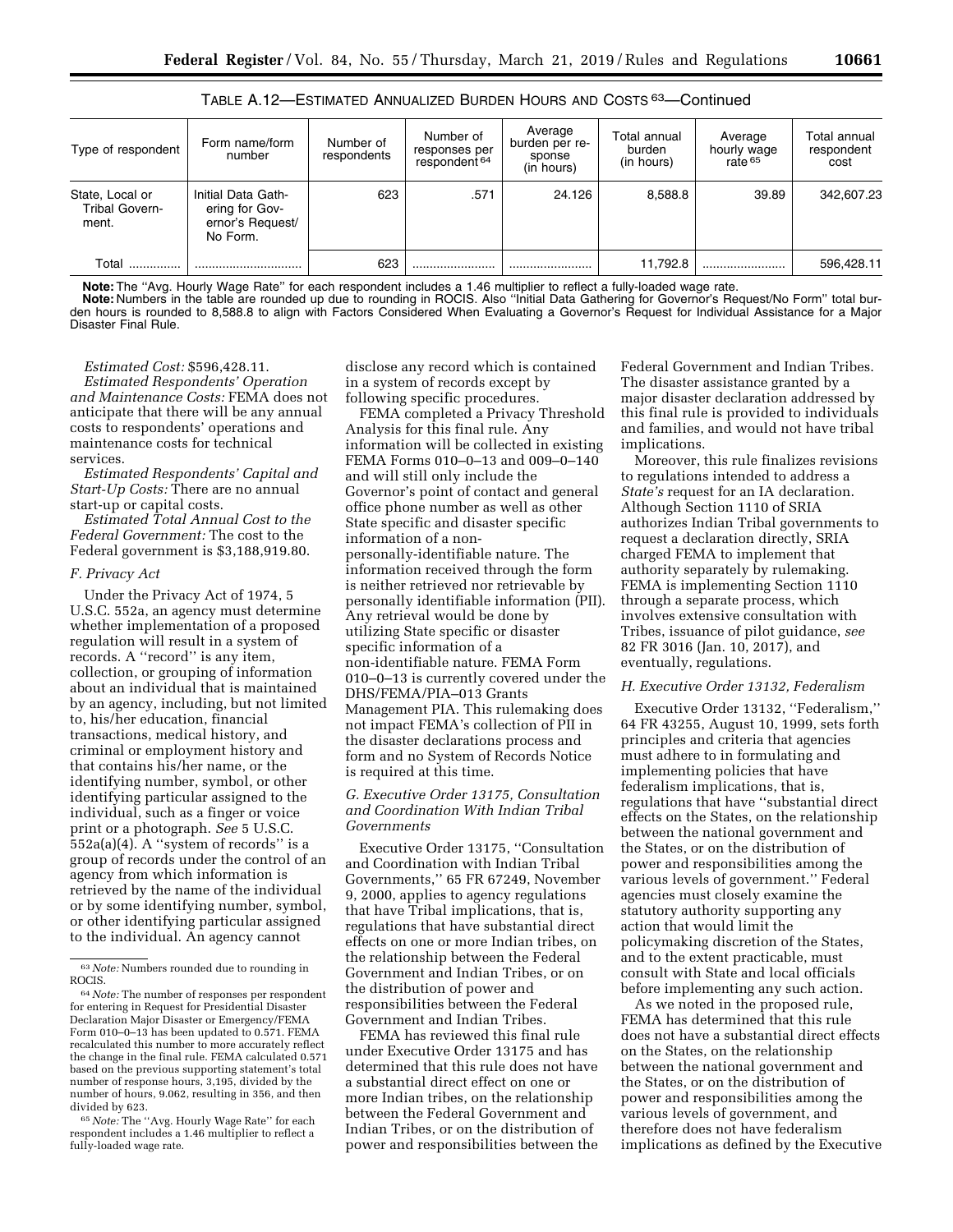Order. The disaster assistance granted by a major disaster declaration addressed by this final rule is provided to individuals and families, and would not have federalism implications. No commenters disagreed with our determination.

### *I. Executive Order 11988, Floodplain Management*

Pursuant to Executive Order 11988, as amended by Executive Order 13690, ''each agency must provide leadership and take action to reduce the risk of flood loss and to minimize the impact of floods on human safety, health and welfare. In addition, each agency must restore and preserve the natural and beneficial values served by floodplains in carrying out its responsibilities for (1) acquiring, managing, and disposing of Federal lands and facilities; (2) providing Federally undertaken, financed, or assisted construction and improvements; and (3) conducting Federal activities and programs affecting land use, including but not limited to water and related land resources planning, regulating, and licensing activities. In carrying out these responsibilities, each agency must evaluate the potential effects of any actions it may take in a floodplain; ensure that its planning programs and budget requests reflect consideration of flood hazards and floodplain management; and prescribe procedures to implement the policies and requirements of the Executive Order.

Before promulgating any regulation, an agency must determine whether the proposed regulations will affect a floodplain(s), and if so, the agency must consider alternatives to avoid adverse effects and incompatible development in the floodplain(s). If the head of the agency finds that the only practicable alternative consistent with the law and with the policy set forth in Executive Order 11988 is to promulgate a regulation that affects a floodplain(s), the agency must, prior to promulgating the regulation, design or modify the regulation in order to minimize potential harm to or within the floodplain, consistent with the agency's floodplain management regulations and prepare and circulate a notice containing an explanation of why the action is proposed to be located in the floodplain.

The requirements of Executive Order 11988 apply in the context of the provision of Federal financial assistance relating to, among other things, construction and property improvement activities, as well as conducting Federal programs affecting a floodplain(s). The changes in this final rule will not have

an effect on floodplain management. This final rule revises the criteria that FEMA considers when recommending an area eligible for IA under a major disaster declaration. A major disaster declaration recommendation to the President is an administrative action for FEMA's IA Program. When FEMA undertakes specific actions in administering IA that may have effects on floodplain management (*e.g.,*  placement of manufactured housing units on FEMA-constructed group sites; permanent or semi-permanent housing construction; Multi-Family Lease and Repair; financial assistance for privately owned roads and bridges), FEMA follows the procedures set forth in 44 CFR part 9 to assure compliance with this Executive Order. The notice that is required by the E.O. is provided separately at the time FEMA undertakes the specific action.

## *J. Executive Order 11990, Protection of Wetlands*

Executive Order 11990, ''Protection of Wetlands,'' 42 FR 26961, May 24, 1977, sets forth that each agency must provide leadership and take action to minimize the destruction, loss or degradation of wetlands, and to preserve and enhance the natural and beneficial values of wetlands in carrying out the agency's responsibilities for (1) acquiring, managing, and disposing of Federal lands and facilities; and (2) providing Federally undertaken, financed, or assisted construction and improvements; and (3) conducting Federal activities and programs affecting land use, including but not limited to water and related land resources planning, regulating, and licensing activities. Each agency, to the extent permitted by law, must avoid undertaking or providing assistance for new construction located in wetlands unless the head of the agency finds (1) that there is no practicable alternative to such construction, and (2) that the proposed action includes all practicable measures to minimize harm to wetlands which may result from such use. In making this finding the head of the agency may take into account economic, environmental and other pertinent factors.

In carrying out the activities described in Executive Order 11990, each agency must consider factors relevant to a proposal's effect on the survival and quality of the wetlands. Among these factors are: Public health, safety, and welfare, including water supply, quality, recharge and discharge; pollution; flood and storm hazards; and sediment and erosion; maintenance of natural systems, including conservation

and long term productivity of existing flora and fauna, species and habitat diversity and stability, hydrologic utility, fish, wildlife, timber, and food and fiber resources; and other uses of wetlands in the public interest, including recreational, scientific, and cultural uses.

The requirements of Executive Order 11990 apply in the context of the provision of Federal financial assistance relating to, among other things, construction and property improvement activities, as well as conducting Federal programs affecting land use. The changes in this final rule will not have an effect on land use or wetlands. This final rule revises the criteria that FEMA considers when recommending an area eligible for IA under a major disaster declaration. A major disaster declaration recommendation to the President is an administrative action for FEMA's IA Program. When FEMA undertakes specific actions in administering IA that may have such effects (*e.g.,* placement of manufactured housing units on FEMA-constructed group sites; permanent or semi-permanent housing construction; Multi-Family Lease and Repair; financial assistance for privately owned roads and bridges), FEMA follows the procedures set forth in 44 CFR part 9 to assure compliance with this Executive Order.

#### *K. Executive Order 12898, Environmental Justice*

Under Executive Order 12898, ''Federal Actions to Address Environmental Justice in Minority Populations and Low-Income Populations,'' 59 FR 7629, February 16, 1994, as amended by Executive Order 12948, 60 FR 6381, February 1, 1995, FEMA incorporates environmental justice into its policies and programs. The Executive Order requires each Federal agency to conduct its programs, policies, and activities that substantially affect human health or the environment in a manner that ensures that those programs, policies, and activities do not have the effect of excluding persons from participation in programs, denying persons the benefits of programs, or subjecting persons to discrimination because of race, color, or national origin. FEMA has incorporated environmental justice into its programs, policies, and activities, as well as this rulemaking. This final rule contains provisions that ensure that FEMA's activities will not have a disproportionately high or adverse effect on human health or the environment or subject persons to discrimination because of race, color, or national origin. This final rule adds a provision specifically related to the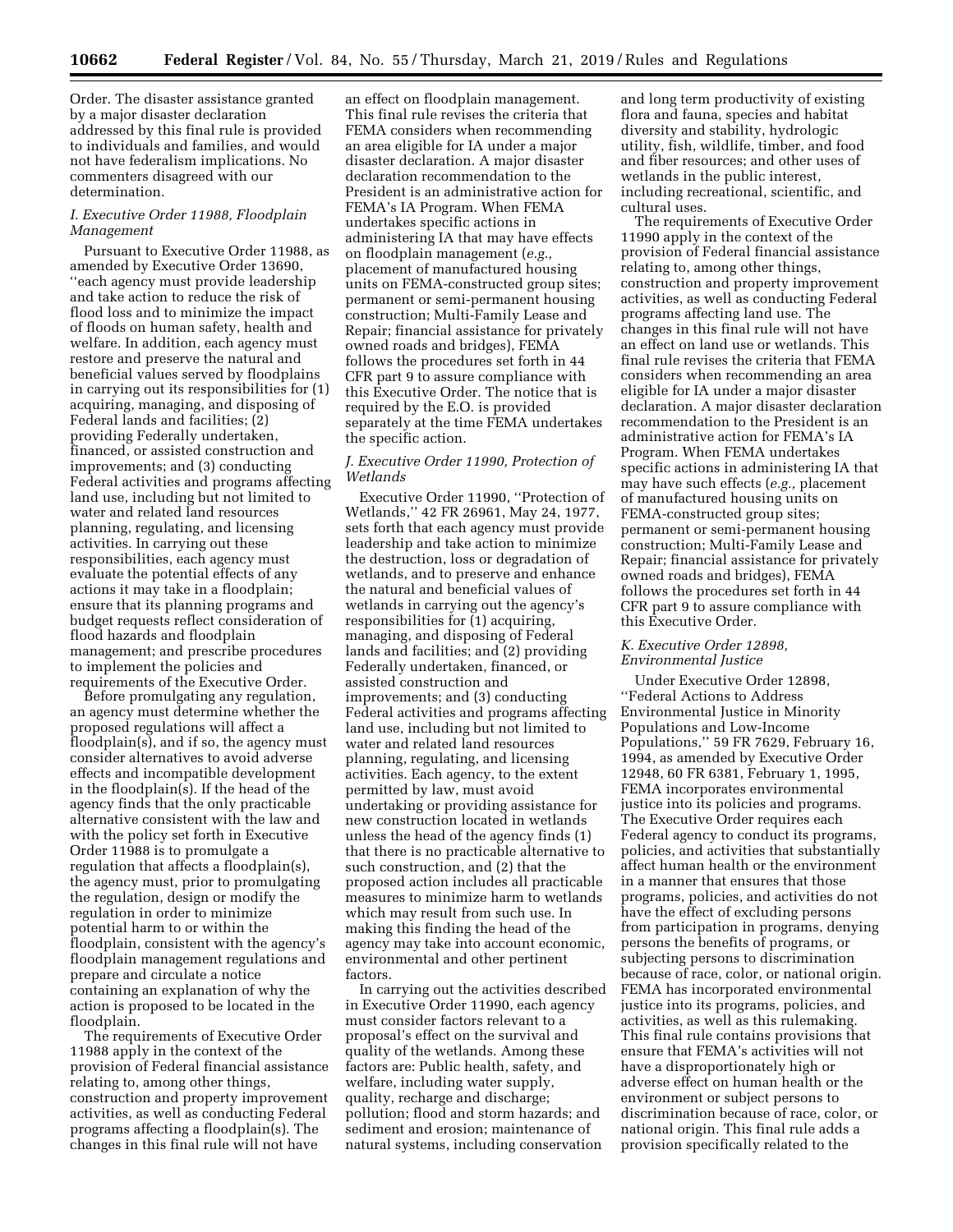demographics of a disaster impacted population. FEMA is requesting information relating to the demographics of a disaster impacted area because the demographics may identify additional needs that require a more robust community response and might otherwise delay a community's ability to recover from a disaster.

No action that FEMA can anticipate under this rule will have a disproportionately high and adverse human health or environmental effect on any segment of the population.

### *L. Congressional Review of Agency Rulemaking*

Under the Congressional Review of Agency Rulemaking Act (CRA), 5 U.S.C. 801–808, before a rule can take effect, the Federal agency promulgating the rule must submit to Congress and to the Government Accountability Office (GAO) a copy of the rule, a concise general statement relating to the rule, including whether it is a major rule, the proposed effective date of the rule, a copy of any cost-benefit analysis, descriptions of the agency's actions under the Regulatory Flexibility Act and the Unfunded Mandates Reform Act, and any other information or statements required by relevant executive orders.

FEMA has sent this rule to the Congress and to GAO pursuant to the CRA. The rule is not a ''major rule'' within the meaning of the CRA. It will not have an annual effect on the economy of \$100,000,000 or more, it will not result in a major increase in costs or prices for consumers, individual industries, Federal, State, or local government agencies, or geographic regions, and it will not have significant adverse effects on competition, employment, investment, productivity, innovation, or on the ability of United States-based enterprises to compete with foreignbased enterprises in domestic and export markets.

#### **List of Subjects in 44 CFR Part 206**

Administrative practice and procedure, Coastal zone, Community facilities, Disaster assistance, Fire prevention, Grant programs-housing and community development, Housing, Insurance, Intergovernmental relations, Loan programs-housing and community development, Natural resources, Penalties, and Reporting and recordkeeping requirements.

For the reasons stated in the preamble, the Federal Emergency Management Agency amends 44 CFR part 206, subpart B, as follows:

## **PART 206—FEDERAL DISASTER ASSISTANCE**

■ 1. The authority citation for part 206 continues to read as follows:

**Authority:** Robert T. Stafford Disaster Relief and Emergency Assistance Act, 42 U.S.C. 5121 through 5207; Homeland Security Act of 2002, 6 U.S.C. 101 *et seq.;*  Department of Homeland Security Delegation 9001.1; sec. 1105, Pub. L. 113–2, 127 Stat. 43 (42 U.S.C. 5189a note).

■ 2. In § 206.48, revise paragraph (b) to read as follows:

#### **§ 206.48 Factors considered when evaluating a Governor's request for a major disaster declaration.**

\* \* \* \* \* (b) *Factors for the Individual Assistance Program.* The following factors are used to evaluate the need for supplemental Federal assistance to individuals under the Stafford Act, as Federal assistance may not supplant the combined capabilities of a State, Tribal, or local government. Federal Individual Assistance, if authorized, is intended to assist eligible individuals and families when State, Tribal, and local government resources and assistance programs are overwhelmed. State fiscal capacity (44 CFR 206.48(b)(1)(i)) and uninsured home and personal property losses (44 CFR 206.48(b)(2)) are the principal factors that FEMA will consider when evaluating the need for supplemental Federal assistance under the Individuals and Households Program but FEMA will always consider all relevant information submitted as part of a declaration request. If the need for supplemental Federal assistance under the Individuals and Households Program is not clear from the evaluation of the principal factors, FEMA will turn to the other factors to determine the level of need.

(1) *State fiscal capacity and resource availability.* FEMA will evaluate the availability of State resources, and where appropriate, any extraordinary circumstances that contributed to the absence of sufficient resources.

(i) *Fiscal capacity (principal factor for individuals and households program).*  Fiscal capacity is a State's potential ability to raise revenue from its own sources to respond to and recover from a disaster. The following data points are indicators of fiscal capacity.

(A) *Total taxable resources (TTR) of the State.* TTR is the U.S. Department of Treasury's annual estimate of the relative fiscal capacity of a State. A low TTR may indicate a greater need for supplemental Federal assistance than a high TTR.

(B) *Gross domestic product (GDP) by State.* GDP by State is calculated by the Bureau of Economic Analysis. GDP by State may be used as an alternative or supplemental evaluation method to TTR.

(C) *Per capita personal income by local area.* Per capita personal income by local area is calculated by the Bureau of Economic Analysis. A low per capita personal income by local area may indicate a greater need for supplemental Federal assistance than a high per capita personal income by local area.

(D) *Other factors.* Other limits on a State's treasury or ability to collect funds may be considered.

(ii) *Resource availability.* Federal disaster assistance under the Stafford Act is intended to be supplemental in nature, and is not a replacement for State emergency relief programs, services, and funds. FEMA evaluates the availability of resources from State, Tribal, and local governments as well as non-governmental organizations and the private sector.

(A) *State, tribal, and local government; non-governmental organizations (NGO); and Private Sector Activity.* State, Tribal, and local government, Non-Governmental Organizations, and private sector resources may offset the need for or reveal an increased need for supplemental Federal assistance. The State may provide information regarding the resources that have been and will be committed to meet the needs of disaster survivors such as housing programs, resources provided through financial and in-kind donations, and the availability of affordable (as determined by the U.S. Department of Urban and Housing Development's fair market rent standards) rental housing within a reasonable commuting distance of the impacted area.

(B) *Cumulative effect of recent disasters.* The cumulative effect of recent disasters may affect the availability of State, Tribal, local government, NGO, and private sector disaster recovery resources. The State should provide information regarding the disaster history within the last 24 month period, particularly those occurring within the current fiscal cycle, including both Presidential (public and individual assistance) and gubernatorial disaster declarations.

(2) *Uninsured home and personal property losses (principal factor for individuals and households program).*  Uninsured home and personal property losses may suggest a need for supplemental Federal assistance. The State may provide the following preliminary damage assessment data:

(i) The cause of damage.